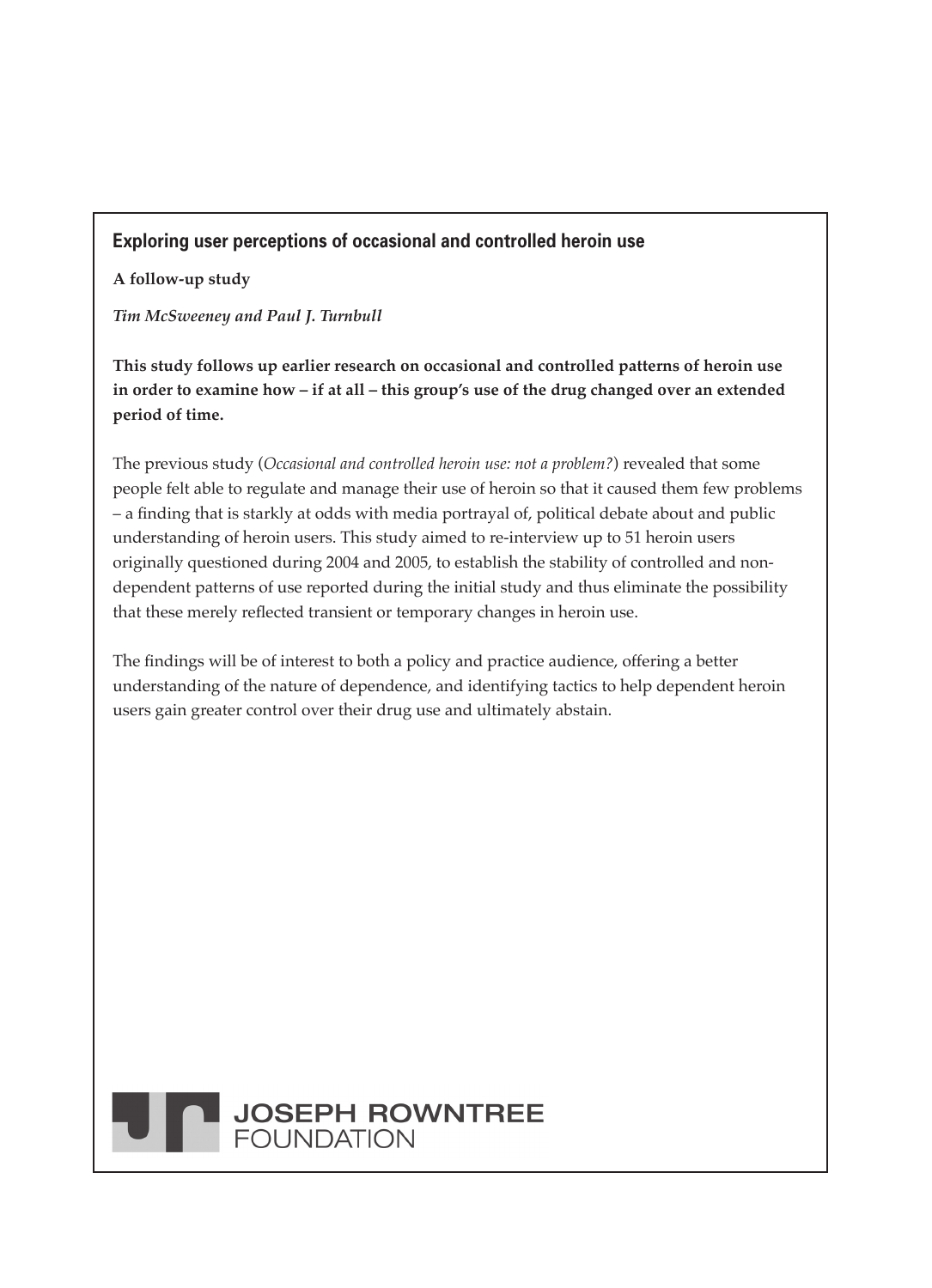#### **Also available in this series**

**Drug user involvement in treatment decisions** *Jan Fischer, Nick Jenkins, Michael Bloor, Joanne Neale and Lee Berney*

**Multi-component programmes: an approach to prevent and reduce alcohol-related harm** *Betsy Thom and Mariana Bayley*

**Policing cannabis as a Class C drug: an arresting change?** *Tiggey May, Martin Duffy, Hamish Warburton and Mike Hough*

**Alcohol strategy and the drinks industry: a partnership for prevention?** *Rob Baggott*

**The Report of the Independent Working Group on Drug Consumption Rooms** *Independent Working Group on Drug Consumption Rooms*

**Occasional and controlled heroin use: Not a problem?** *Hamish Warburton, Paul J Turnbull and Mike Hough*

**Understanding drug selling in communities: Insider or outsider trading?** *Tiggey May, Martin Duffy, Bradley Few and Mike Hough*

**Temperance: Its history and impact on current and future alcohol policy** *Virginia Berridge*

**Drugs in the family: The impact on parents and siblings** *Marina Barnard*

**Underage 'risky' drinking: Motivations and outcomes** *Lester Coleman and Suzanne Cater*



This publication can be provided in other formats, such as large print, Braille and audio. Please contact: Communications, Joseph Rowntree Foundation, The Homestead, 40 Water End, York YO30 6WP. Tel: 01904 615905. Email: info@jrf.org.uk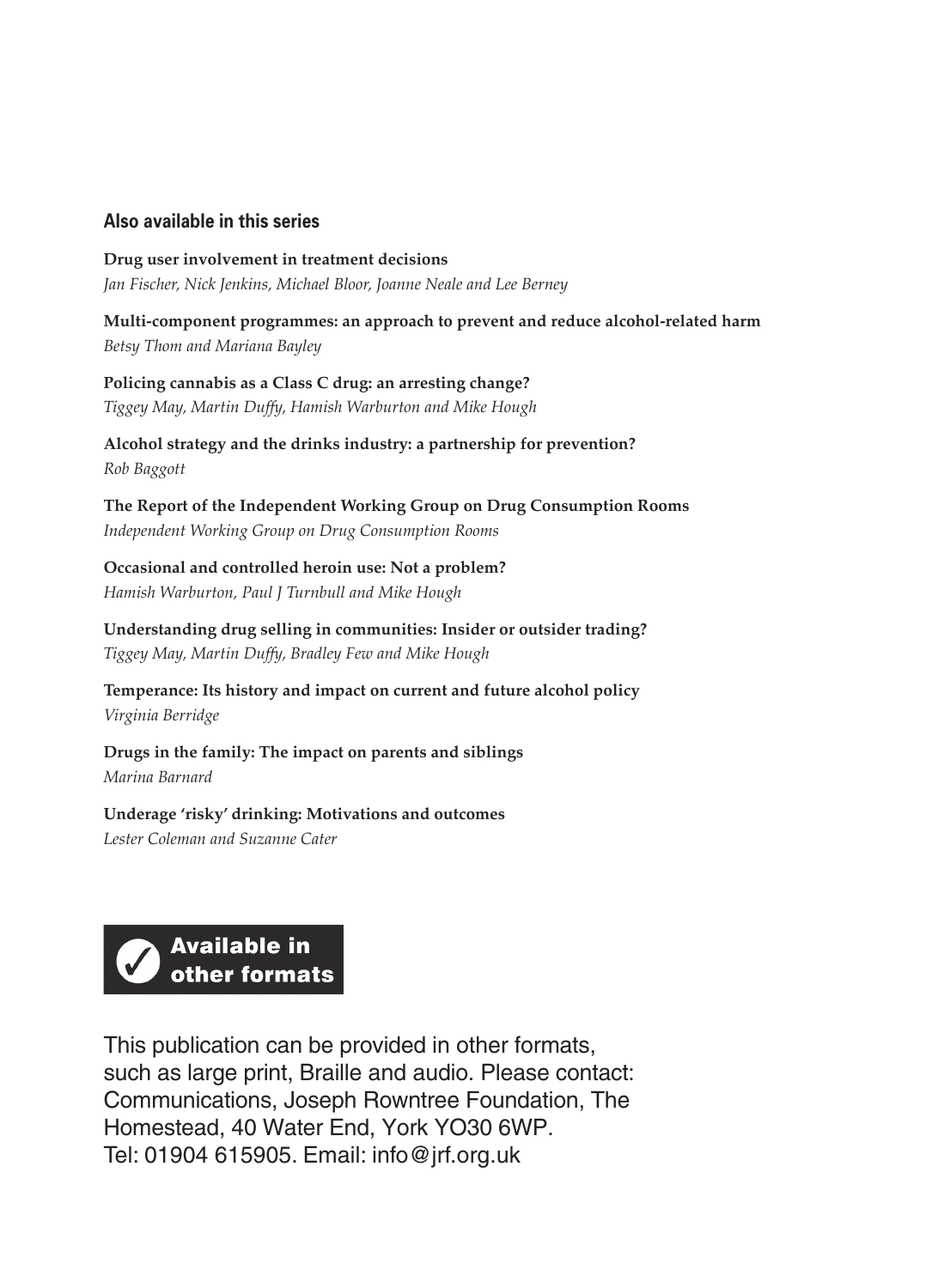# **Exploring user perceptions of occasional and controlled heroin use A follow-up study**

**Tim McSweeney and Paul J. Turnbull**

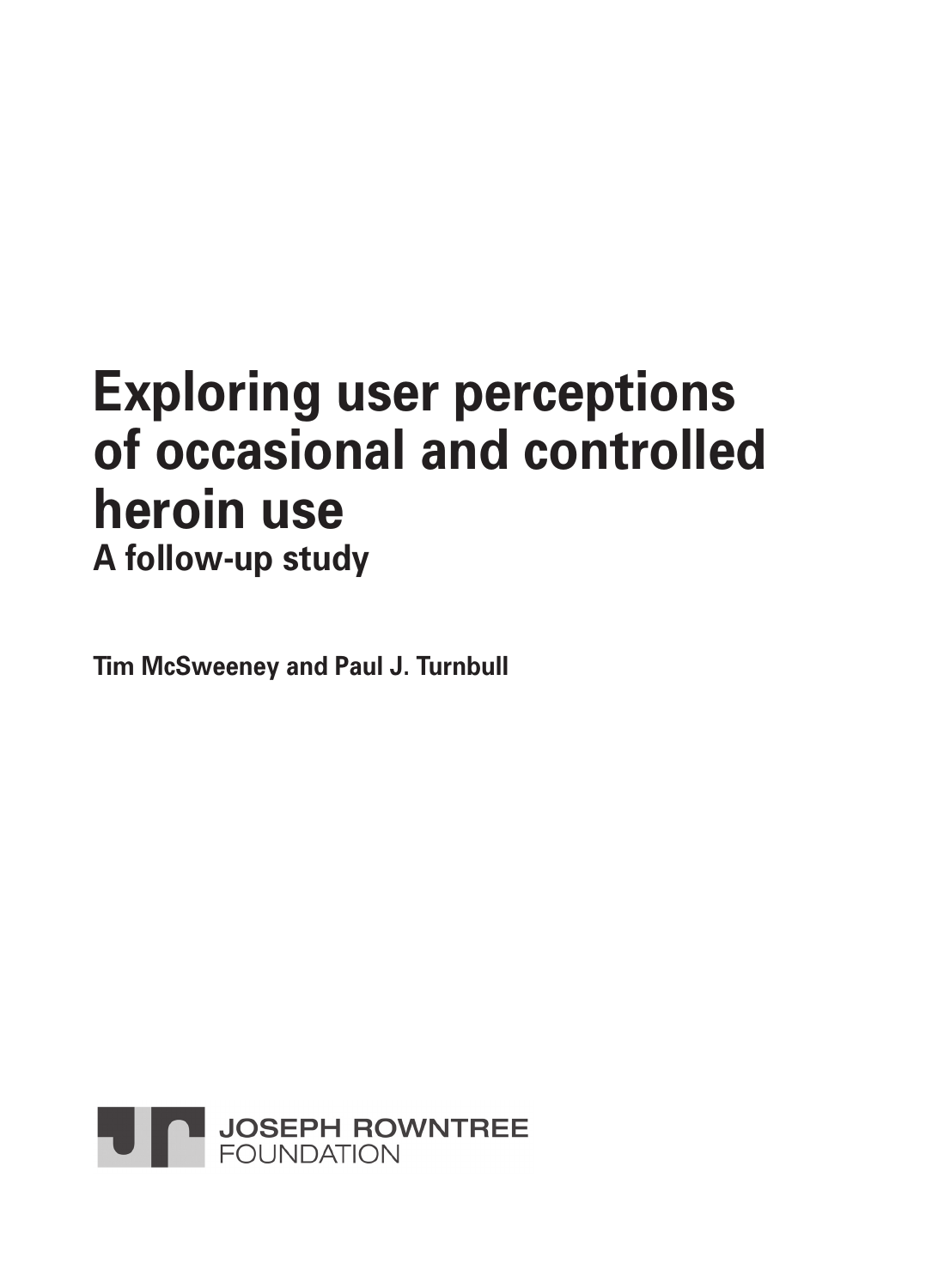The **Joseph Rowntree Foundation** has supported this project as part of its programme of research and innovative development projects, which it hopes will be of value to policymakers, practitioners and service users. The facts presented and views expressed in this report are, however, those of the authors and not necessarily those of the Foundation.

Joseph Rowntree Foundation, The Homestead, 40 Water End, York YO30 6WP Website: www.jrf.org.uk

#### **About the authors**

Tim McSweeney is a Senior Research Fellow at the Institute for Criminal Policy Research, King's College, London, where Paul J. Turnbull is Deputy Director.

© School of Law, King's College London 2007

First published 2007 by the Joseph Rowntree Foundation

All rights reserved. Reproduction of this report by photocopying or electronic means for noncommercial purposes is permitted. Otherwise, no part of this report may be reproduced, adapted, stored in a retrieval system or transmitted by any means, electronic, mechanical, photocopying, or otherwise without the prior written permission of the Joseph Rowntree Foundation.

ISBN 978 1 85935 592 3

A CIP catalogue record for this report is available from the British Library.

Prepared and printed by: York Publishing Services Ltd 64 Hallfield Road Layerthorpe York YO31 7ZQ Tel: 01904 430033; Fax: 01904 430868; Website: www.yps-publishing.co.uk

*Further copies of this report, or any other JRF publication, can be obtained from the JRF website (www.jrf.org.uk/bookshop/).*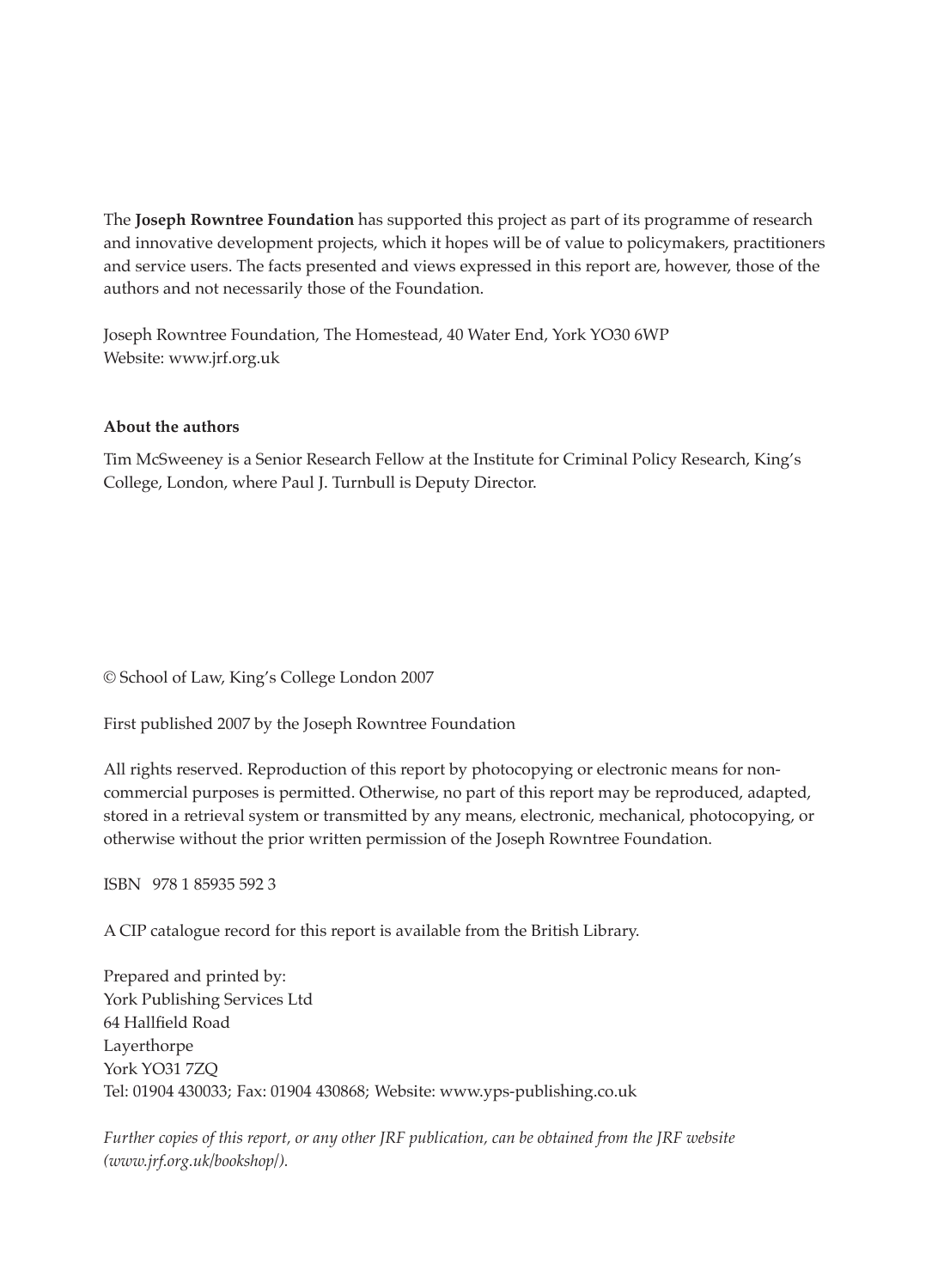# **Contents**

| Acknowledgements<br>Summary |                                                               | vi             |
|-----------------------------|---------------------------------------------------------------|----------------|
|                             |                                                               | vii            |
| $\mathbf{1}$                | Introduction                                                  | $\mathbf{1}$   |
|                             | Why mount a study of occasional and controlled heroin use?    | $\overline{2}$ |
|                             | Defining terms                                                | $\mathfrak{Z}$ |
|                             | Aims and methods                                              | 3              |
|                             | About our follow-up sample and the non-responders             | $\overline{4}$ |
|                             | Structure of the report                                       | 5              |
| $\overline{2}$              | Changes in patterns of use                                    | 6              |
|                             | Reasons for changing patterns of use                          | 7              |
|                             | Chapter summary                                               | 15             |
| 3                           | Strategies for managing and regulating heroin use             | 17             |
|                             | Strategies employed                                           | 17             |
|                             | Chapter summary                                               | 21             |
| 4                           | Perceptions of heroin use and contact with treatment services | 23             |
|                             | Reasons for the continued use of heroin                       | 23             |
|                             | A problem-free activity?                                      | 23             |
|                             | Sustaining change                                             | 24             |
|                             | The role of treatment services                                | 25             |
|                             | Chapter summary                                               | 26             |
| 5                           | Main findings and conclusions                                 | 28             |
|                             | Key findings                                                  | 28             |
|                             | Implications for policy and practice                          | 29             |
|                             | Deconstructing notions of dependence                          | 31             |
| <b>Notes</b>                |                                                               | 33             |
| References                  |                                                               | 34             |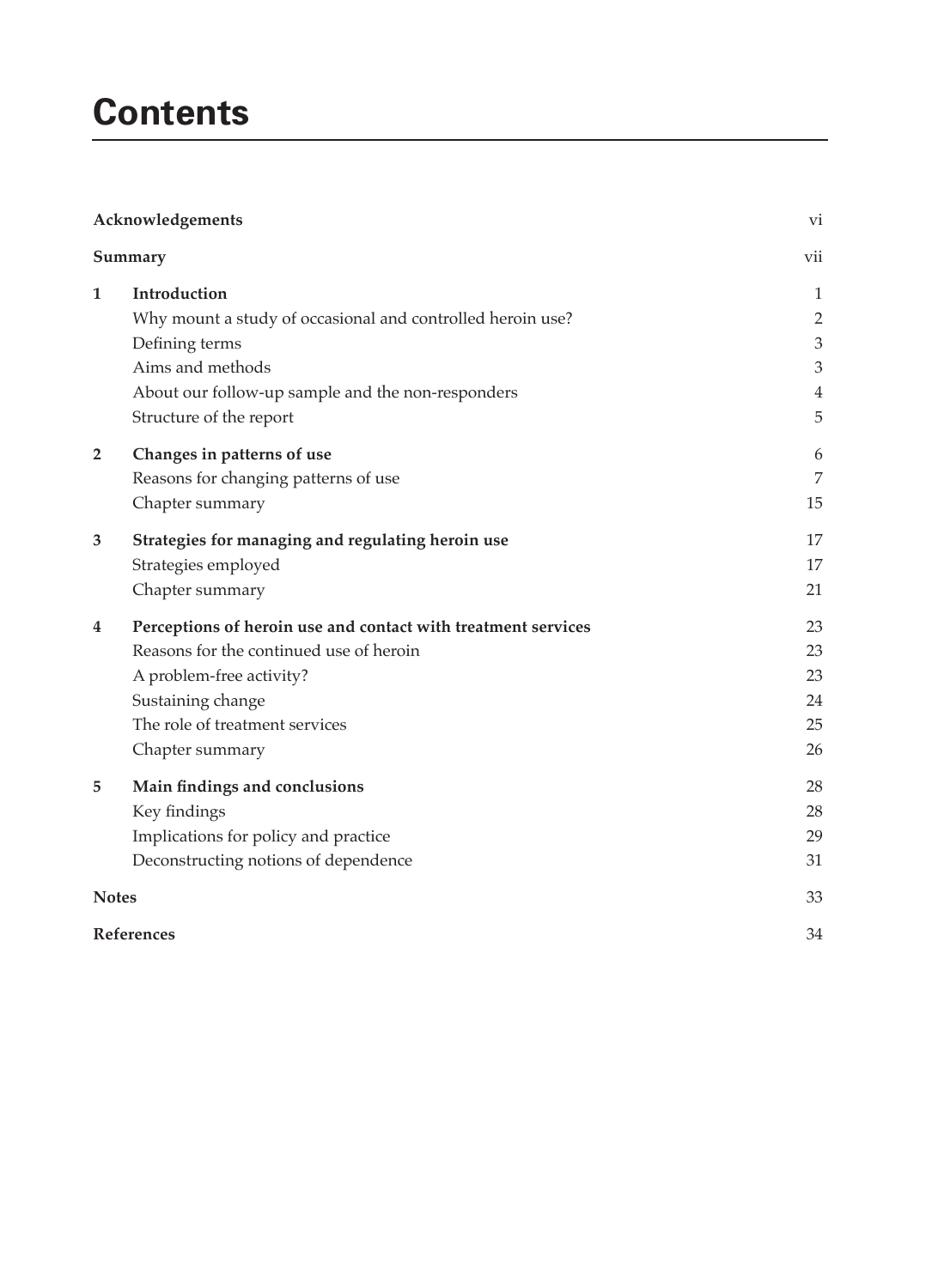We would like to express our gratitude to the Joseph Rowntree Foundation for funding this study as part of its drug and alcohol research programme. However, the views and opinions expressed in this report are those of the authors and not necessarily the Foundation.

We are also grateful to those who participated in the follow-up study and agreed to talk to us openly and candidly about themselves and their use of heroin.

We would especially like to thank Mike Hough for reading and commenting on an earlier draft of this report. Finally, we would like to acknowledge Hamish Warburton for his work at the start of the project in recontacting and recruiting respondents to the study. Much of our thinking and analysis as part of this follow-up research has been stimulated and informed by Hamish's work during the original study and we are indebted to him for this.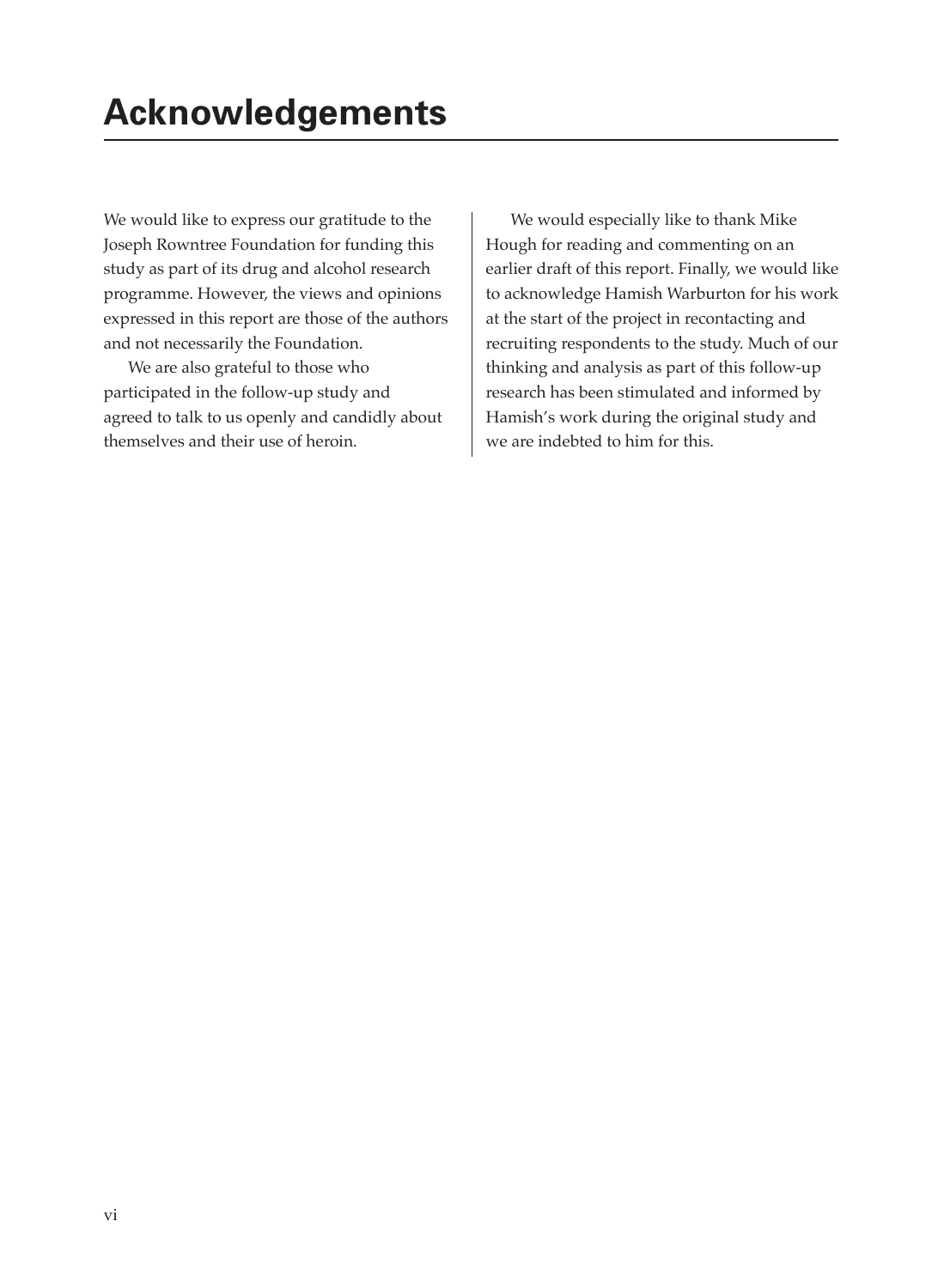# **Summary**

It is often thought that heroin use leads inexorably to dependence. This study, by the Institute for Criminal Policy Research, King's College London, is a follow-up to earlier research of occasional and controlled patterns of heroin use, which suggested that, for some people, regular use of heroin did not inevitably lead to problems in other aspects of everyday life. The follow-up study located two-thirds of those involved in the original study. It found the following.

- Most of the 32 respondents reported having either reduced the frequency with which they used heroin (seven) or stopped using (14). This latter group comprised those who had not used during the last six months and had expressed a desire to stop using heroin.
- Six respondents reported that the frequency of their heroin use had increased, while a similar number (five) reported no change in levels of use.
- The majority (12) of those who had either stopped or reduced the frequency with which they used heroin had managed to do so without help from treatment services.
- Respondents reported a range of interrelated factors leading to a reduction or cessation in use: becoming bored with the routine of using heroin and the unpleasant effects of withdrawal; regular exposure to people and situations that placed them at personal risk; and growing tired of the routine involved in maintaining their use and in particular acquiring the drug.
- Using heroin as a coping response to problems encountered at a personal and professional level was one of the most common reasons given by respondents for their increased levels of use.
- Active users continued to make rational and autonomous decisions about how they might best manage their use so that it caused them fewer problems, i.e. by consciously regulating the amount of heroin they used or the frequency with which they used it.
- Many remained extremely sceptical about treatment services and wary of contacting them.

The researchers conclude that there is scope for developing and promoting strategies that might persuade *some* heroin users to gain greater control over their use. This could help further reduce drug-related harms by encouraging more people to take greater responsibility for regulating their use and seeking help if necessary.

#### **Background**

This research builds on an earlier study funded by the Joseph Rowntree Foundation of occasional and controlled patterns of heroin use (Warburton *et al.*, 2005). The research revealed that some people, at certain stages in their drugusing careers, were able to regulate and manage their use of heroin so that it caused them few problems. This finding is starkly at odds with media portrayal of, political debate about and public understanding of heroin users.

This follow-up study aimed to reinterview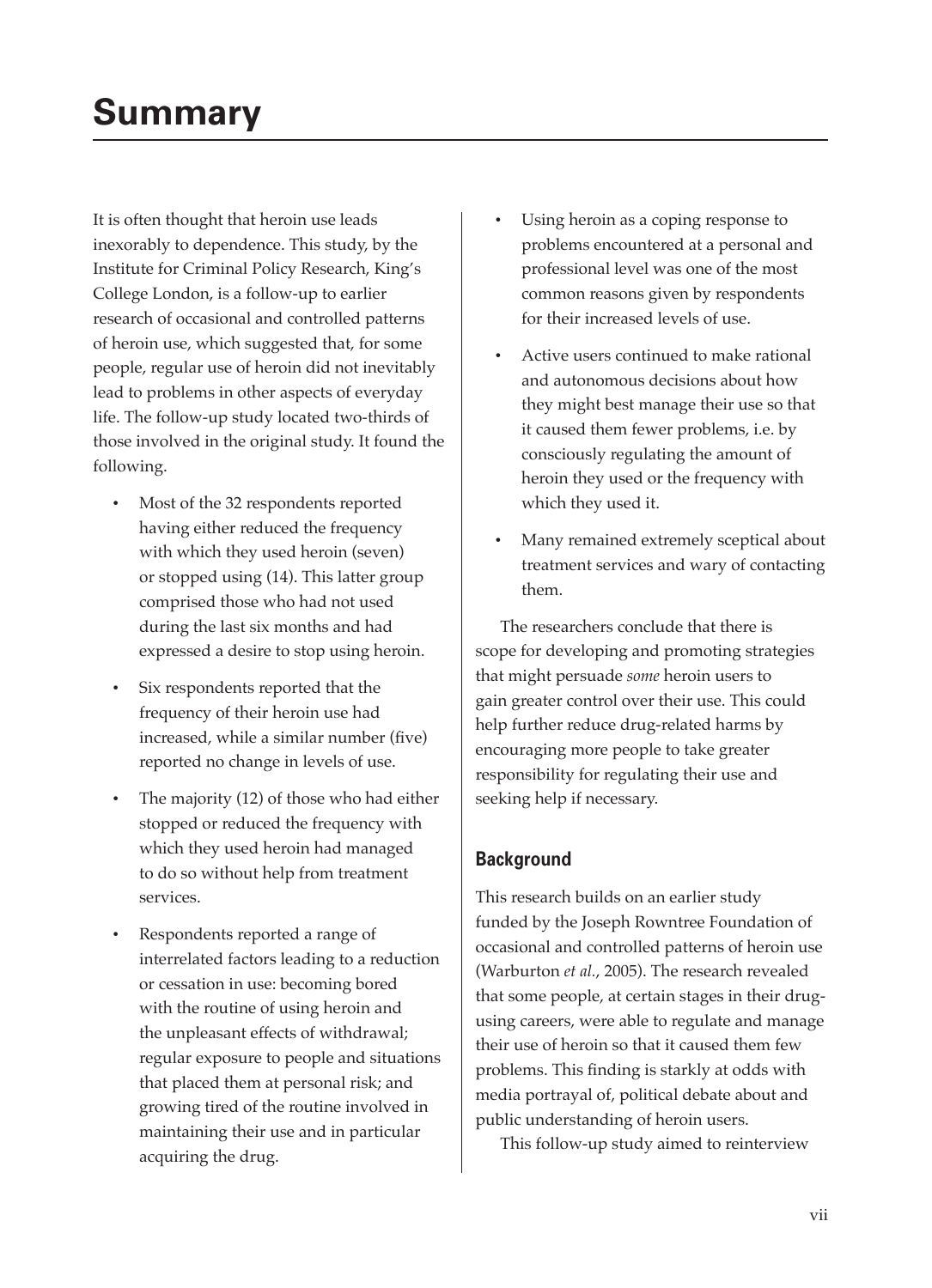up to 51 heroin users originally questioned during 2004 and 2005, in order to examine how – if at all – this group's use of the drug had changed over an extended period of time. The intention was to establish the stability of controlled and non-dependent patterns of use reported during the initial study and thus eliminate the possibility that these merely reflected transient or temporary changes in heroin use.

From both a policy and practice perspective it is important to examine this subset of users. Understanding how they use heroin can help us to better understand the nature of dependence and it may also identify tactics for helping dependent heroin users gain greater control over their drug use.

#### **Changes in patterns of use**

There were some considerable changes in overall patterns of heroin use reported by the sample. The most striking development is that most reported having either reduced the frequency with which they used heroin or stopped using (21). This latter group comprised those who had not used during the last six months and had stated their intention to stop using heroin. There were no significant differences between these abstainers and others in terms of age, gender or length of using career. Six respondents reported that the frequency of their heroin use had increased, while a similar number (five) reported no change in levels of use.

Our respondents reported a range of interrelated factors leading to a reduction or cessation in use. A number of interviewees described how they had become bored with

the routine of using heroin and the unpleasant effects of withdrawal. Referring to their regular exposure to people and situations that placed them at personal risk, others reported how they had grown tired of the rigours involved in maintaining their use and in particular acquiring the drug. These were all consistent with accounts that described a general maturation or drift away from drug use and the drug-using scene. Employment and the need to focus and perform professionally also featured prominently in explanations for a reduction in levels of use. Recent health problems, news of a pregnancy and the birth of a child also prompted major changes in heroin use for some.

These narratives of change rarely sustained themselves in isolation but instead were informed, reinforced and continually developed through interaction with others. Forming new, non-drug-using relationships and distancing oneself from those closely associated with heroin use were important facets of this. Partners and significant others also helped sustain these narratives and create a social context where continued heroin use was neither facilitated nor condoned.

By contrast, using heroin as a coping response to problems encountered at a personal and professional level was one of the most common reasons given by respondents for their increased levels of use. Others described using heroin more frequently for perceived functional reasons – either to counter the effects of their increased use of other drugs like crack cocaine or in order to self-medicate and alleviate a range of physical and mental health symptoms.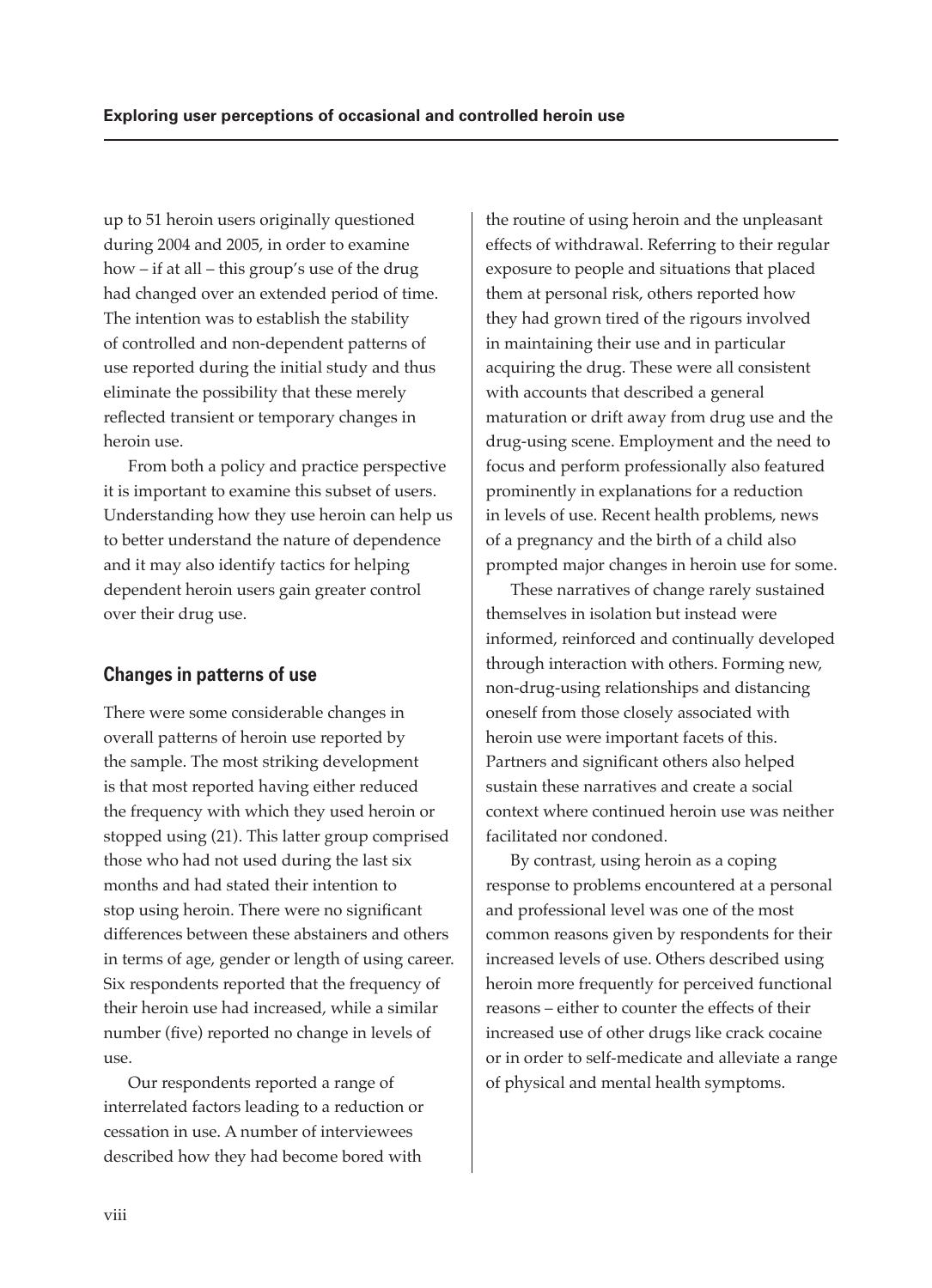### **Strategies for managing and regulating heroin use**

A central tenet of current policy is the inevitability of dependence and its associated problems. Our sample starkly contradicted this popular assumption in a number of important ways. They highlighted the value of being employed, having a partner, focus, direction, support structures and non-heroin-using interests and friends as factors insulating them from the risk of developing problematic or uncontrolled patterns of use. Many continued to articulate the benefits for them of feeling productive, fulfilled and having a stake in society. Perhaps because of this level of structure and integration this group were also keen not to abdicate responsibility for their drug use but instead, by consciously regulating the amount of heroin they used or the frequency with which they used it, they continued to make rational and autonomous decisions about how they might best manage their drug consumption so that it caused them fewer problems.

# **Perceptions of heroin use and contact with treatment services**

Some respondents (18) continued to use heroin for a range of different reasons. While nondependent users continued to emphasise their enjoyment of the physical and psychological effects, controlled dependent users highlighted the need to alleviate the symptoms associated with withdrawal. For both groups, ensuring that heroin use did not impact on or disrupt other areas of their lives was considered an important aspect of control. By failing to display attributes more commonly associated with the 'junkie'

stereotype, this group felt they were able to successfully avoid being labelled or thought of in this way. Most also believed that the impact of their heroin use was negligible when compared to their use of other substances.

While contact with treatment services was, for some, an important mechanism for retaining control over heroin use, many remained wary of contacting them. Respondents identified a range of barriers and concerns that had prevented them from accessing support: suspicions about confidentiality; the skills and attitudes of staff; excessive waiting times and bureaucracy; and inflexible or punitive treatment regimes. All of these problems are procedural in nature and within the power of services to control. Clearly, more needs to be done if non-dependent and controlled dependent heroin users are to be enticed and encouraged into utilising mainstream treatment services.

#### **Conclusions**

The results of the follow-up study confirm the conclusions of the earlier research and show clearly that there are sub-groups of heroin users who are either non-dependent or dependent but stable and controlled in their use of the drug. The study has also demonstrated how heroin users will abstain from using for lengthy periods of time without recourse to treatment services. It highlights a number of important lessons that could be applied for the benefit of *some* groups whose use remains largely uncontrolled and problematic. In particular, this learning could be used to help drug treatment workers deal with clients who are attempting to stabilise and control their heroin use, rather than give it up. A more realistic goal for these clients,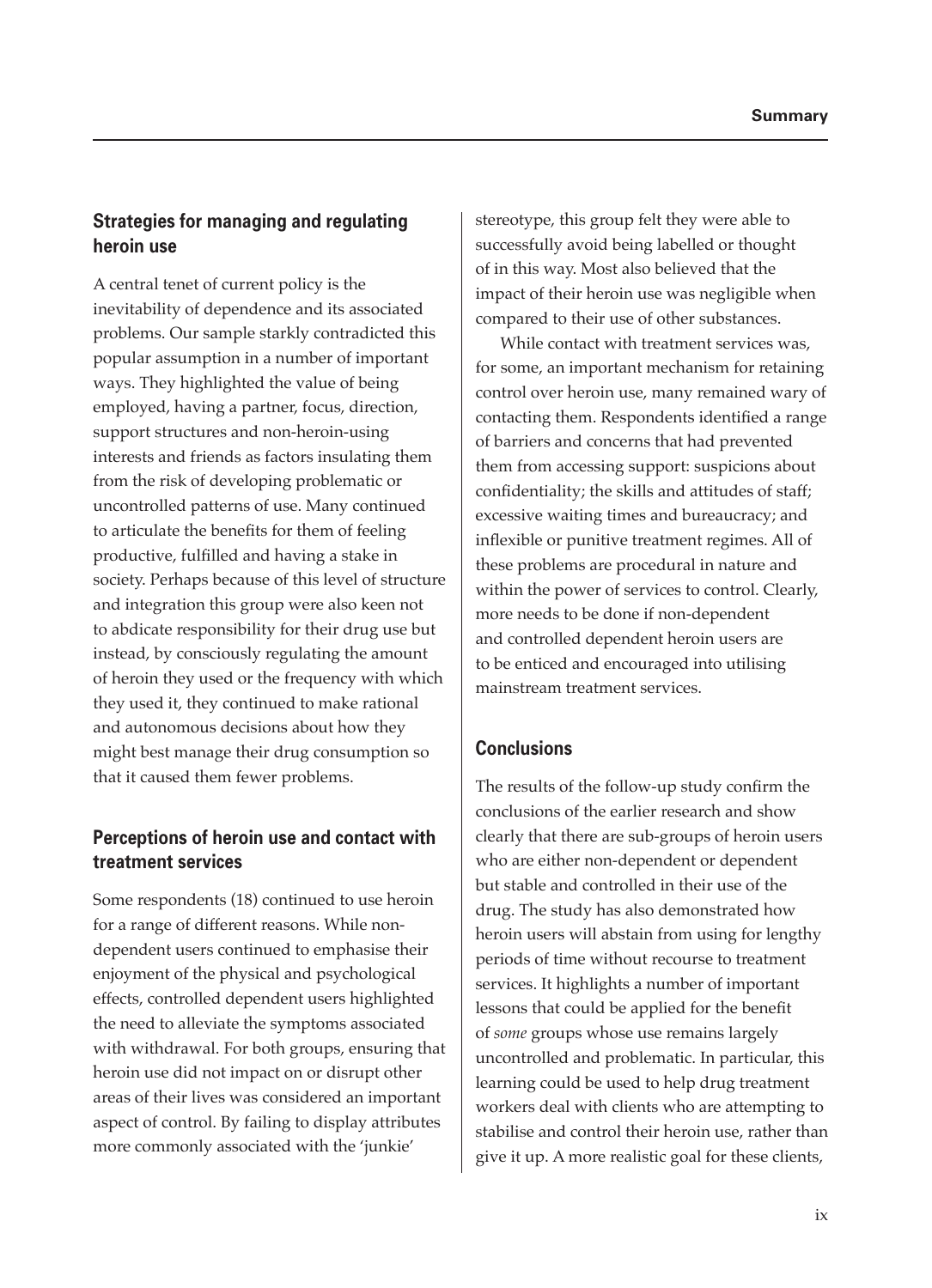at least in the short term, might be developing strategies for managing or controlling their heroin use. We have drawn on evidence which suggests that there may be both a demand for controlled heroin use among treatment-seeking drug users and a willingness within British

treatment services to embrace the concept as an acceptable outcome goal for *some* clients. But perhaps the greatest challenge remains convincing policymakers and the public about the merits of this endeavour too.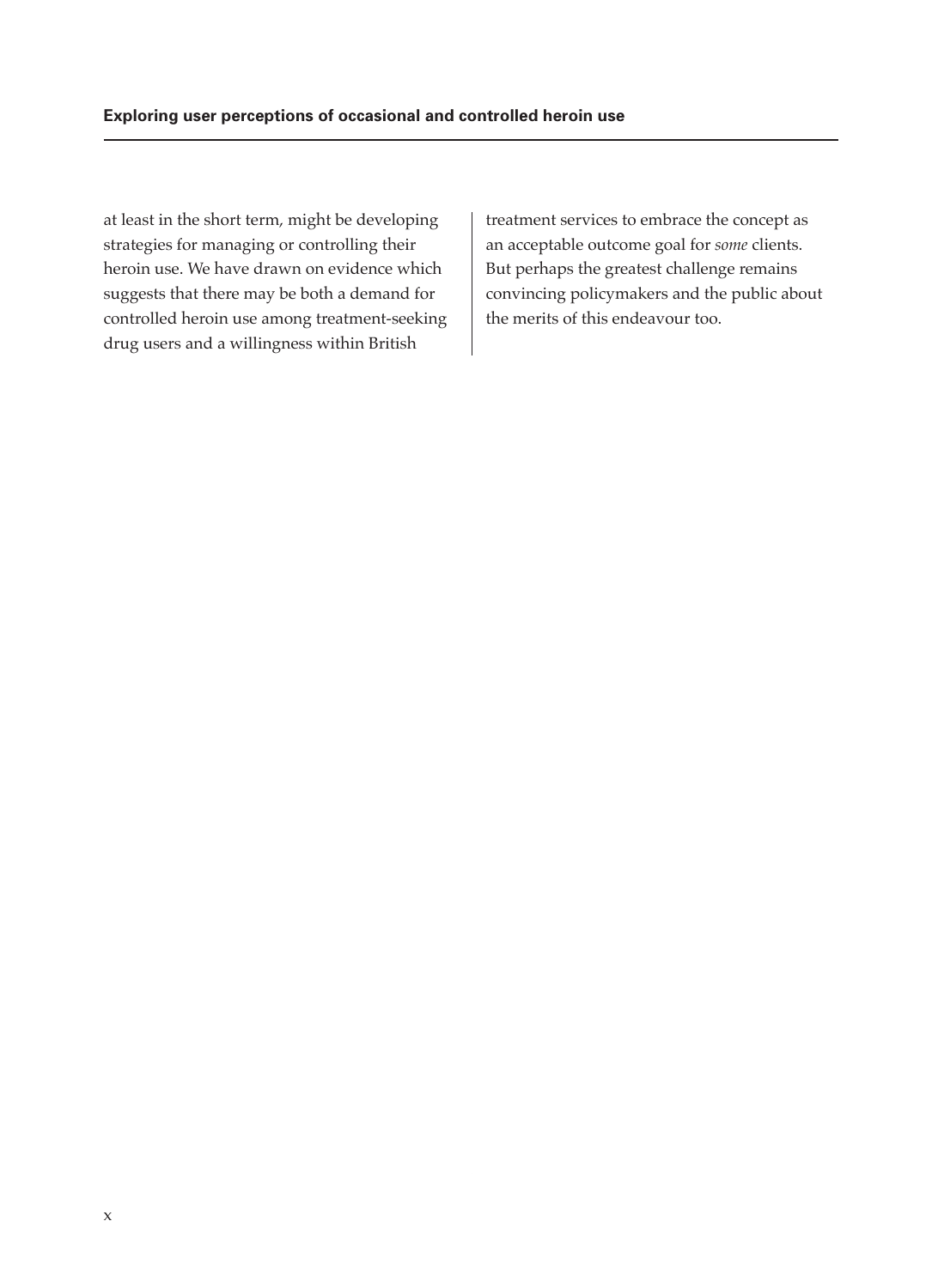The findings outlined in this report build on our earlier study funded by the Joseph Rowntree Foundation of occasional and controlled heroin use (Warburton *et al.*, 2005). The research revealed that some people, at certain stages in their drug-using careers, were able to regulate and manage their use of heroin so that it caused them few problems. While this finding is starkly at odds with media portrayal of, political debate about and public understanding of heroin users, similar results have been consistently reached by many studies conducted across different locations over the last 30 years (Robins *et al*., 1977, 1979; Zinberg and Harding, 1982; Blackwell, 1983; Zinberg, 1984; Shewan *et al*., 1998; Shewan and Dalgarno, 2005).

Popular perceptions of heroin are based on some taken-for-granted assumptions: that heroin leads inexorably to dependence and that, once dependent, heroin users suffer deterioration in physical and mental wellbeing. Our findings suggested that, for some people, in certain circumstances, regular use of heroin does not inevitably lead to problems in other aspects of everyday life. We found that sustained heroin use did not necessarily lead to dependence and that dependence did not always cause heroin users significant problems particularly involvement in crime and personal degeneration. The heroin users in our sample showed that some people can use heroin and look after themselves and their families, hold down a job, remain in relatively good health and have an active social life. This group clearly demonstrated that heroin use does not always inhibit users' capacity to make conscious, rational decisions about their drug use.

The study did not set out to assess what proportion of heroin users are able to control their use. It is likely to be a minority, and possibly a small minority – though this remains an unknown. We believe the value of the study's findings is to be found in the lessons for less controlled heroin users that treatment services can draw from based on the experiences of this group. Key findings from the first study were as follows.

- The sample differed from those normally recruited for research on heroin. Almost all were in work or studying; they were financially better off and better housed.
- Heroin-using careers varied. Some had never been dependent. Others had moved from dependent to non-dependent use. A third group maintained long-term patterns of controlled dependence.
- Respondents took great care over where they used heroin and with whom they used. Most avoided using with people who were deeply immersed in the heroin subculture or involved in crime.
- Avoiding those involved in the 'heroin scene' and being discreet about their use enabled them to maintain identities with no associations with uncontrolled use, 'junkies' and 'addicts'.
- The group used a range of different strategies for avoiding dependence or for retaining control over their dependence.
- Non-dependent users tended to follow rules that enabled them to restrict the *frequency* with which they used.
- Dependent users aimed to contain the *amount* of heroin that they used on a regular basis.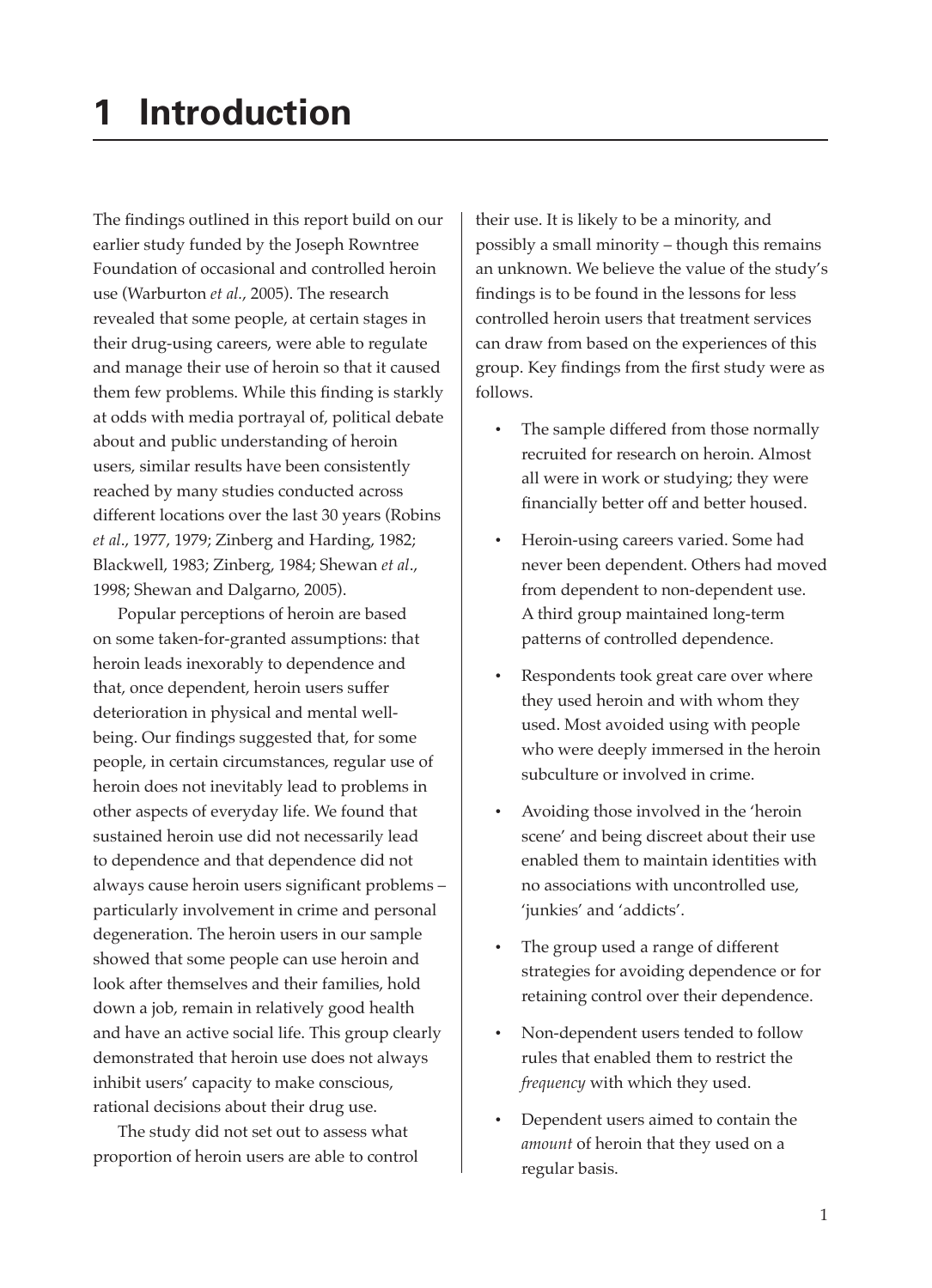#### **Why mount a study of occasional and controlled heroin use?**

The prevailing view of heroin use presupposes it to be inherently problematic because of either its pharmaceutical properties or its capacity to corrode moral purpose. The belief is that users quickly lose the ability to control and make conscious, autonomous or rational decisions about their use. Current policy aims to dissuade people from trying drugs such as heroin with good reason – it recently attained the highest harm rating from among 20 licit and illicit drugs of potential misuse using a risk assessment matrix devised by the Advisory Council on the Misuse of Drugs (ACMD) Technical Committee (HoCSTC, 2006, p. 114).

While the harm potential posed by heroin is undeniable, research also suggests that these harms are, on the one hand, mitigated by the characteristics and behaviours of users and, on the other, compounded by the context in which the drug is used and its legal status. Given the growth in availability, experimentation, use and acceptability of illicit drugs (Parker *et al*., 1998), it seems inevitable – if politically and socially undesirable – that some people will encounter and try this particular drug at some point in their lives. For many, that will be as far as it goes; others may go on to use heroin more frequently. But, as Hammersley and Reid have suggested:

*…* [i]*t should not be controversial to recognise that some drugs can be used without harm, by some people, in some conditions. Indeed, a major objective of addiction research should be to understand how and when this occurs.* (Hammersley and Reid, 2002, p. 25)

While this kind of assertion will always prove unpopular in certain circles – one only has to look at some of the reaction to the recent work of Shewan and Dalgarno (2005) to get a sense of this (Scott, 2005) – there is nevertheless a growing empirical evidence base to support this contention, even for those drugs deemed to present the greatest potential for harm such as heroin. For example, using the *Diagnostic and Statistical Manual of Mental Disorders (DSM-IV)* criteria for measuring dependence (American Psychiatric Association, 1994), *Results from the 2003 National Survey on Drug Use and Health* revealed that 43 per cent of the estimated 314,000 past-year heroin users in the United States were not classified as being dependent on or abusing the drug (SAMHSA, 2004, p. 59). These findings are consistent with recent research from Australia (Kaya *et al*., 2004, p. 113), which suggests that over 60 per cent of all heroin users there start and stop in the same year, and that only one in four will have a using career lasting in excess of three years. Such conclusions have led some to exude a degree of confidence that most of those who ever use heroin will not go on to develop dependent patterns of use (Best *et al*., 2006a, pp. 2–3).

Of course, population-based prevalence surveys of the sort referred to above, important though they are, fail to adequately explain or enrich our understanding of the processes that enable people to control and manage their drug consumption, and thus insulate them from developing dependent patterns of use. From both a policy and practice perspective it is important to examine this subset of users. Understanding how they use heroin can help us to better understand the nature of dependence and it may also identify tactics for helping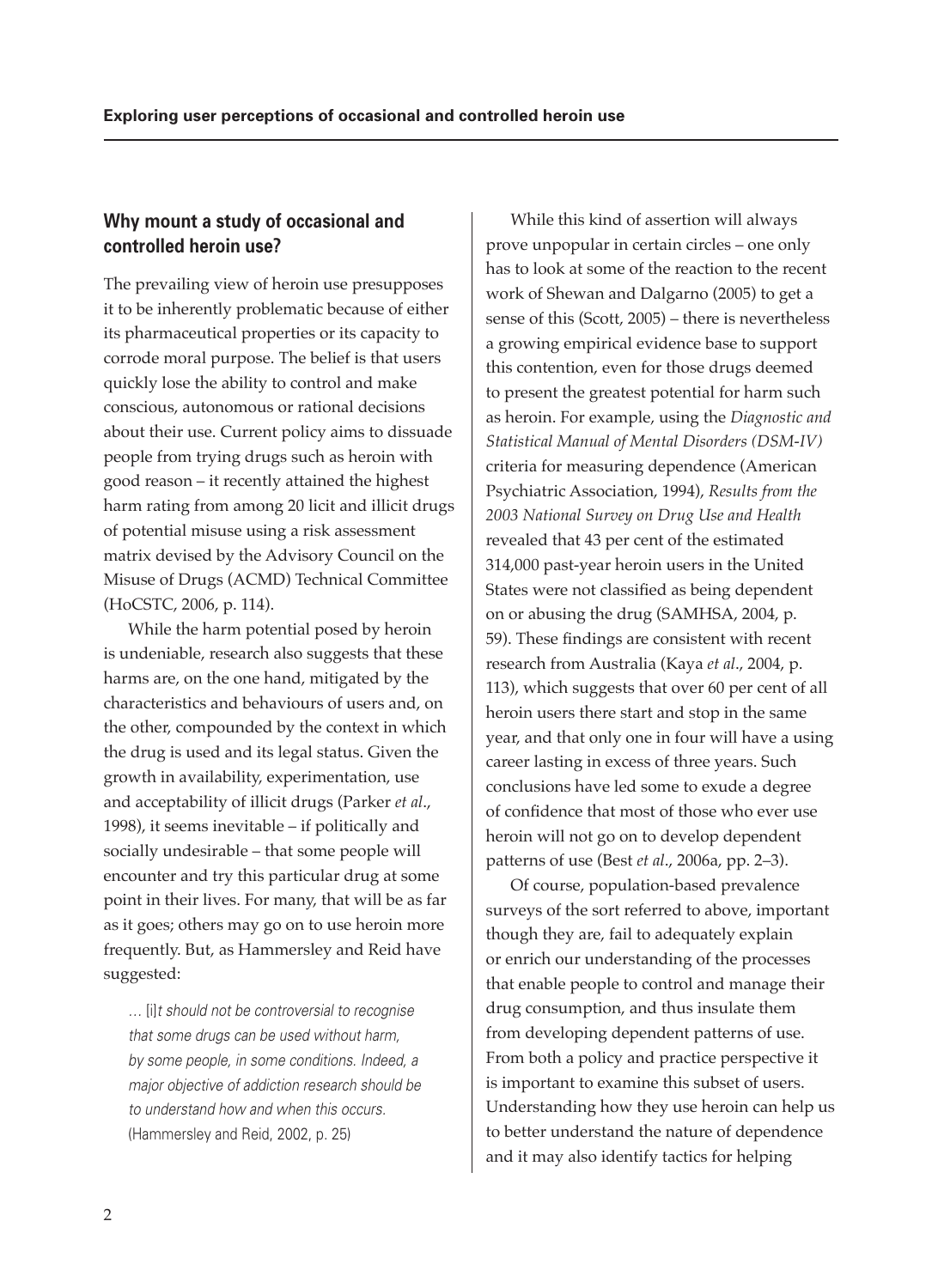dependent heroin users gain greater control over their drug use.

#### **Defining terms**

Our first report highlighted how there were no clear or consistent definitions of 'controlled' heroin use apparent in the research literature (Warburton *et al*., 2005, p. 5). Instead, terms such as 'recreational use', 'intermittent use', 'occasional use', 'sporadic use', 'casual use' and 'unobstrusive use' have been employed. In the context of heroin use, all of these terms are contentious and likely to generate debate. However, in order to ensure consistency with the original study and based on accounts provided by respondents during the course of the follow-up work, the following typologies have been developed and will be employed throughout the remainder of the report.

- 1 *Occasional non-dependent user*: those who use heroin less than once a month, where cessation would not be accompanied by physical symptoms of withdrawal.
- 2 *Frequent non-dependent user*: those who use at least once a month, but are not dependent on heroin.
- 3 *Controlled dependent user*: refers to dependent users who would experience withdrawal symptoms if they stopped using but who perceive their use to be controlled and largely problem free.
- 4 *Abstainer*: those who have not used during the last six months and have expressed their intention to stop using heroin.

#### **Aims and methods**

This follow-up study aimed to reinterview up to 51 heroin users originally questioned during 2004 and 2005, in order to examine how – if at all – this group's use of the drug had changed over an extended period of time. The intention was to establish the stability of controlled and non-dependent patterns of use reported during the initial study and thus eliminate the possibility that these merely reflected transient or temporary changes in heroin use.

The aims of the study were to:

- describe patterns of heroin use over the period since first interview
- examine in detail any periods of change in heroin use (for example, periods where more or less heroin was used, or dependent and non-dependent use) and explore the reasons for these changes
- describe strategies for controlling and managing heroin use
- consider views about the use of heroin and whether this is still perceived to be a relatively problem-free activity
- assess the implications these findings have for developing harm-reduction strategies for uncontrolled users.

As an anonymous study, the initial research collected minimal contact details from the respondents. In most cases this took the form of a mobile telephone number and/or current email address. The recruitment process for the follow-up work relied exclusively on the contact details provided at first interview by those respondents who had agreed to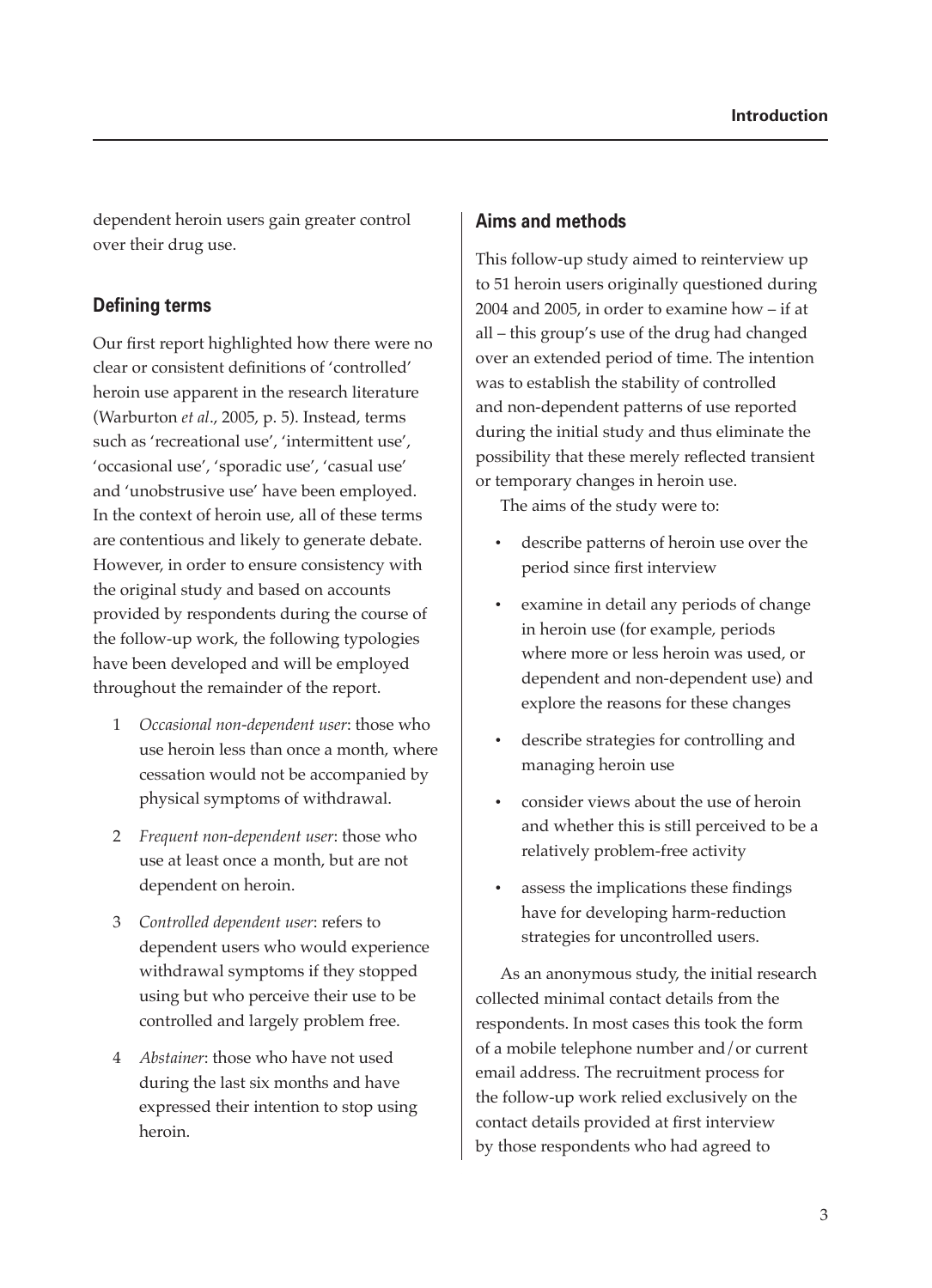participate (none of the sample refused to be reinterviewed). At the start of fieldwork an initial communication was made, either in writing or via telephone contact, by the original research interviewer who explained in full the aims and objectives of the current research and again sought agreement to take part in the follow-up study. Arrangements were then made to complete a follow-up interview.

In total, 32 members from the original sample of 51 (or 63 per cent) were successfully recontacted and interviewed. Qualitative interview schedules were developed and organised around the aims of the study outlined above. These face-to-face qualitative interviews were conducted between July and November 2006. The average time that had elapsed between first and follow-up interview was 24 months.

The interviews were all tape-recorded for the purposes of transcription. Data collection and analysis followed an inductive approach. In other words the emergence of key categories and findings throughout the research informed the focus of further investigation. With the support of a computer-assisted qualitative analysis program (QSR N6), the interview transcripts were then coded and analysed to identify emerging issues and themes.

### **About our follow-up sample and the nonresponders**

The ages of our follow-up sample ranged from 21 to 65 years with an average age of 40 (median 37 years). Most of the 32 individuals reinterviewed were white British (*n* = 29) and predominantly male  $(n = 22)$ . The majority stated that they were currently employed, either on a full-time ( $n = 16$ ) or part-time basis ( $n =$ 4). With regards to housing status, three-fifths (*n* = 14) were owner-occupiers. On average this group had been using heroin for 14 years (range three to 35 years; mean 17 years). Almost all  $(n = 29)$  reported a period of dependent use during their using careers; over half  $(n = 18)$  also reported a period of dependent use during the two years since first interview. This period of dependent use ranged in length from less than two weeks to just over one year. Less than half  $(n = 14)$  reported having accessed any treatment services since their initial interview.

Based on data provided at first interview, there were no statistically significant differences observed between those we managed to reinterview and those we did not in terms of age, gender, length of using career, whether they had used heroin dependently in the past or the manner and frequency with which they used heroin. We cannot, of course, rule out the possibility of sampling bias – that those who may have developed problematic and uncontrolled patterns of heroin use and whose lives had unravelled as a consequence will have proven harder to recontact and interview.

In addition to outcome data on 32 respondents, we gleaned some information on a further four respondents. While we cannot verify the accuracy of these accounts, we have no reason to doubt their authenticity or to question the motives of those respondents who provided us with the following additional information.

• Emma,<sup>1</sup> aged 47, frequent non-dependent user for 13 years, previously dependent. Informed by her partner that she too had not used heroin during the last six months.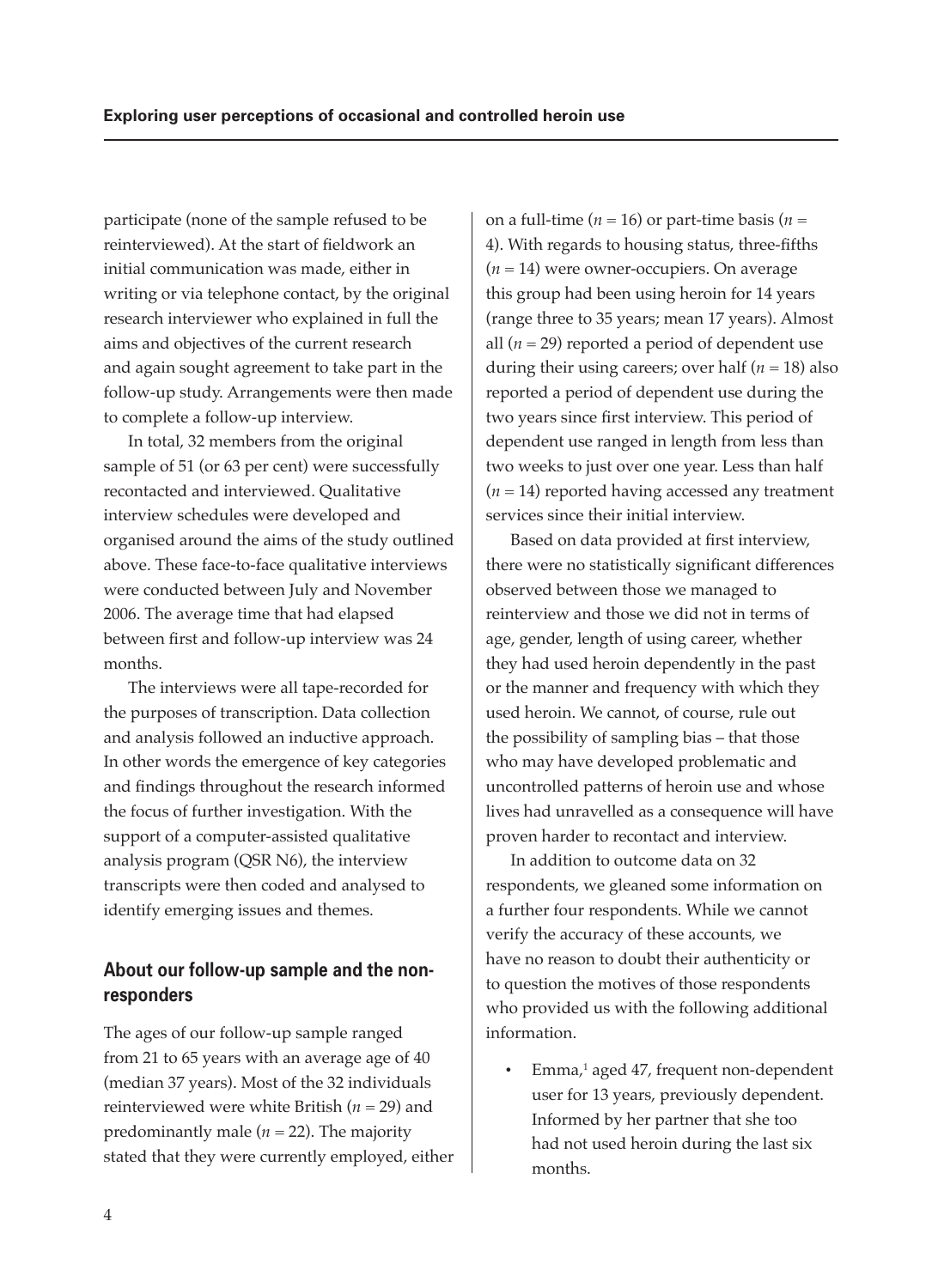- Jane, aged 23, occasional non-dependent user for one year, previously dependent. Informed by another respondent that she had married since first interview and relocated. Had not used heroin during the last six months.
- Richard, aged 38, frequent nondependent user for 11 years, no previous dependence. In the two years since first interview he had been imprisoned for non-drug-related offences. Informed by another respondent who maintained regular contact with Richard that, during the last few months, his use had escalated considerably following his release from prison.
- Fiona, aged 34, occasional non-dependent user for four years, previously dependent. A close friend and participant in the research informed us that she was in residential rehabilitation and currently abstinent.

#### **Structure of the report**

Chapter 2 reports on changes in patterns of heroin use since first interview and explores the reasons behind them. Chapter 3 re-examines the main factors and processes that users felt assisted them in managing and controlling their use of heroin during the two years since first being interviewed. Chapter 4 considers users' views about their use of heroin, their perceptions of it as a problem-free activity and the role of treatment services. Finally, Chapter 5 summarises the key findings, highlights lessons for policy and practice, and considers the implications of the research for our understanding of dependency.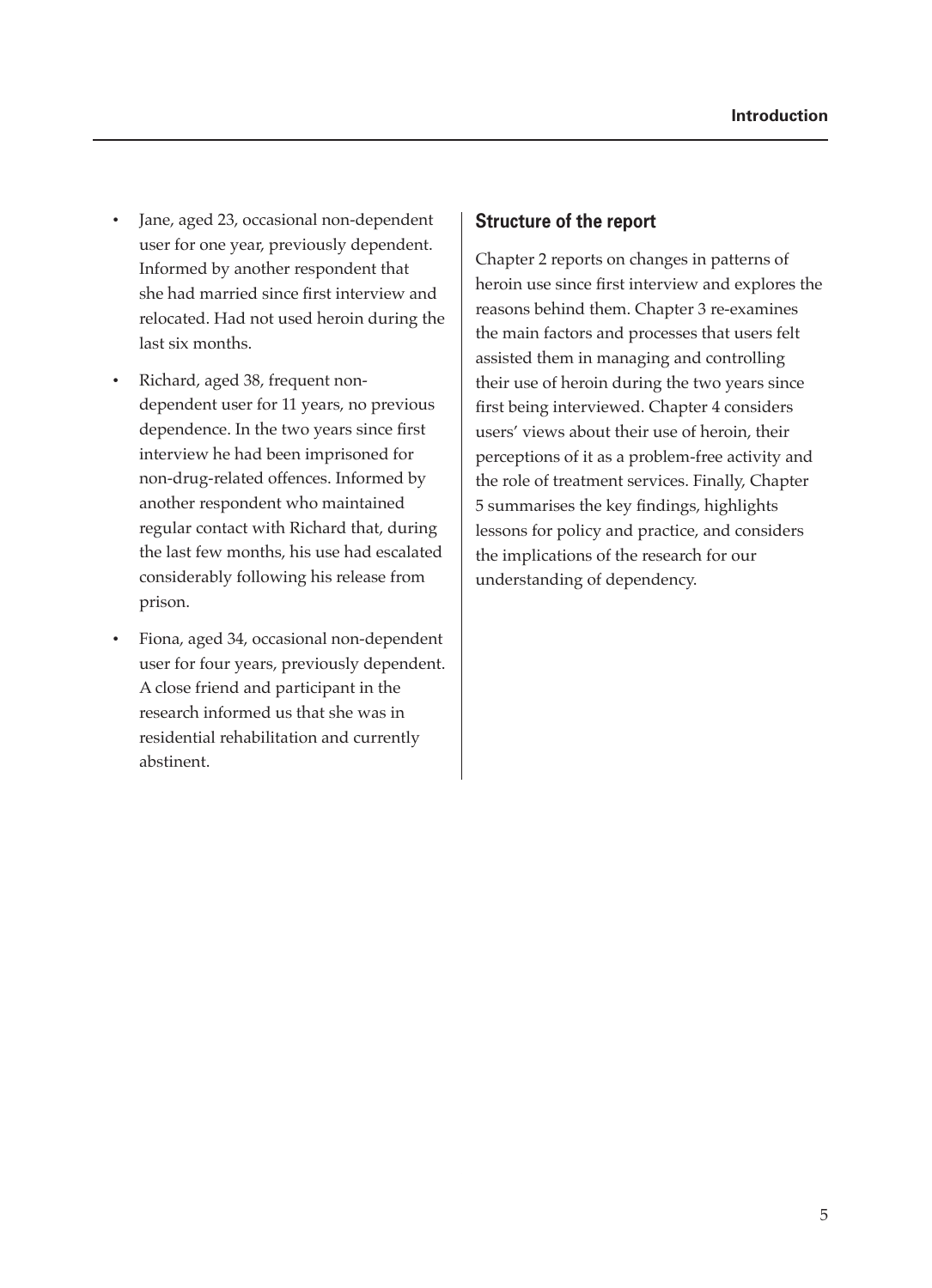Given that patterns of drug consumption are transient and subject to temporary changes or fluctuations, one of the main reasons for mounting a follow-up study was to judge the longevity and stability of controlled and nondependent patterns of use reported during the initial study. In this chapter we report on any overall changes in patterns of heroin use since first interview. In particular, we focus on some of the main reasons behind increased levels of consumption and explore a range of interrelated factors leading to a reduction or cessation in use.

As Figure 1 illustrates, two years after our first study there were some considerable changes in overall patterns of heroin use reported by the sample. The most striking development is that most reported having either reduced the frequency with which they used heroin  $(n = 7)$  or stopped using  $(n = 14)$ . This latter group comprised those who had not used during the last six months and had expressed a desire to stop using heroin.1 On average they had not used heroin in over a

year (mean 385 days). It is worth mentioning that, so infrequent was their use at follow-up, this sub-group would not have been eligible for participation in the original study (one of the criteria was having used heroin at least once during the last six months). There were no obvious characteristics that distinguished this group from those who continued to use heroin. For example, there were no significant differences between these abstainers and others in terms of age, gender or length of using career. By contrast, the frequency of use had increased for six respondents, while a similar number  $(n =$ 5) reported no change in levels of use.

Based on accounts of the frequency and nature of their heroin use during the last six months, and using the definitions outlined on page 3, our respondents were assigned to the following typologies:

- occasional non-dependent user  $(n = 8)$
- frequent non-dependent user  $(n = 4)$



#### **Figure 1 Self-defined changes in reported patterns of heroin use since first interview (** $n = 32$ **)**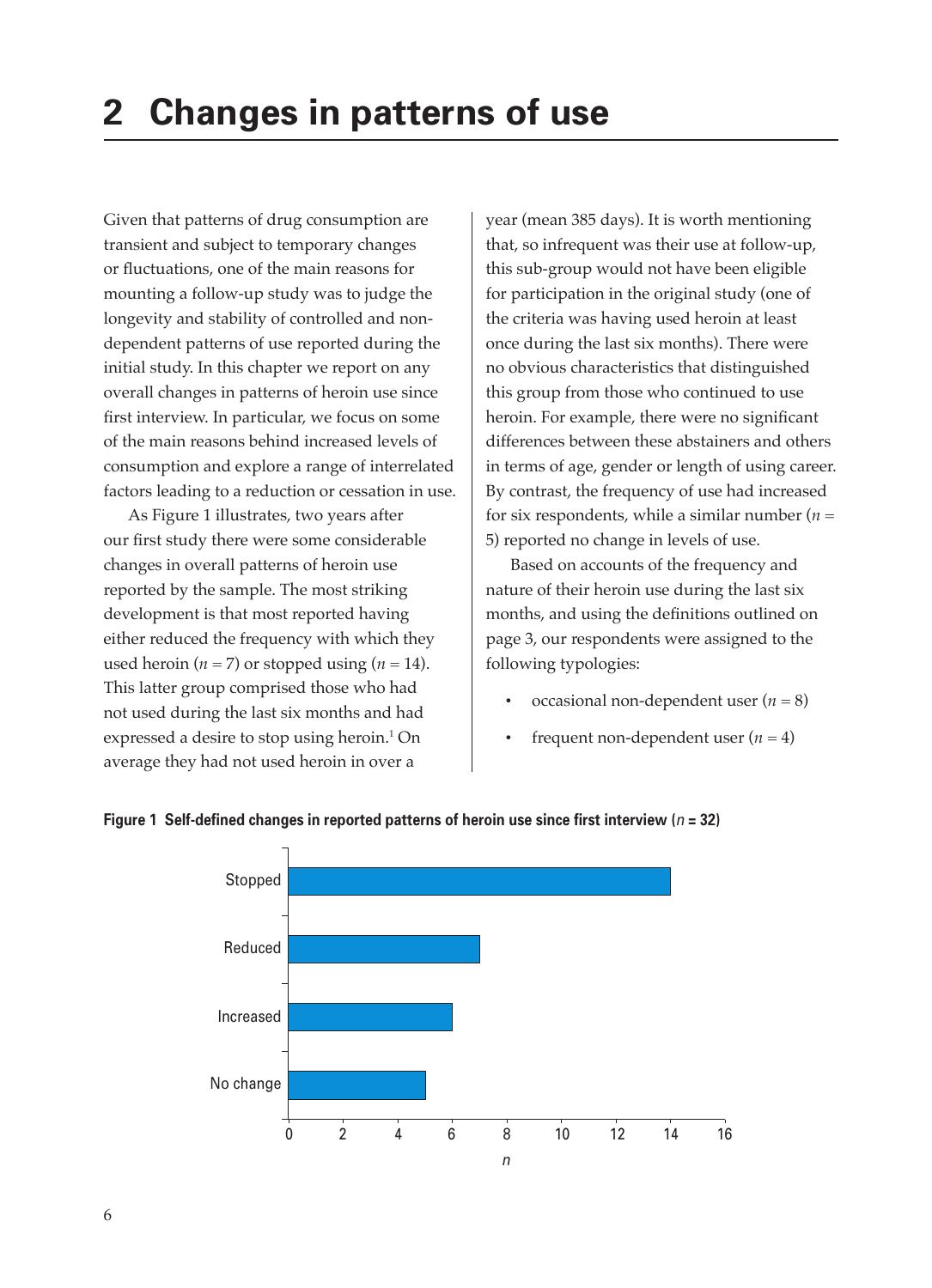- controlled dependent user  $(n = 6)$
- abstainer  $(n = 14)$ .

Needless to say, the boundaries between the categories and typologies outlined above are far from rigid. Clearly, some users will have moved within and between these over the two years since first being interviewed. John, for example, described to us how he continued to use heroin occasionally for a number of months after participating in the original study before learning that his employer required him to spend time overseas on a new project. In the run-up to this move John began to wean himself off heroin with a reserve of methadone he had accumulated illicitly. He reported that he had not used heroin for eight months while abroad. Within a short time of his return to the UK, however, he had reverted back to occasional use, albeit at a less frequent rate than during the period immediately prior to his initial interview.

#### **Reasons for changing patterns of use**

#### **Increased use**

Using heroin as a coping response to problems encountered at a personal and professional level was one of the most common reasons given by respondents for their increased levels of use. For example, Ted attributed his increased use at different points over the previous two years largely to the negative emotional states he would experience as a result of ongoing relational problems with his partner:

*I was having nightmares with her through that whole year and I just was literally, totally dependent on that, I just needed to be off my face. It was as simple as that! ... You could draw a chart, if I actually sat here and wrote down* 

*each day the amount that I've taken and then actually wrote my love life … and my work life whatever, it would absolutely, totally tally … It was almost like:* [my partner] *turns up here again, nightmare kicks in and I run off to oblivion again. It's almost like it was a pattern and it happened two or three times.* (Ted, aged 48, controlled dependent user, had been using over a 30-year period, previously dependent)

For two different respondents, a rise in usage had been precipitated by setbacks and pressures in a professional capacity. For one interviewee in particular, this situation arose after disclosing a spent conviction had hampered his career progression:

*I just lost interest … I just lost all motivation. I was totally pissed off about it and I didn't take my job seriously … I thought, 'Why am I bothering to straighten myself out? To try and be a responsible member of a society that's going to treat me like this. That's going to dig up mistakes from years ago and throw it in my face.'*

(Jake, aged 42, frequent non-dependent user, had used over a 24-year period, previously dependent)

Respondents' accounts also described how, over time, some became increasingly vulnerable to spontaneous decision making when presented with certain emotional or situational cues. Again, using heroin as a means of countering negative mood states seemed an important factor in explaining increased levels of use for a few:

*But it's too easy for us here. If we sit down at the weekend … the house is full of triggers …*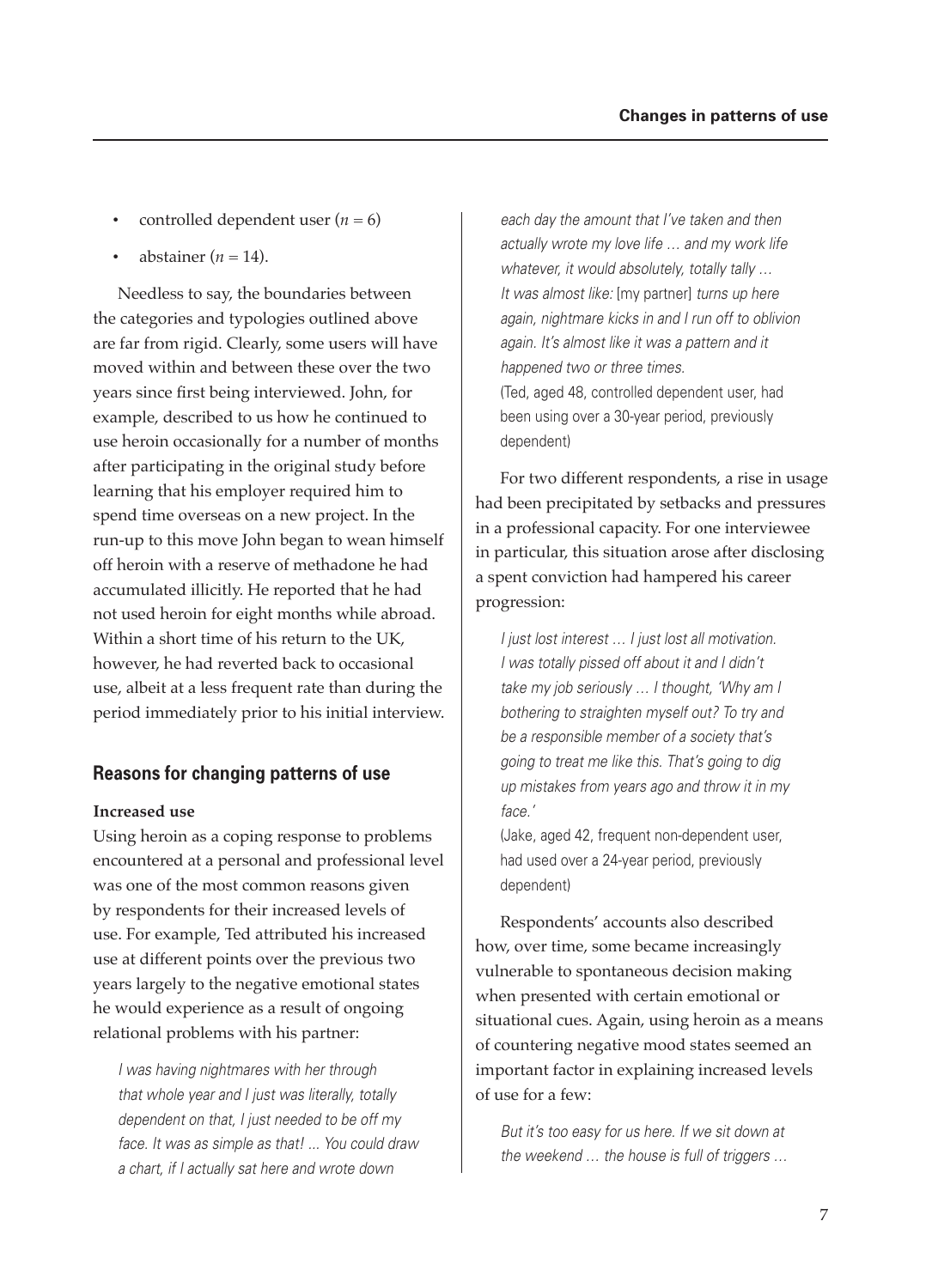*So, if we're both in and we've both had a shit day and it's really easy for me to just go and score. It's too easy by far. I think we need to put some more logistical barriers in the way really.* (Andrew, aged 34, controlled dependent user, had used over a 14-year period, no previous dependency)

Others, while also alluding to how they progressively use heroin as an 'emotional crutch', highlighted how their changing tolerance and attitudes towards heroin, and its perceived utility, could account for its increased use. Damien, for instance, commented that his attitudes towards heroin as a 'treat' had changed and he now felt he used the drug more for perceived functional reasons – namely, in order to counter the effects of his increased use of crack cocaine:

*My use has increased because essentially I'm*  not getting the same kick I was when I first *started … So, I'm basically using heroin to function, to become normal. Just to get through everyday activities … I do a lot of crack and then I become very nervous and I just don't feel comfortable and obviously, to come down, I use heroin … I think the crack is actually beginning to overtake the heroin for me now in terms of dependency … Because it's not seen as a treat to me any more. It's when I do get the money. If I get money on Monday, I'll go and score on a Monday and I will use it as an anchor to an emotional crisis, definitely ... It's very rarely I think I've done heroin by itself now … quality the heroin is, is not that important any more. So*  long as it brings me off the crack then it's fine. (Damien, aged 30, controlled dependent user, had used over an eight-year period, no previous dependency)

Sue also used heroin in a functional capacity but for completely different reasons. With a history of mental health problems, she had in the recent past experienced an adverse reaction to some prescribed medication. Sue felt that her reliance on heroin was compounded by a need to self-medicate and alleviate these symptoms:

*I went to my doctor again; got put on antipsychotics, which don't agree with me at all. They make me psychotic so I stopped taking them and that is when I started using … I think it all tied in with my manic depression. If I start getting manic, I use it to try to balance me out. Although I wasn't really aware that is why I do it until this year when I started seeing a pattern and so it gradually just built up.* (Sue, aged 50, occasional non-dependent user, previously dependent)

Although one respondent suggested that his use had increased merely because he perceived there to be no negative consequences resulting from this, another found it difficult to identify a singular cause or factor that contributed to his changing patterns of use:

*I don't know. It's hard to … you probably don't even realise that you're doing it until it's too late.*  It just happens. I can't really put my finger on *why.*

(Dominic, aged 48, controlled dependent user, had used over a 28-year period, previously dependent)

#### **A reduction or cessation in use**

The accounts given by our respondents to explain the reasons behind their reduction or cessation in heroin use  $(n = 21)$  were consistent with the conceptual framework developed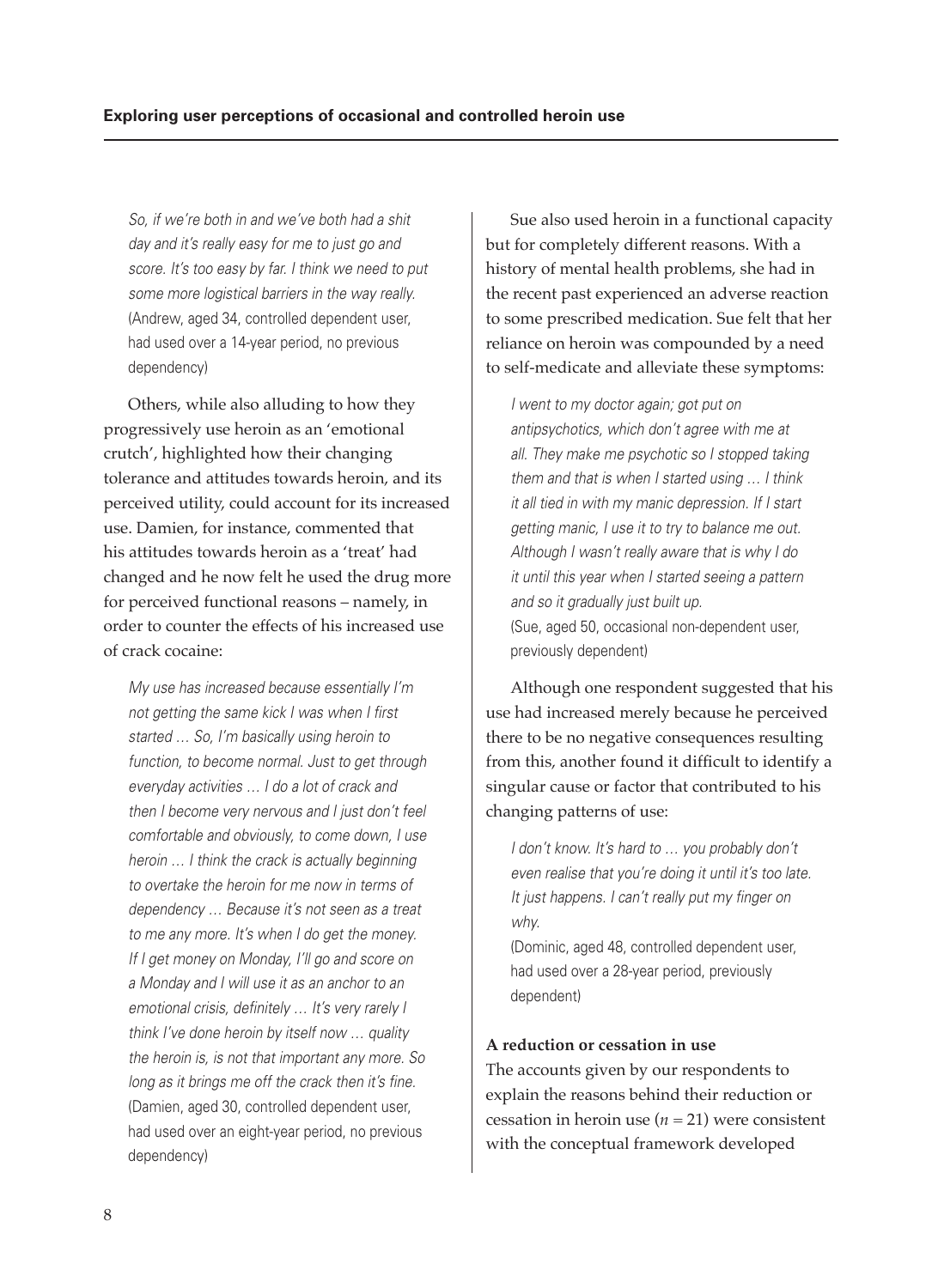by McIntosh and McKeganey (2000) in their analysis of addicts' narratives of recovery. In a similar vein, many of the explanations provided to us could meaningfully be assigned to three distinct areas: reinterpreting the using lifestyle; reconstructing the sense of self; and using key events to provide explanations for a reduction or cessation in use. In addition, some respondents highlighted the role played by significant others in constructing and maintaining these narratives. In doing so they demonstrated the socially constructed nature of many of these explanations (i.e. by identifying the importance of jobs, their wider roles and responsibilities, interaction with others, or the views and wishes of partners in sustaining these accounts). They differed fundamentally, however, to the explanations presented by McIntosh and McKeganey (2000) in that most (*n* = 12) had *not* been developed in conjunction with, or in the context of, drug treatment services.

#### *Reinterpreting the using lifestyle*

Christo (1998, p. 60), in reviewing Waldorf and Biernacki's (1981) work on natural recovery, observed how some heroin users report 'a general drifting away from the drug scene, and getting tired of drug use as one tires of a boring job or unsatisfactory relationship'. Similar sentiments were expressed by a number of respondents who reported having reduced or stopped using heroin. Sarah, for instance, described how she had become bored with the routine of using and was increasingly keen to avoid the unpleasant effects of withdrawal:

*I just got really, really bored as well. It was just the same thing every day: went to work, came home and started smoking basically and went* 

*to bed; got up again the next day and nothing ever changed and I just got utterly fed up and really, really bored … I just talked myself out of it basically. I just thought, 'well, I feel like shit in the morning. I'll probably run off at lunchtime and try to score for more and then I'll start all over again'. I just really couldn't be bothered with that.*

(Sarah, aged 35, abstainer, had used over a fiveyear period, previously dependent)

Exposure to the monotonous effects of using was by no means the preserve of abstainers. Although stating that, overall, his use of heroin had increased since first interview - and for no particularly elaborate reasons – Dominic was able to recall how during this period he had managed to abstain from heroin for varying lengths of time, the longest being three months. His ability to do this in part reflected his decision to use methadone instead, but was largely symptomatic of his lack of motivation and desire to use heroin more frequently:

*There's been times I went for like 12 weeks just on methadone.*

#### Q: *Why? What prompted that, for example?*

*No main reason. No main reason. It was just, I don't know. I was lazy I suppose. I just, for 12 weeks, I kept going for my doctor's appointment, getting a prescription, going to the chemist and going home and that was it. I was just using methadone. I just didn't feel, not even a need. Just didn't have the urge to get up, go out and go and get some. Just didn't bother me; wasn't interested.*

(Dominic, aged 48, controlled dependent user, had used over a 28-year period, previously dependent)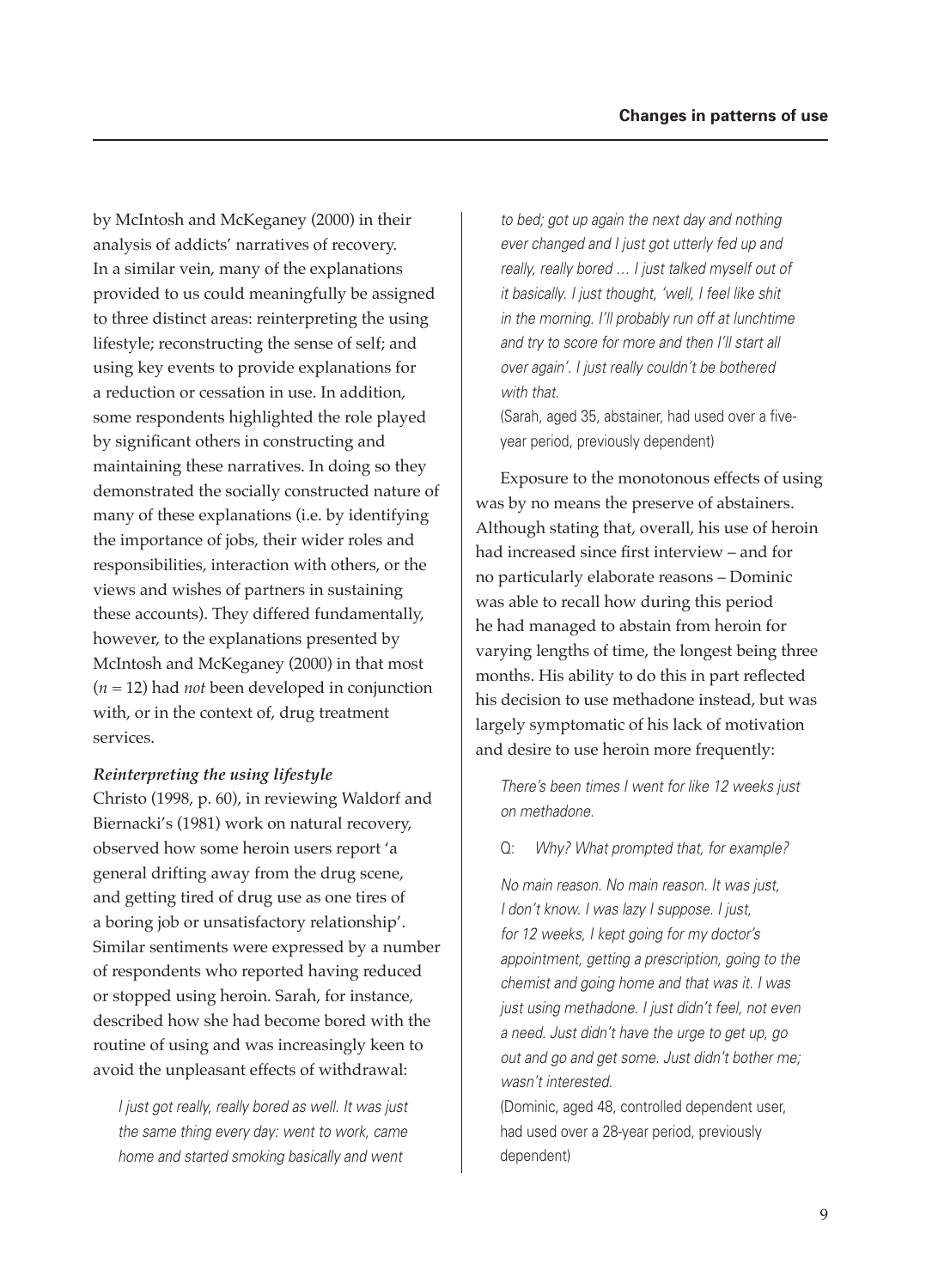Another common narrative developed by respondents who had reduced or stopped using heroin was having grown tired of the efforts involved in maintaining use and in particular acquiring the drug. As the following quote reveals, some grew increasingly despondent with the clandestine nature of their interactions with drug sellers and ongoing exposure to people and situations that placed them at personal risk:

*I suppose the reason why, the people in and around it. I don't like standing on street corners waiting for people, I'm 36 years old now. It's not the most enjoyable thing in the world. And you can be standing out there for an hour waiting for someone who doesn't give a fuck about you, to be blatant. They don't care about you … I suppose I've reached an age where I've just had enough of the whole social scene … I don't like watching some young people getting into the drugs. Sometimes I see them and I don't think it's the drugs, I think it's more the social scene where they're in. But I'm looking at some of the people there and the people selling the drugs and also some of the people taking it, they're not very nice people … Like I say, I just don't like the people as much as anything. It does get depressing sometimes when you see people getting into that scene … where everyone thinks it's clever and it's hard and admirable to be doing these things.*

(Alvin, aged 36, abstainer, had used over a 15 year period, previously dependent)

Again, even among active users, the process of acquiring drugs in increasingly risky situations was a factor likely to precipitate an early exit from heroin use:

*This is how I got into the really dodgy circles … The heroin people but really full-on ones, you know, that are in this real criminal sort of underworld thing … The people I ended up selling to were real crims and actually in the end they ended up sort of burgling me and ripping me off and stuff like that quite a lot … I thought I was going to get really beaten up at one point by this guy who's just fl ipped at me and it was just that environment I was going to, to buy. It was just like 'Christ, you know, I can't do this any more. I could just get stabbed one day or something like that.'*

(Colin, aged 35, occasional non-dependent user, had used over a seven-year period, previously dependent)

#### *Restructuring the sense of self*

A number of interviewees described a general maturation or drift away from drug use and the drug-using scene, which often coincided with developing other interests or focusing on other aspects of their lives (see Winick, 1962):

*I think that has come through some sort of maturing process, which has been going on for a long time. It's linked with my studying. The studying of drug use has led me into studying all kinds of historical and philosophical questions and gradually I just found that I'm getting more off that than I was from the occasional heroin. It's not a moral thing that I think it's bad to take heroin at the weekend.* (Joseph, aged 49, abstainer, had used over a 22-year period, previously dependent)

As part of the process of reinterpreting his experience of using heroin, Alvin had recently undergone something akin to a 'cognitive reorientation' (Bottoms *et al*., 2004, p. 382), which had led him to question his ongoing use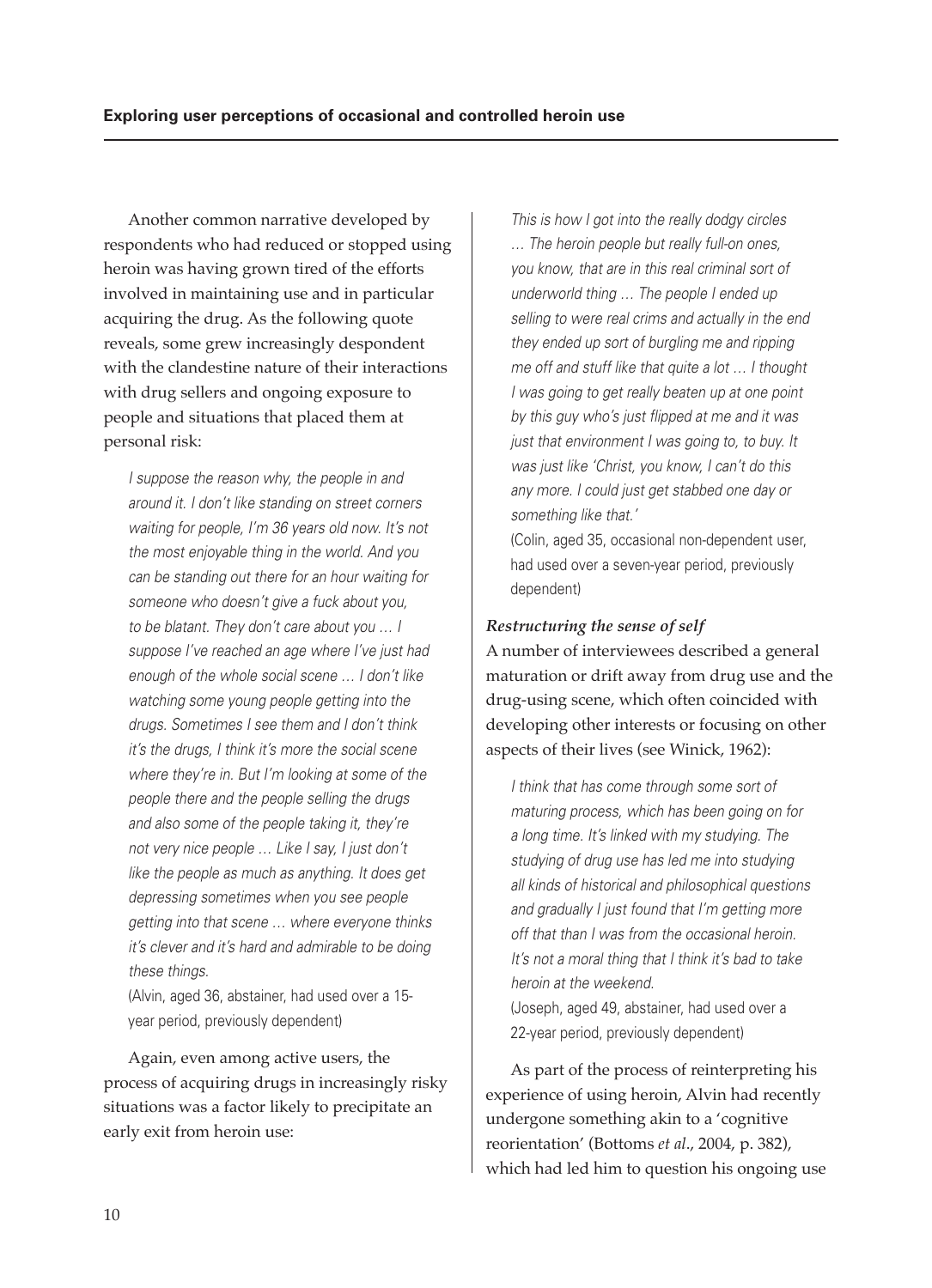of heroin and had enabled him to reach a point where he found the motivation to consider changing other aspects of his behaviour and lifestyle and 'move on'. In this particular instance, this took the form of setting and working towards achieving new goals, like engaging in education and training:

*I suppose you could just say about the whole thing – I've matured. I'm getting older, I'm thinking about, to me, joining society. There's*  still that, 'I don't want to' but I figure you've got *to … I've started a couple of college courses so it feels like I'm actually moving on … something for me, to prove that I can do it. I've always known that I've got a brain but I never finished* school, never finished any of these things that *I started off. So, you just grow up don't you, at different stages.*

(Alvin, aged 36, abstainer, had used over a 15 year period, previously dependent)

In a similar way, others expressed their hope for the future and a desire to be drug-free, in order to pursue a better, healthier lifestyle. These accounts were often reflective – thinking more about the sort of person that heroin use may have made them and, perhaps more importantly, what it may have prevented them from doing:

*I stopped using anything. I've given up smoking … absolutely everything … I just went out and cleared my head and just learnt to want to look after my body a lot more and think just health and food, fresh food and better living … I realised there was far more to do and I can do it a lot better with a clear head.* (Philip, aged 34, abstainer, had used over a 13 year period, previously dependent)

*I just got bored with it and thought I don't really need this stuff to have a decent life and I'd have a lot more of a life if I didn't use.* (Sarah, aged 35, abstainer, had used over a fiveyear period, previously dependent)

*It took me quite a while to get the routine of using and the desire of using out of my system and so, if I went back to using again now and then wanted to stop, I'd have to go through that process again and with hindsight, you don't necessarily realise it at the time, to make the shift … it does actually cost you quite a lot of emotional energy.*

(Lorraine, aged 36, abstainer, had used over a 14-year period, previously dependent)

Though still an active user, Tim described how some aspects of the using lifestyle had created problems in his relationship with regards to a range of different deeds and actions witnessed while under the influence of drugs. Over time, these merely served to undermine the trust he had in his partner. One perceived way of restoring this 'spoiled identity' (Waldorf and Biernacki, 1981) was for him and his partner to abstain from using heroin for a period:

*We were scoring a bit of heroin and a bit of crack … and I caught her stealing a bit and so I thought, 'I don't want to be in a relationship with someone I don't really trust. I'd rather we didn't use at all than have to feel that I distrusted her' … So I just thought, 'let's knock the drugs on the head completely'.*

(Tim, aged 46, occasional non-dependent user, had used over a 26-year period, previously dependent)

For some, sustaining a reduction or cessation in heroin use had meant relocating to a different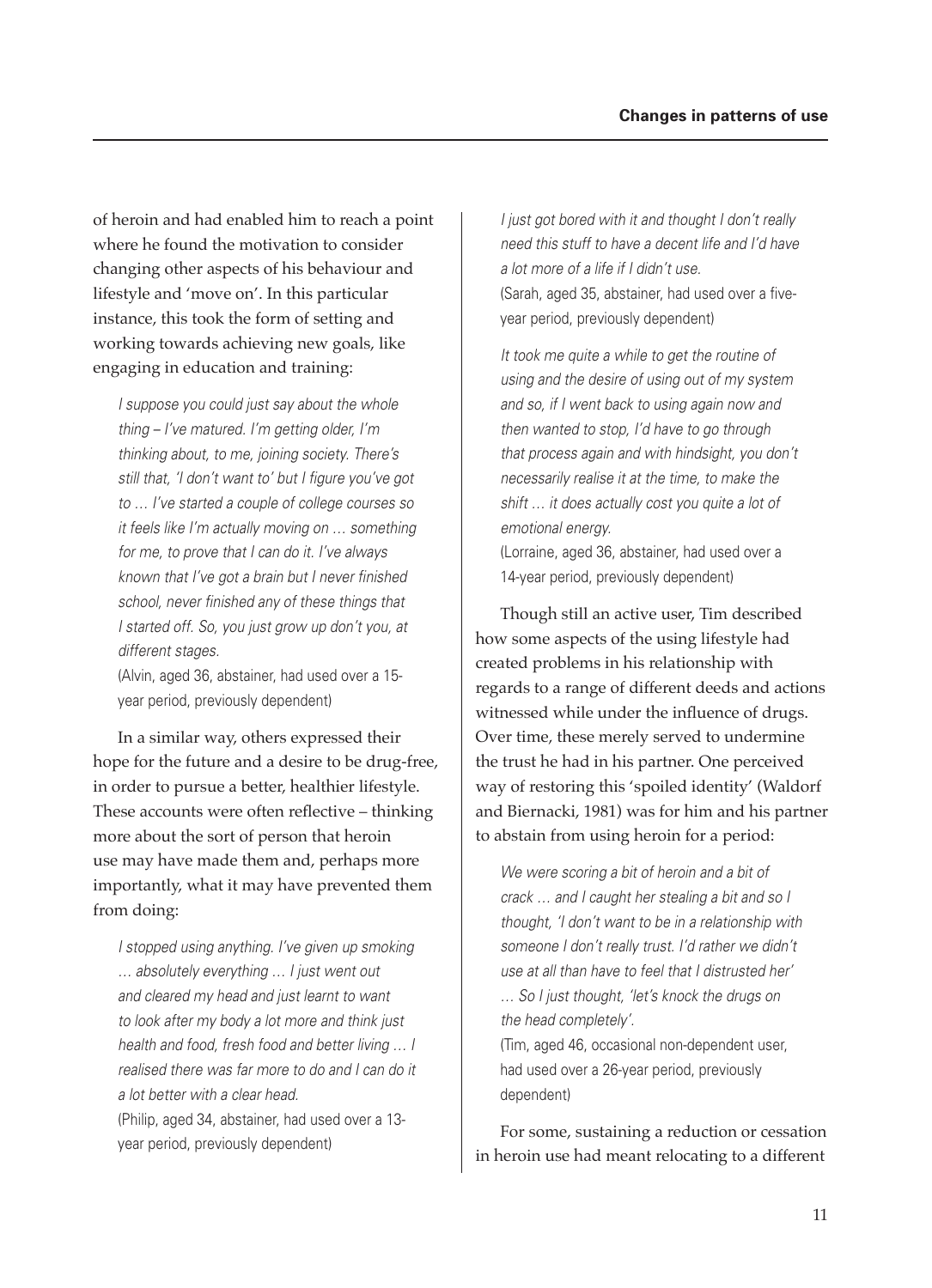social environment where use of the drug was unlikely to be encountered. Such a move often stemmed from the need to put some physical space between the user and any established using cues or triggers. To a lesser extent this was also symbolic of the individual's desire not to be defined by or associated with heroin use and the wider using culture:

*I haven't wanted to bring it up with anyone. It's the past. It's not who I am now so I don't talk about it … There have been a couple of times in my life where I have just moved away to somewhere new and it's worked for me.* (Philip, aged 34, abstainer, had used over a 13 year period, previously dependent)

*I think that you have to have something else, or you have to believe that you have something else or you have to want something else. I think that's the main thing. That's my view of what, say, differs everyone who hasn't ever used to a problematic level.*

(Jason, aged 34, occasional non-dependent user, had used over a nine-year period, no previous dependency)

*We didn't want to get involved in the scene down here. We didn't know anybody down here … because we have no friends any more coming down from London and that's what kept us together on the straight and narrow, defi nitely.*

(Emma, aged 55, abstainer, had used over a 24 year period, previously dependent)

# *Events or roles that provide explanations for a reduction or cessation*

Our first report highlighted the important role played by employment in regulating patterns of heroin use because of the responsibilities

and expectations that a job placed on our respondents. Work commitments and the need to focus and perform professionally also featured prominently in the accounts of those reporting a reduction or cessation in levels of use at follow-up:

*I had to fly back to Paris on the Tuesday, feeling like absolute crap and I'm supposedly across there as a consultant and it just kind of, this isn't conducive to … well you're supposed to be a consultant whose been flown across here at great expense and is getting paid for x amount of days … as time goes on your job or whatever gets more demanding or you've got more things to your life … there's more of a conscious, at the back of my mind sort of feeling that this could do with becoming a less frequent event rather than becoming a more frequent event.* (Jason, aged 34, occasional non-dependent user, had been using over a nine-year period, no previous dependency)

*It depends on what I'm doing in another sense. Like last year, I was responsible for delivering a project, so I was a lot more focused on what I was doing and heroin does dull your senses. I needed to be more focused on what I was doing so my drug use went down. To my mind, although I find taking drugs, and heroin particularly, a pleasurable pastime, the negative*  effect that I find is that it does dull the intellect. (John, aged 43, occasional non-dependent user, had used over a 21-year period, previously dependent)

For some respondents, focusing on employment had brought them into contact with a new social group where heroin use was unlikely to have been encountered, facilitated or condoned: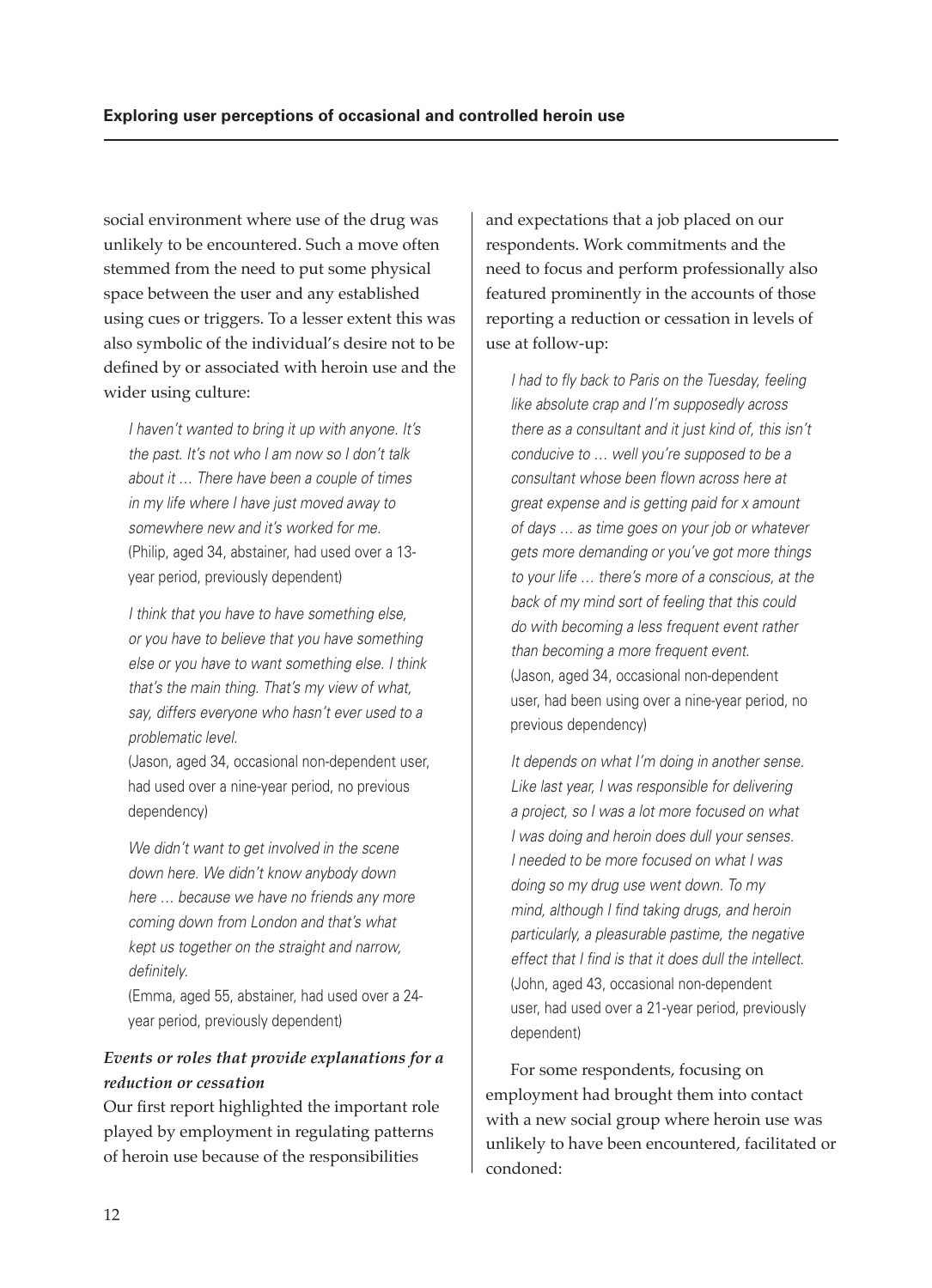*I still am enjoying the working and … the two just don't go together. They are very separate social groups, very separate health images.* (Lorraine, aged 36, abstainer, had used over a 14-year period, previously dependent)

*It was quite weird because it was dead easy to stop once I actually started doing it whereas before when I tried I don't think I was quite ready to do it … I'd heard all the horror stories … I just thought, 'oh God. I'm not really ready to go through this' and, as I said, with suddenly having a new social life, having a new work life, going abroad quite a lot. It was really, really easy once I got my head around it. I don't miss it at all either.* (Sarah, aged 35, abstainer, had used over a fiveyear period, previously dependent)

For one interviewee, in particular, the prospect of a new job gave her added impetus to maintain the changes she had already made over a number of months and illustrates how these positive narratives can play an important role in shaping the way in which people might continue to redefine themselves as non-users:

*I've got a chance of a job in a couple of weeks' time … so I'm trying to do things to occupy my time … We're building a new life. That's what we're doing … I don't want to slip up. I don't want to. Not now, I really don't.* (Emma, aged 55, abstainer, had used over a 24 year period, previously dependent)

By contrast, Joseph recalled how some recent health problems, while not thought to be directly related to his use of heroin, did nonetheless force him to reassess certain aspects of his lifestyle, including his use of psychoactive drugs:

*It was quite scary … Anyway, after various blood tests, they found out what it was and I can take medication which got rid of the condition … and I found I couldn't* [use] *because it would send my heart racing really bad so that did help me to stop straight away actually.* (Joseph, aged 49, abstainer, had used over a 22-year period, previously dependent)

News of a pregnancy and the birth of a child had prompted a major change in the use of heroin for two respondents:

*My daughter was born about a year and a half ago. She's a lovely little girl and obviously I want a stable home … I don't know if that's because*  I became a father but it definitely changes your *outlook on life.*

(Craig, aged 29, abstainer, had used over an eight-year period, previously dependent)

*I didn't actually have a habit at all throughout my pregnancy. I didn't use through my pregnancy.* (Tracey, aged 33, frequent non-dependent user, had used over a ten-year period, previously dependent)

#### *The role of signifi cant others in sustaining narratives*

It seemed that these narratives of change rarely sustained themselves in isolation but instead were informed, reinforced and continually developed throughout our respondents' interaction with significant others. For some interviewees, experiencing new – non-drugusing – relationships and distancing themselves from others more closely associated with heroin use helped enormously in this regard:

*I went* [abroad] *on business and I met a bloke there, had a mad fling for a couple of months, and that helped as well – something else to*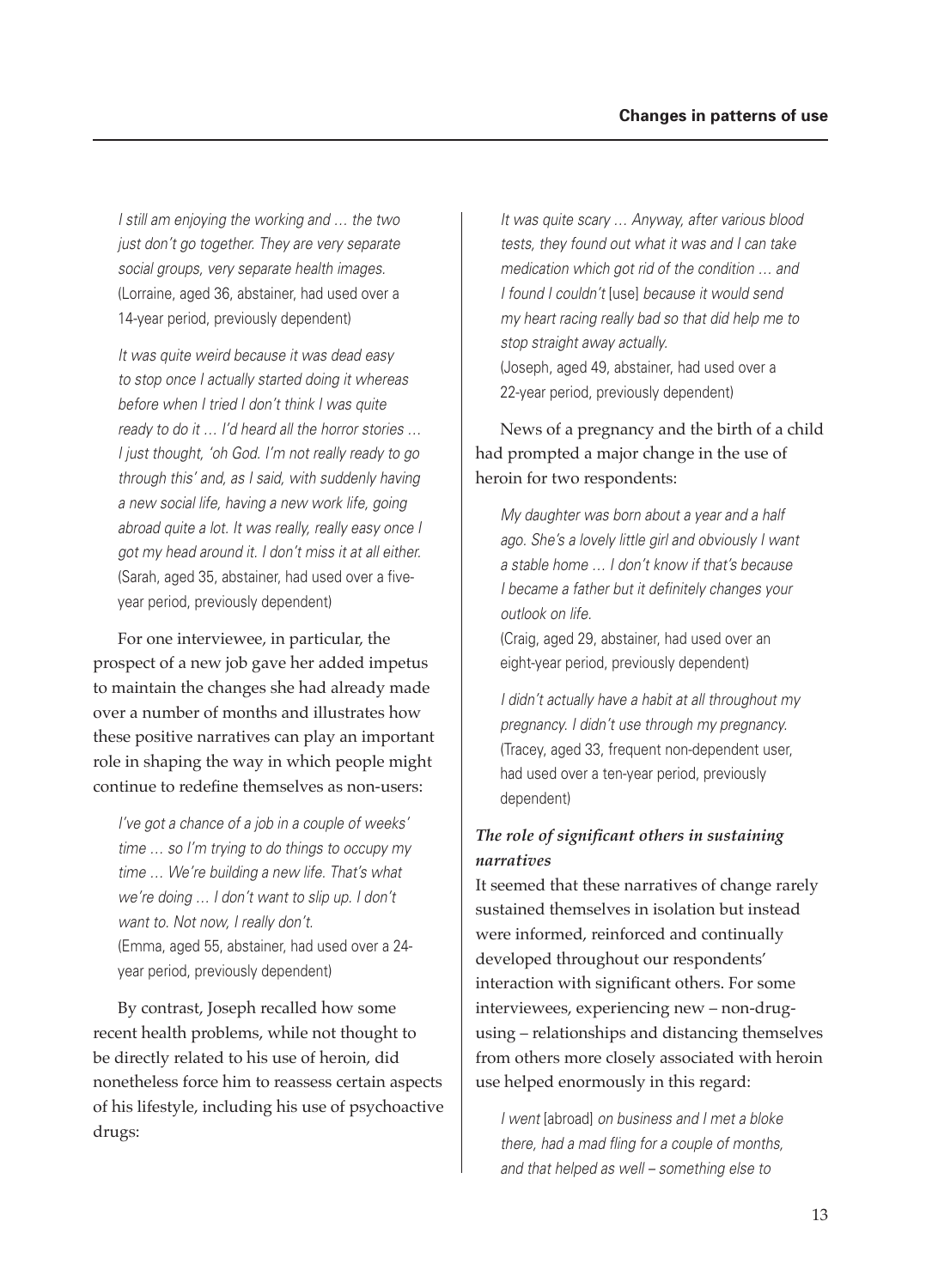*focus on … I didn't really have any friends that took drugs so it wasn't like I had to permanently change my lifestyle. It was basically not hanging out with* [my partner] *that did it really. He was the only drug connection that I had.* (Sarah, aged 35, abstainer, had used over a fiveyear period, previously dependent)

*And that's another reason I guess for me to move on. I've met someone who's never used anything and I'm comfortable with it … She came along at a later date but I'd already made my mind up … Things have come along and I've met new people and yeah. Things have changed … breaking away from friends, breaking away from my lifestyle that I was used to that I knew wasn't doing me any favours.* (Philip, aged 34, abstainer, had used over a 13 year period, previously dependent)

Another interviewee recalled how she and her partner were in the process of relearning how to enjoy friendships without them revolving around or being defined by heroin use:

*He's been down twice to stay with us and we've been great. No one talked about drugs. We haven't taken drugs while he's been down here. It's been brilliant. Whereas before, in London, the only reason he'd come and see us was to buy drugs from us and he'd spend two or three days with us and get out of his nut.* (Emma, aged 55, abstainer, had used over a 24 year period, previously dependent)

Some seemed to draw on other people's negative experiences with heroin – often involving close friends – which merely served to reinforce their own change in using patterns:

*He nearly lost his right arm. He'd lost all his friends, he had no contact with his family and I was supporting him emotionally or not judging him, spending time with him and so on but I think that he realised … he really hit rock bottom and decided it was time to sort himself out.* (Craig, aged 29, abstainer, had used over an eight-year period, previously dependent)

The accounts of other interviewees highlighted the important role that partners can play in sustaining and reinforcing narratives of change by providing a social context in which continued heroin use could prove to be a source of tension and conflict:

*It just made me perhaps in a way feel more like I didn't want* [heroin] *because I was actually quite angry with him at the time because he was supposed to be stopping and moving forward with life and stuff like that. So, I was a bit cross.* (Kirsty, aged 33, abstainer, had used over a 13 year period, no previous dependency)

*She asked me not to* [use] *and I want to respect the fact that she asked. I said I wouldn't say no I wouldn't use ever but I won't inject at the moment.*

(Tim, aged 46, occasional non-dependent user, had used over a 26-year period)

This was in stark contrast to the experience of three respondents who illustrated how aspects of control were often negotiated in the context of intimate partner relationships, whereby the dynamics of these relationships could work to perpetuate a particular pattern of using or, in more extreme cases, leave some to question their ability to abstain: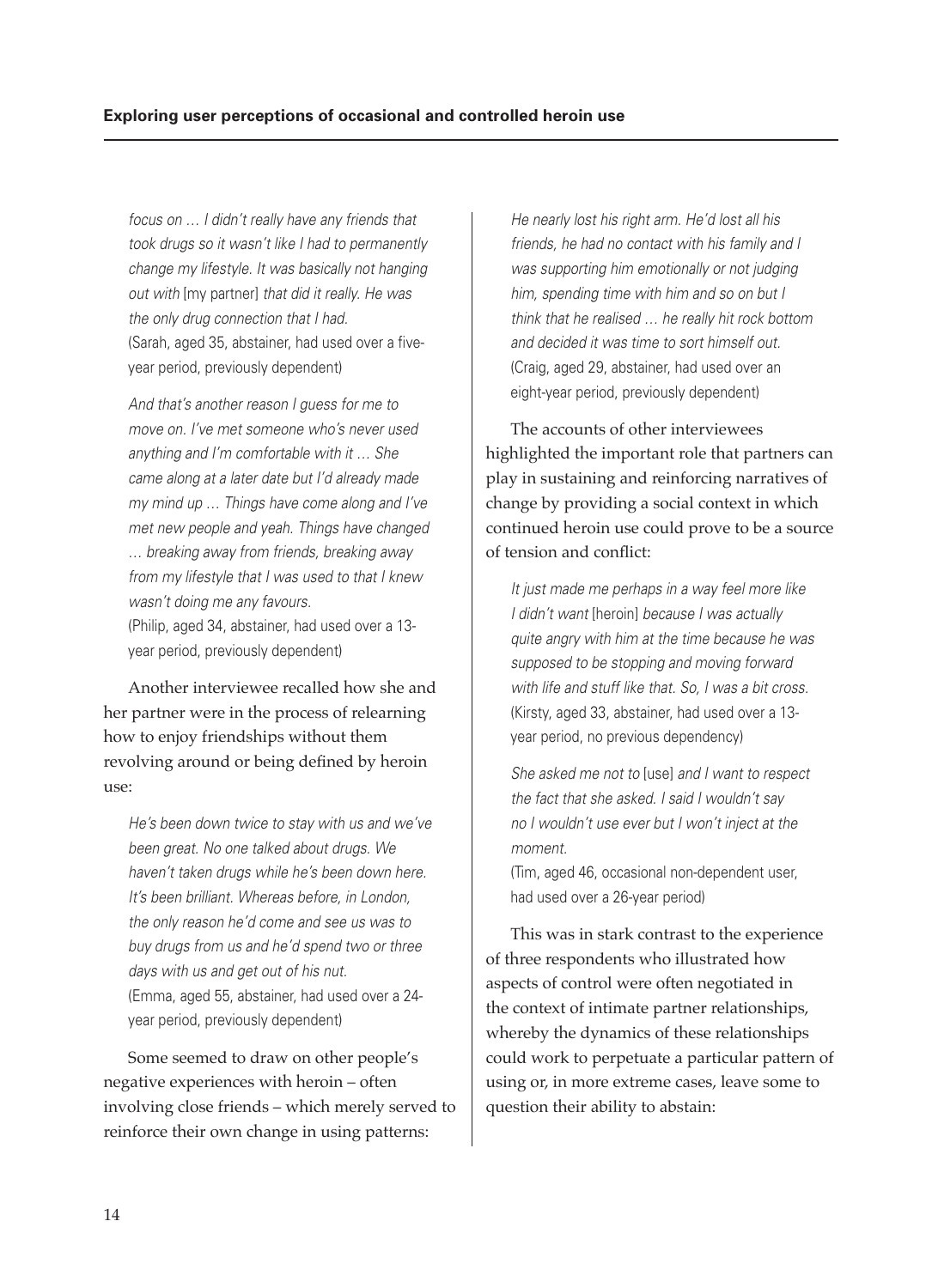For me, I think because it's the first time I've *been in a relationship when I've been able to use with my partner … I always had to use in a very sort of clandestine way. Sneak off and use and so that sort of kept it under control, however we started using together and it spiralled a bit.*

(Andrew, aged 34, controlled dependent user, had used over a 14-year period, no previous dependency)

*Because we were quite early in our relationship … we weren't saying 'no' to each other because we both still wanted to make each other really happy and didn't want to rock the boat and I wanted* [him] *to be happy all the time and he wanted me to be happy and I would say, 'I really want to score tonight' and he was like, 'yeah, OK. Let's do it.' So we weren't saying, 'no, actually I don't think we should. You're going to have to sit there and sit it out.'* (Janet, aged 27, controlled dependent user, had used over a nine-year period, previously dependent)

*He had to realise that it was actually him, that he couldn't keep blaming it on me … I'd sort of unwittingly played along with that for a number of years and I kept thinking … 'I don't want to stop'. It's probably not that I couldn't but it's just that I didn't want to and he kept making half-hearted attempts. I look back on it now and I know they were half-hearted. It was just an excuse then to keep on taking it by blaming it on me really: 'You can't stop so there's no point in me trying when you're using'.*

(Sarah, aged 35, abstainer, had used over a fiveyear period, previously dependent)

#### **Chapter summary**

There were some considerable changes in overall patterns of heroin use reported by the sample. The most striking development is that most reported having either reduced the frequency with which they used heroin or stopped using  $(n = 21)$ . This latter group comprised those who had not used during the last six months and had stated their intention to stop using heroin. There were no significant differences between these abstainers and others in terms of age, gender or length of using career. Six respondents reported that the frequency of their heroin use had increased, while a similar number  $(n = 5)$  reported no change in levels of use.

Our respondents reported a range of interrelated factors leading to a reduction or cessation in use. A number of interviewees described how they had become bored with the routine of using heroin and the unpleasant effects of withdrawal. Referring to their regular exposure to people and situations that placed them at personal risk, others reported how they had grown tired of the rigours involved in maintaining their use and in particular acquiring the drug. These were all consistent with accounts that described a general maturation or drift away from drug use and the drug-using scene. Employment and the need to focus and perform professionally also featured prominently in explanations for a reduction in levels of use. Recent health problems, news of a pregnancy and the birth of a child also prompted major changes in heroin use for some.

These narratives of change rarely sustained themselves in isolation but instead were informed, reinforced and continually developed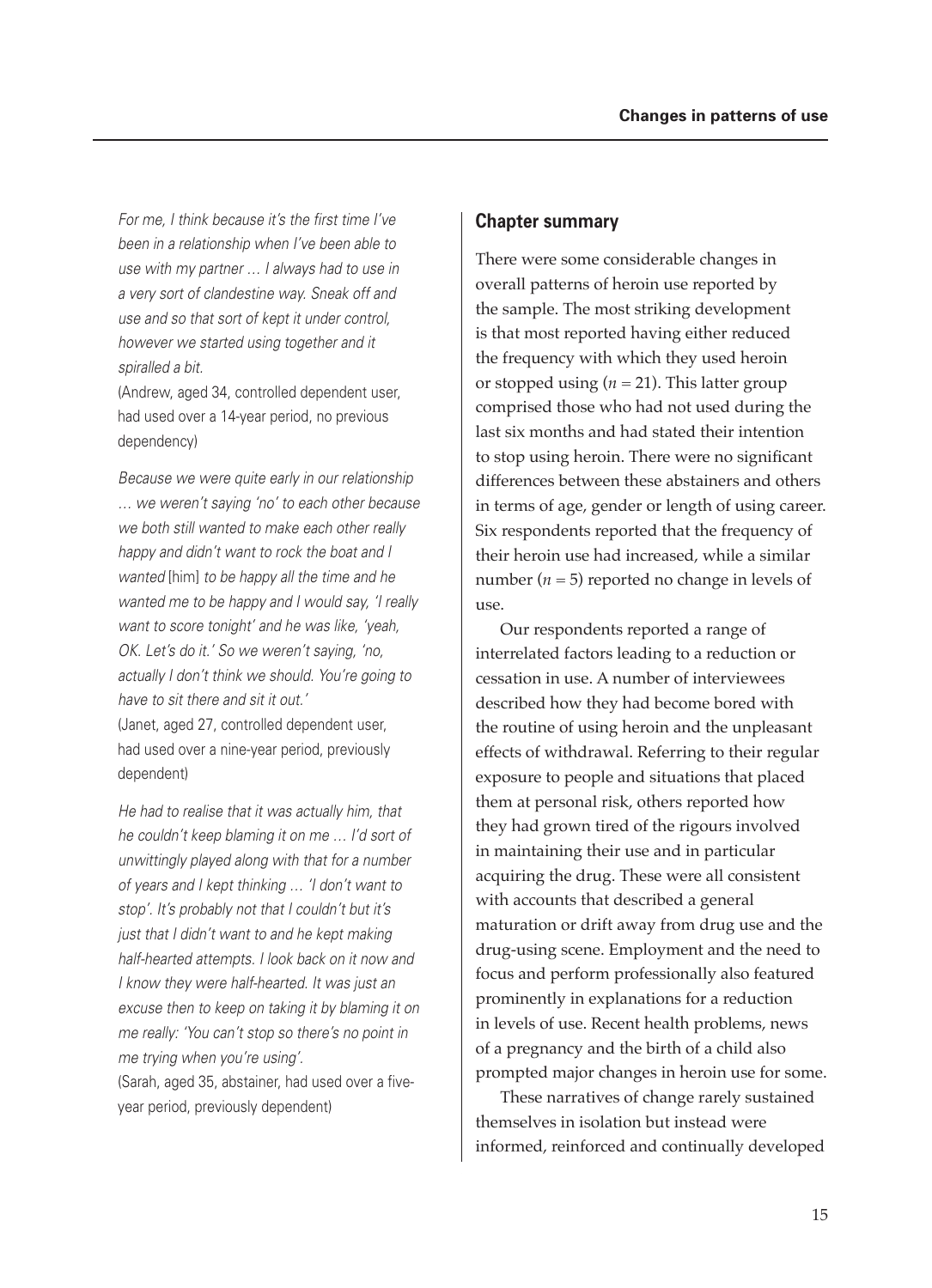through interaction with others. Forming new, non-drug-using relationships and distancing oneself from those closely associated with heroin use were important facets of this. Partners and significant others also helped sustain these narratives and create a social context where continued heroin use was neither facilitated nor condoned.

By contrast, using heroin as a coping

response to problems encountered at a personal and professional level was one of the most common reasons given by respondents for their increased levels of use. Others described using heroin more frequently for perceived functional reasons – either to counter the effects of their increased use of other drugs like crack cocaine or in order to self-medicate and alleviate a range of physical and mental health symptoms.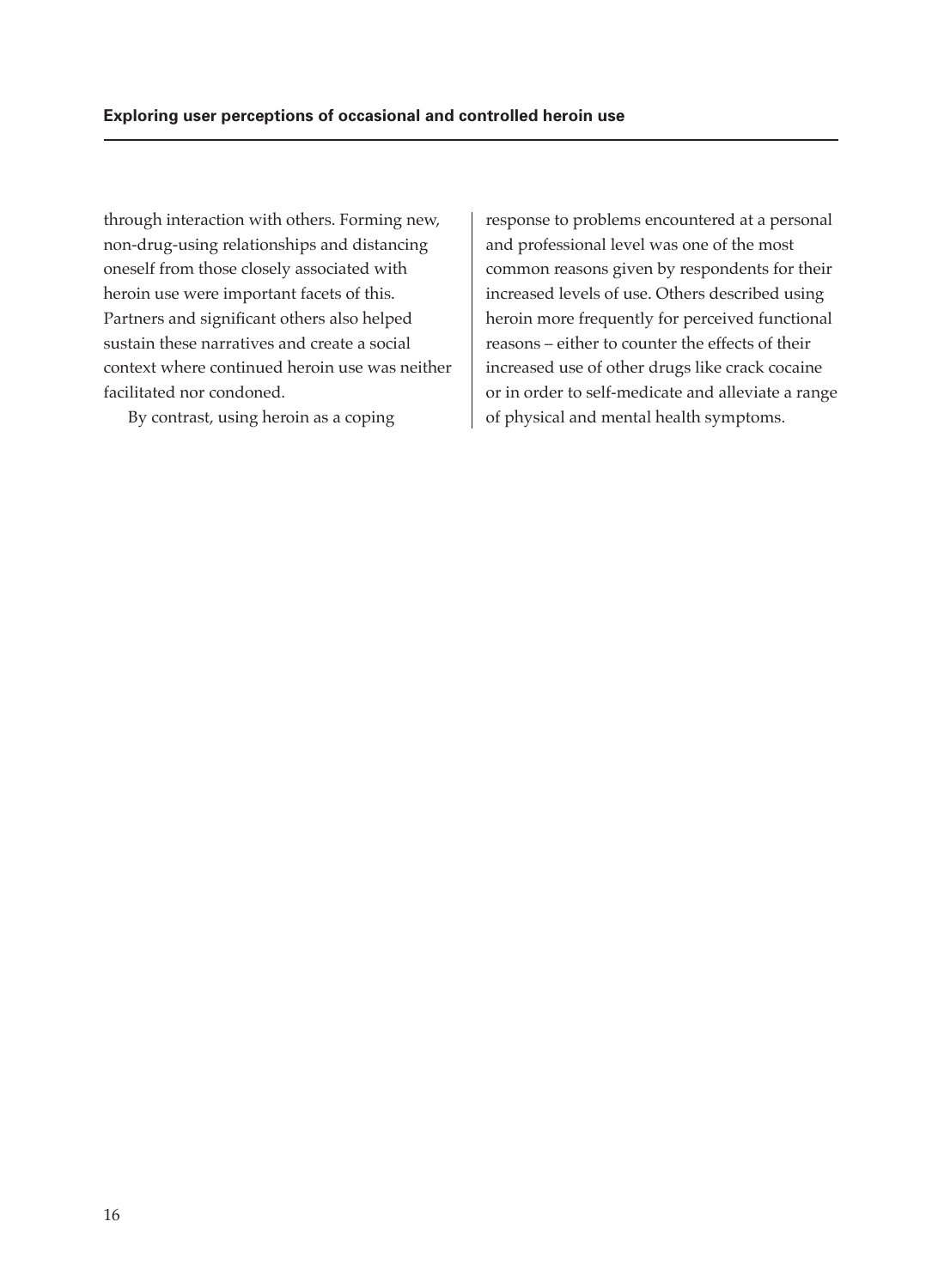# **3 Strategies for managing and regulating heroin use**

A popular assumption is that heroin use leads inexorably to dependence and that chaotic use is an inevitable outcome of this dependence. A gradual deterioration in physical and psychological health and other areas of social functioning is also considered to be a fated result of this process. Our initial research challenged some of these assumptions by studying a group that appeared to take great care in choosing how they used heroin, the frequency with which they used it, where they used and with whom they used. Many interviewees believed that adopting these strategies had enabled them to use heroin in a safer and more manageable way, which in turn helped to create the conditions in which a more controlled pattern of use was possible – often over a period of many years. In this chapter we re-examine the factors and processes that users felt assisted them in managing and controlling their use of heroin during the two years since first being interviewed.

#### **Strategies employed**

The original study highlighted how controlling heroin use was a complex process achieved using different interrelated techniques. The likelihood of success was dependent on a combination of factors related to the individual, the manner in which they used heroin and their personal circumstances. The control mechanisms employed were not static but were instead influenced by a range of issues that often changed over time. The follow-up study confirms that adhering to boundaries around the frequency and amount of heroin

being used, access to the drug, those set by life structures and wider roles and responsibilities, together with individual characteristics and attitudes, all remained important features of 'using rules' that were employed in a conscious attempt to control and manage the use of heroin, and thus minimise the inherent risks. Rather than undermining the addictive and potentially problematic nature of heroin use, these interrelated methods of self-regulation, we believe, actually served to reinforce and emphasise an awareness of these issues. Below we consider in more detail some of the key strategies that enabled respondents to exercise a degree of control over their use. We also draw on the experiences of controlled dependent users to illustrate how these tactics were far from infallible.

#### **Containing the frequency of use and amount used**

Perhaps the two common approaches to regulating the use of heroin involved making a deliberate effort to restrict the frequency with which the drug was used and the amount being consumed. The former routinely involved avoiding the use of the drug over two or more consecutive days. In practical terms, this often meant confining the use of heroin to the weekend:

*It will only always be the weekend. Like a Saturday or Sunday.* (Tracey, aged 33, frequent non-dependent user, had used over a ten-year period, previously dependent)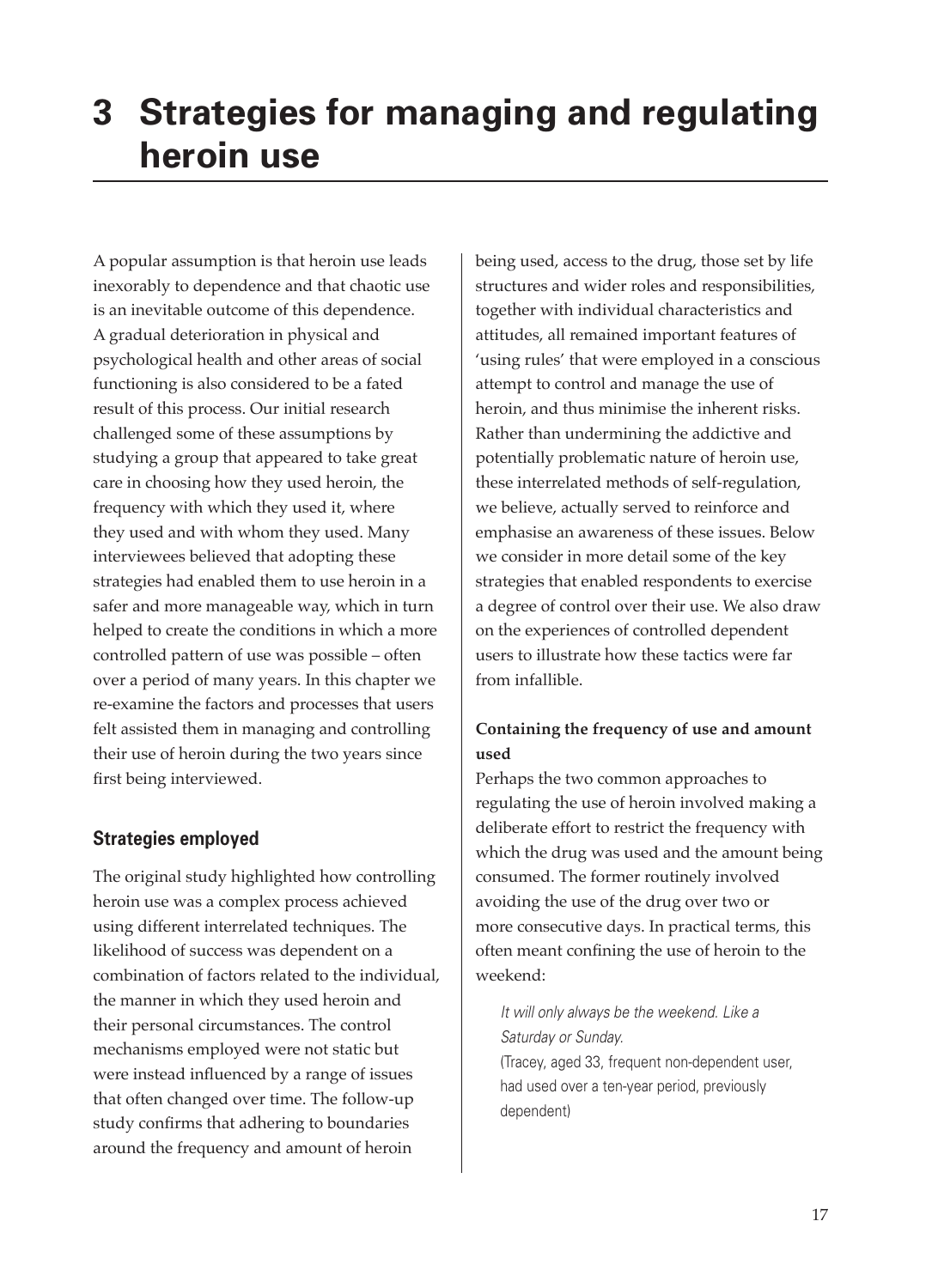*We tend to keep it sort of infrequent and small amounts.*

(Paul, aged 32, occasional non-dependent user, had used over a 13-year period, previously dependent)

*If I've used, you know, at the weekend and then maybe used during the week … I just think well, you know, you're borderline with a habit so just take it easy for three or four days.*

(Francesca, aged 46, frequent non-dependent user, had used over a 20-year period, previously dependent)

Even controlled dependent users expressed an aspiration to gain greater control by restricting the frequency of their use to the weekend. Three controlled dependent users seemed to encounter difficulties restricting the frequency with which they were using, though – a problem largely attributed to their use of crack cocaine:

*I think more control would definitely be, if I could go back to weekends. If I could have Monday to Friday completely drug free and managed to have drugs on a Saturday or Sunday.* (Damien, aged 30, controlled dependent user, had used over an eight-year period, no previous dependency)

*We know that, especially at the minute, once we start using, we'll carry on for a while. We fi nd it really hard to just say, 'right, we will just get one stone of crack, one bag of gear and*  that's it'. We find that really difficult, which is *one thing that wasn't really a problem before*  and I think that's the crack influence that we're *struggling with at the moment.*

(Janet, aged 27, controlled dependent user, had used over a nine-year period, previously dependent)

By contrast, occasional non-dependent users stated that their use of heroin was so infrequent, opportunistic or confined to 'special occasions' that they felt there was little chance of it becoming problematic:

*I'd say it's curtailed to the point that it's an occasional sort of thing, like a birthday or Christmas.*

(Jason, aged 34, occasional non-dependent user, had used over a nine-year period, no previous dependency)

#### **Restricting access to heroin**

Maintaining a detachment from those who sold heroin remained an important strategy for controlling their use, particularly among frequent or occasional users. As well as being a practical way of restricting one's access to the drug, buying heroin through trusted friends helped maintain a degree of anonymity and thus avoided the stigma associated with being known as a heroin user. This was especially important for those wishing to keep their use hidden for professional reasons:

*I have made it so that it's had to be a little bit*  difficult to get. And then, if I've had the offer *of a phone number, I've not taken it. Or in fact I remember a guy saying that: 'here's my phone number'. I put it into my phone and then immediately deleted it.*

(Colin, aged 35, occasional non-dependent user, had used over a seven-year period, previously dependent)

However, controlled dependent users who had increased their levels of use since intake described how this once effective strategy was now proving fragile: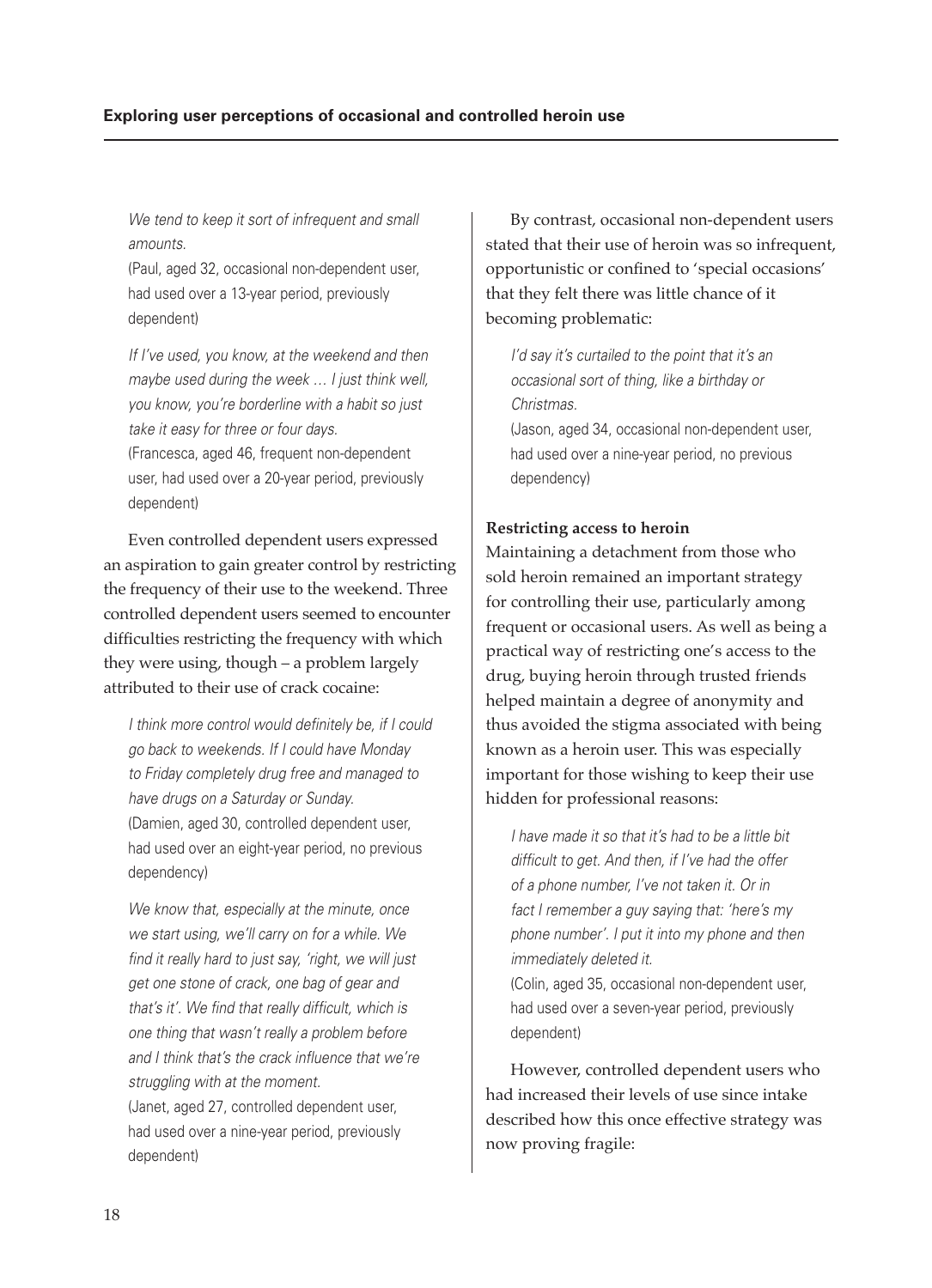*Because I was using the one person, which I said took me an hour and a half to get there and back … So I can make an excuse and say, 'well I'm not going to go over there because it's such a long journey that it's not worth it' and use that as an excuse but my recent contacts are literally about a mile away from* [the] *house now so I can*  be there in five minutes, back home in 15. (Damien, aged 30, controlled dependent user, had used over an eight-year period, no previous dependency)

### **Life structures and wider roles and responsibilities**

Being employed, having stable accommodation, maintaining good family and social relationships, and having non-drug-using interests and friends are all well established factors that serve to insulate people from the risks of dependency, and again emerged as important components in understanding how and why people sought to control their use of heroin. Clearly, those who benefit from having these are also likely to have much more to lose from uncontrolled drug use than those who are more socially excluded. These pro-social roles and responsibilities can in turn help generate human and social capital, and sustain narratives that are inconsistent with uncontrolled or dependent patterns of use:

*I'm in a family situation. I've got commitments. I've got a job where I've got to work hard and concentrate all day … There are things in my life that I've got and experience that I want to gain which are far more important to me … I mean they are the things that I hold dearest to be honest. To a degree, they are your ego: your job,* 

*your family … I'm halfway through my degree, I've got plans for the future. They're just more important.*

(Ken, aged 21, abstainer, had used over a threeyear period, previously dependent)

*I need to stop using Monday to Friday. Essentially, that's what I need to do. I need to start putting things into my life that I did before, i.e. socialising, going to visit people because I have got lots of friends in the city and I don't go and visit them any more … So I need to basically replace the negative with the positive, i.e. maybe hanging around with my friends and maybe actively getting involved in stuff I used to do before.*

(Damien, aged 30, controlled dependent user, had used over an eight-year period, no previous dependency)

#### **Individual characteristics and attitudes**

A desire to retain a sense of control over one's life was another important aspect referred to by respondents for wanting to use heroin in a nondependent or controlled dependent way:

*I've got too much to do and I'm one of those people that don't like wasting time. Always want to be busy creating things, achieving things. I work full time. I've only got the weekend. If I spent half that weekend smashed in front of the telly on the sofa because I can't be bothered to move, it's a waste of time … I like to be more in control.*

(Kirsty, aged 33, abstainer, had used over a 13 year period, no previous dependency)

*It's just the way I am with it. As long as I'm feeling OK about it, it is under control. It has*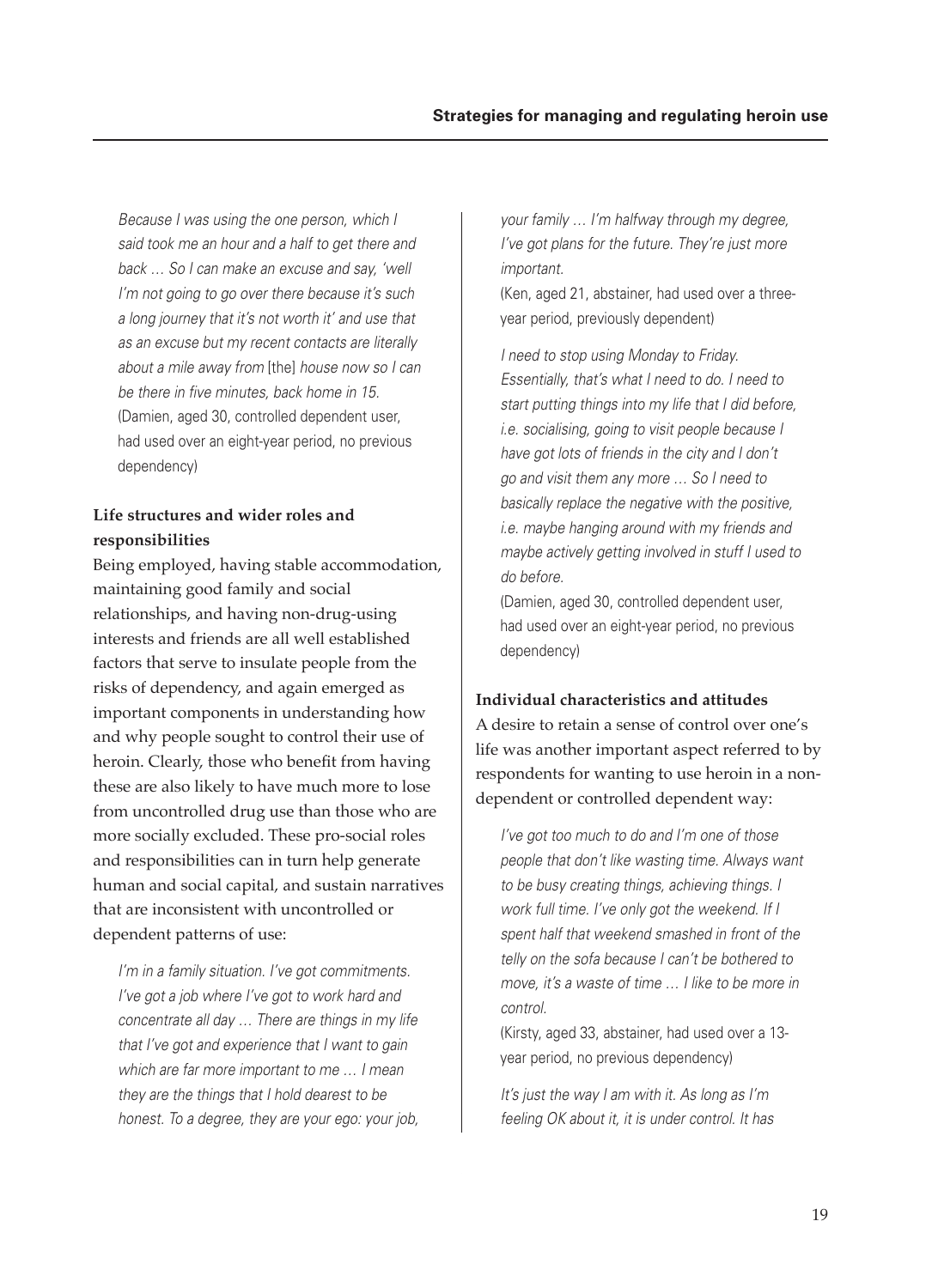*been for years and years. I've never gone overboard with it.*

(Dominic, aged 48, controlled dependent user, had used over a 28-year period, previously dependent)

*I don't want to lose control of it. I'm quite happy. I don't really feel the need to have any drugs at the moment.*

(Tim, aged 46, occasional non-dependent user, had used over a 26-year period, previously dependent)

With a using career averaging 14 years and almost all  $(n = 29)$  reporting a period of dependent use at some time in the past, this cohort comprised experienced heroin users who were well aware of the inherent risks. As highlighted in our first report, respondents generally displayed a healthy awareness, appreciation or fear of heroin's 'addictive' qualities – often borne from bitter experience. Consequently, they continued to approach their use of heroin with a great deal of respect for the drug and its potential for harm:

*But also the fear … of just becoming completely addicted, because, with heroin, the withdrawal thing is really nasty. If you have been doing it every day for quite a while and you just try and go a day without or something like that, you have quite a horrible experience. I think at the end of the day with heroin you are dicing with something that can really bite you in the arse if you're not careful.*

(Colin, aged 35, occasional non-dependent user, had used over a seven-year period, previously dependent)

*I made a couple of big changes like moved from the area I was living in, stopped seeing the people I was seeing, I was quite ill for a few days but it was manageable and I just got through that and after that it was like, 'I wouldn't want to do that again'.*

(Craig, aged 29, abstainer, had used over an eight-year period, previously dependent)

*You sort of naturally slow down a bit I think. You always start exercising more control over what you're doing because you do have a conscience and it is saying, 'you've got to stop this otherwise it will end in a disaster of some sort'.* (Tracey, aged 33, frequent non-dependent user, had used over a ten-year period, previously dependent)

Even those with comparatively short using careers described how they took precautions. One respondent in particular described how he carefully researched any drug he used so that he was more fully informed about the likely physical and psychological effects:

*I feel, to be honest I feel I spend that long researching and studying opiates and all drugs in general, anything I'd ever think about trying that I understand the risks involved and the signs when things are going a bit too far … They all have their different dangers and their different qualities and their different recreational and functional uses.*

(Ken, aged 21, abstainer, had used over a threeyear period, previously dependent)

Some appeared to have strengthened their resolve not to use heroin in a problematic way, not just as a result of their own experiences, but having witnessed first hand the toll it had taken on their friends' lives too: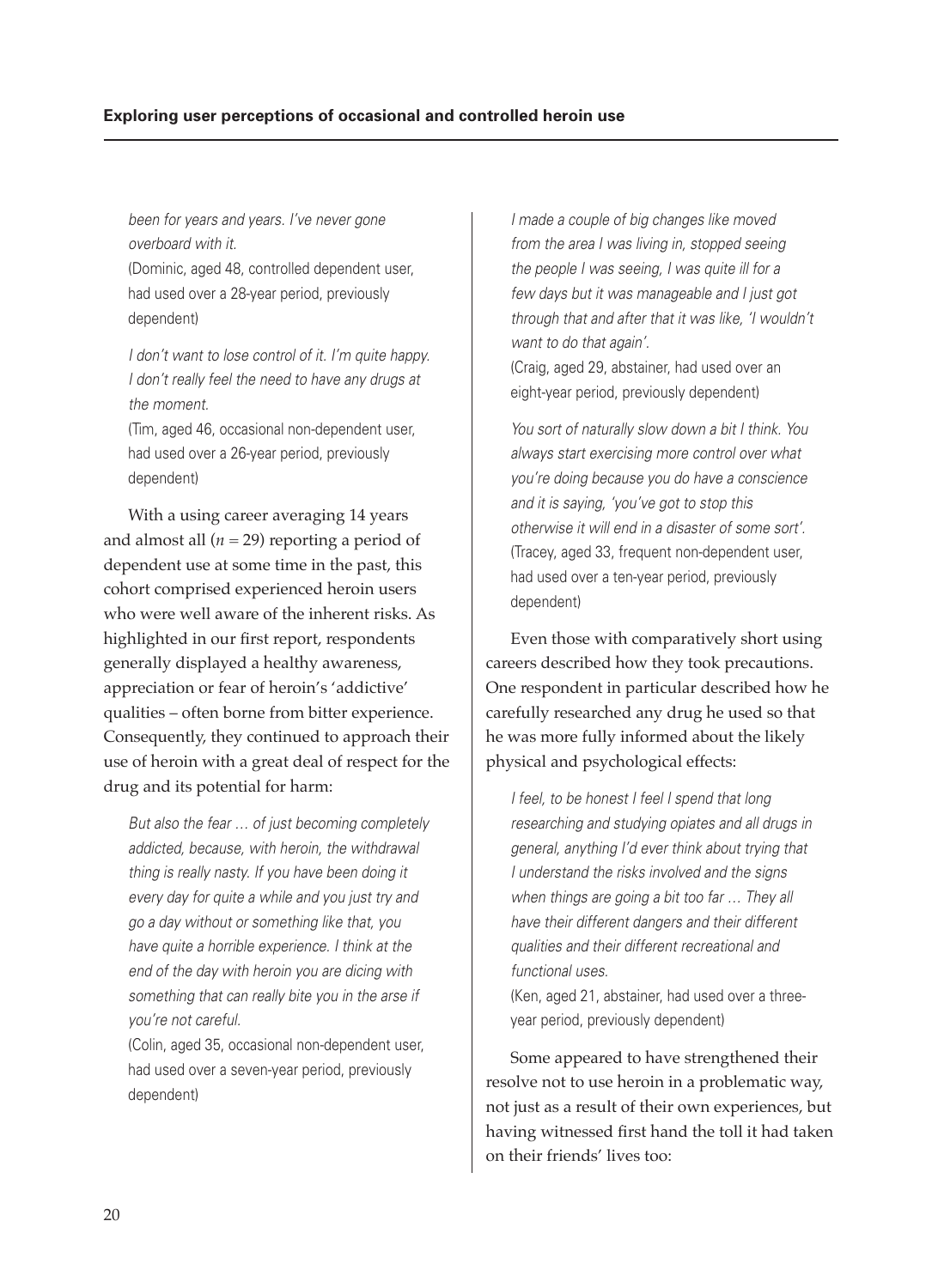*Some people I know where they're there and they're sticking an eighth of an ounce on the foil … blasting it constantly and when that's done, they'll stick some more on. I never wanted to get like that … I've seen so many people, some dead; some down and out in the streets, long prison sentences. I just don't want to end up like that. I can't imagine living like that.* (Dominic, aged 48, controlled dependent user, had used over a 28-year period, previously dependent)

Many of our interviewees continued to describe themselves as strong-willed, determined and self-motivated individuals. There can be little doubt that aspects of an individual's personality, such as their attitudes, motivation or ability to exercise constraint and self-control, will have a considerable bearing on their ability to regulate their substance use. Gillian, for example, described how she would monitor her use for signs of physical withdrawal but often chose to tolerate these as a means of demonstrating that she had control over heroin and not vice versa. At the other end of this continuum, Andrew demonstrated a more self-destructive streak that he felt was an important factor leading to his increased use of heroin:

*If you don't put your foot down when you've*  taken the first bit you could spend ... I've been *with people and they've gone and sold their TV when they're down to their last £5 and, apart from that, it's not something you really want to be doing. So, you do need to have a certain control over yourself.*

(Alvin, aged 36, abstainer, had used over a 15 year period, previously dependent)

*I'll go two or three days and I'll get the sweats and the shivers and I'll try to get through it … for the control. To prove it hasn't got me totally.* (Gillian, aged 65, controlled dependent user, had used over a 32-year period, previously dependent)

*We just broke all the rules that we'd had in place, really. I think some of it as well, I know it's going to sound probably a bit … but I've always wanted to know what it was like to have a dependency. I've never had one and so I*  think, to a level, I pursued it a bit selfishly. I was *intrigued.*

(Andrew, aged 34, controlled dependent user, had used over a 14-year period, no previous dependency)

#### **Chapter summary**

While recent government-sponsored research may have acknowledged the possibility of unproblematic use of drugs such as heroin (Hay *et al*., 2006), a central tenet of current policy is the inevitability of dependence and its associated problems. Our sample starkly contradicted this popular assumption in a number of important ways. They highlighted the value of being employed, having a partner, focus, direction, support structures and nonheroin-using interests and friends as factors insulating them from the risk of developing problematic or uncontrolled patterns of use. Many continued to articulate the benefits for them of feeling productive, fulfilled and having a stake in society. Perhaps because of this level of structure and integration this group were also keen not to abdicate responsibility for their drug use but instead, by consciously regulating the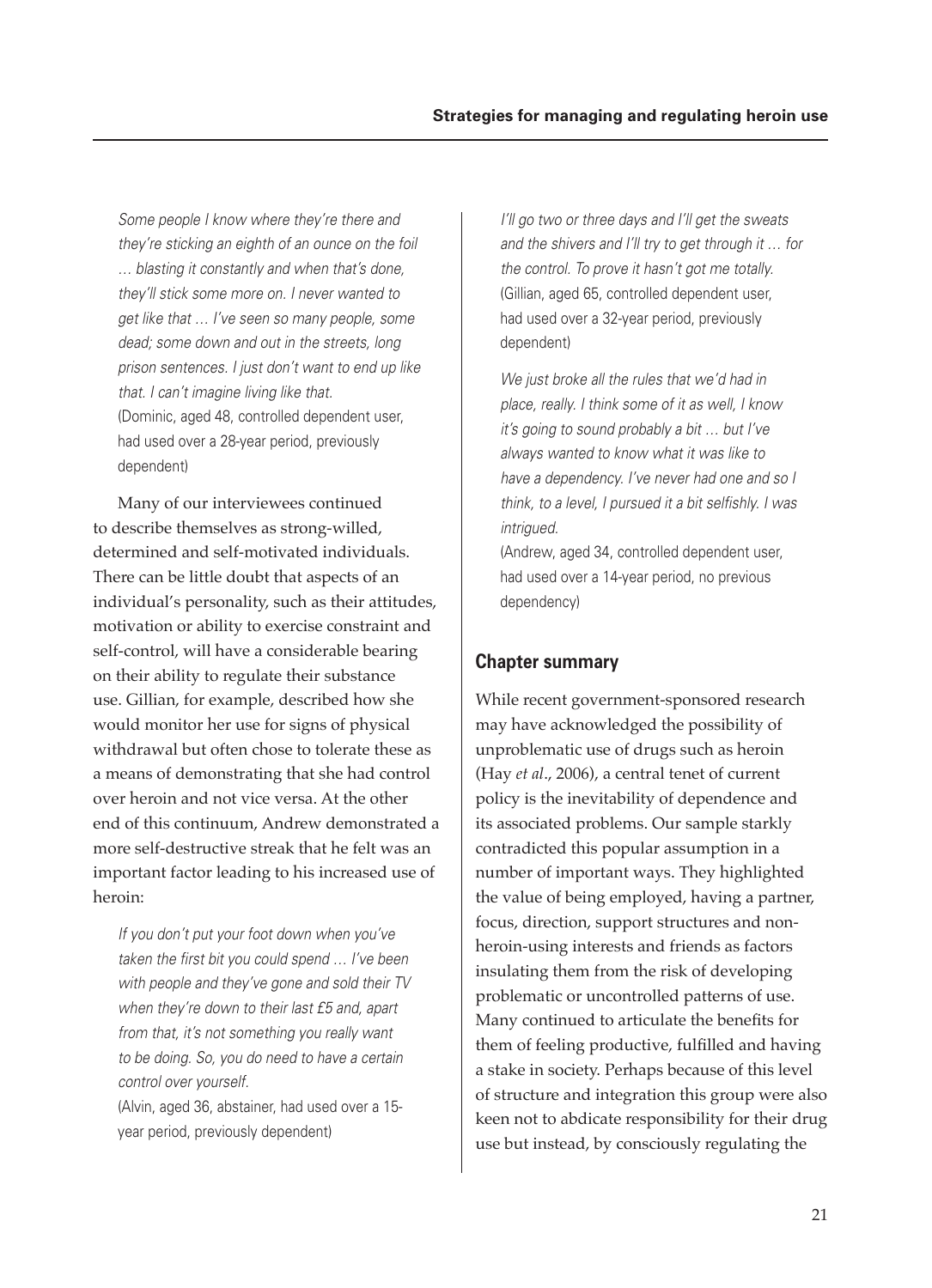amount of heroin they used or the frequency with which they used it, they continued to make rational and autonomous decisions about how they might best manage their drug consumption so that it caused them fewer problems.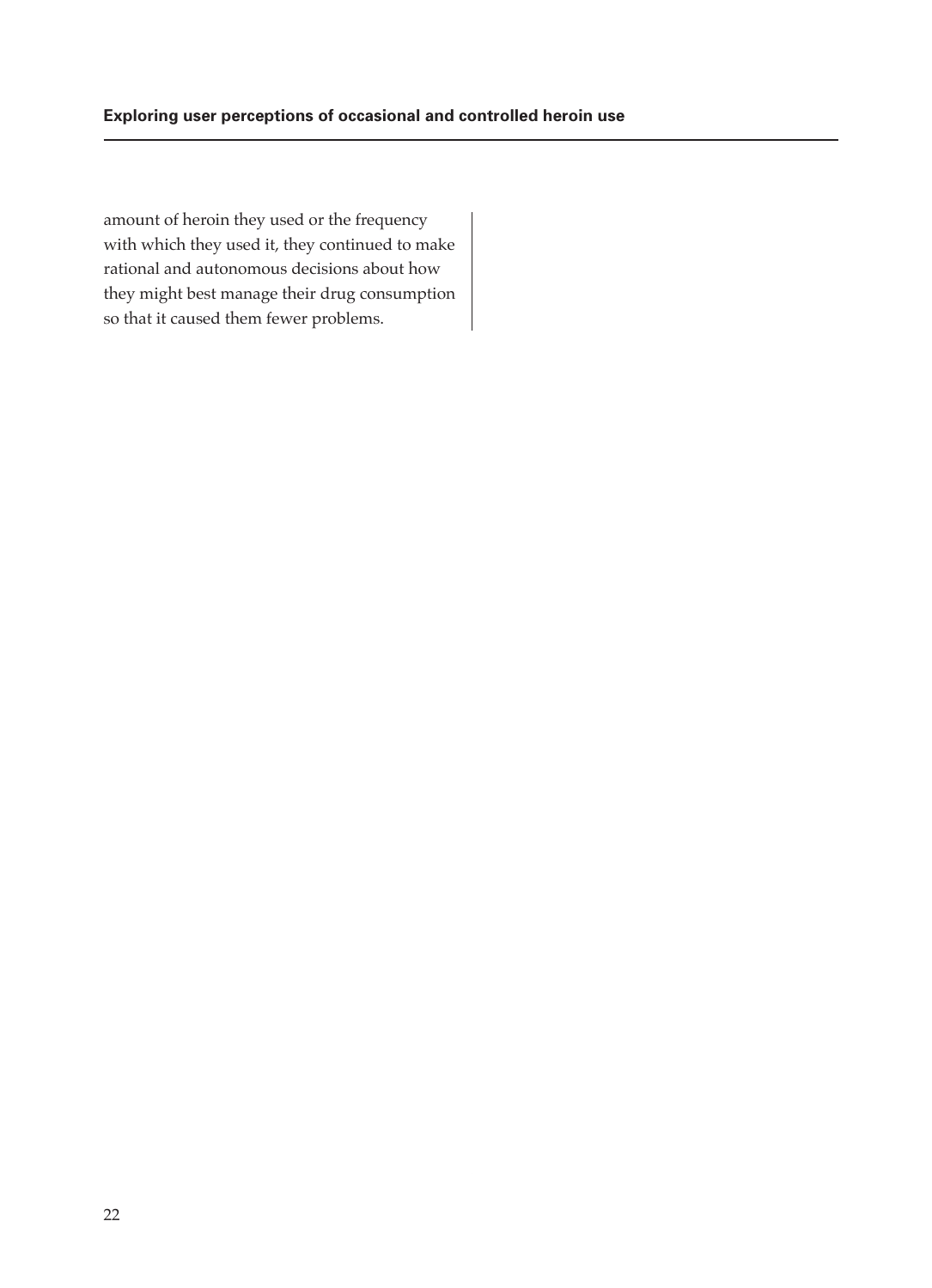# **4 Perceptions of heroin use and contact with treatment services**

In this chapter we summarise respondents' views about the use of heroin and consider the extent to which they still regarded heroin use as a relatively problem-free activity. Finally, we overview the nature and extent of their contact with treatment services during the period since first interview and identify any barriers to accessing support.

#### **Reasons for the continued use of heroin**

People use psychoactive substances for a range of different reasons: in pursuit of hedonism and the pleasure of intoxification; because these substances produce desirable effects, such as enhancing energy levels or concentration; or in order to diminish inhibitions, pain, depression, sadness or fatigue (ACMD, 2006, p. 18). When asked about this, non-dependent and controlled dependent users often reported different reasons for their continued use of heroin. While the motives of non-dependent users often centred on the physical and psychological effects induced by heroin, controlled dependent users almost exclusively emphasised the 'functional benefits' of using, such as pain relief or to alleviate the symptoms of withdrawal:

*I find it probably one of the most pleasurable things you can do … I recognise that that's a very, very powerful thing. In some ways it's an overdose of pleasure. It's very, very nice. That's*  the reason why people take it. People find *they get addicted to it … because one of the things that heroin does very, very well is totally eradicate any sort of anxiety or pain and anguish that you have.*

(John, aged 43, occasional non-dependent user, had used over a 21-year period, previously dependent)

*I sometimes deliberately wait until I'm feeling, well not ill but feel the signs of it creeping up on me because part of the buzz, part of the nice feeling of it is, when you feel ill and then you smoke some, halfway through that £10 bag, phew, all your aches and pains go and it's so much better.*

(Dominic, aged 48, controlled dependent user, had used over a 28-year period, previously dependent)

# **A problem-free activity?**

Views on the unproblematic nature of heroin use tended to focus on the way it had failed to encroach on other aspects of people's lives and the absence of disruption to a range of normal daily activities – for example, that the use of heroin did not have any discernable impact on the quality of existing relationships with family and friends, on the ability to perform various roles and responsibilities at work, or on housing and financial situations. The absence of any desire to use heroin on a more regular basis was also deemed an important component of control among occasional and frequent non-dependent users:

*It doesn't have an impact on my daily living or my ability to function normally and, without it, it doesn't have any impact whatsoever.* (Tracey, aged 33, frequent non-dependent user, had used over a ten-year period, previously dependent)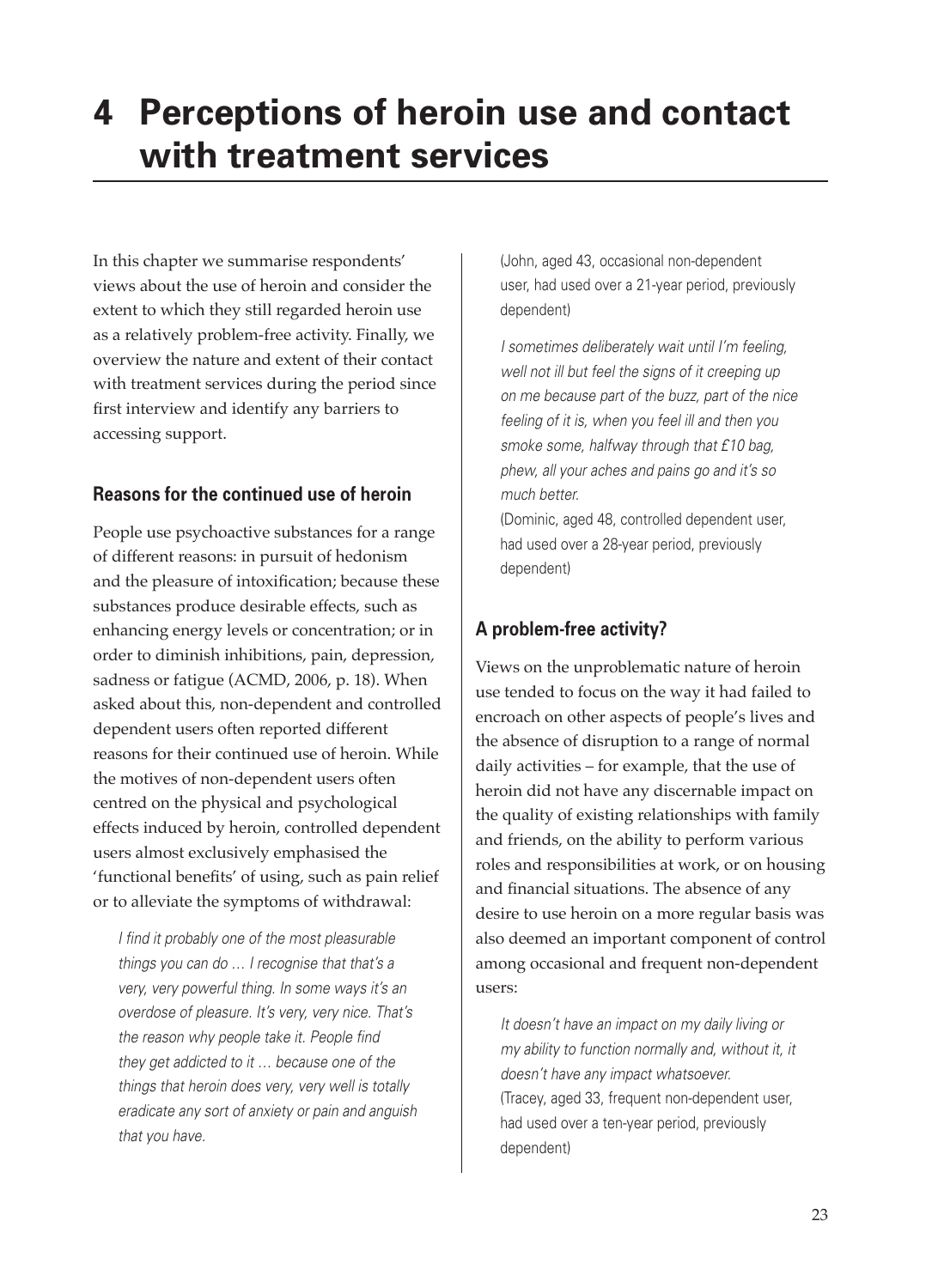Avoiding contact with the criminal justice system remained an important element for regulating one's use and maintaining control, in particular ensuring that heroin use was funded through legitimate means rather than through involvement in crime. In this way respondents were keen not to conform to society's stereotype of a problematic heroin user and thus avoid being labelled or thought of in this way:

*At the moment I don't feel like I need to or want to* [stop using]*. It's not like I've got some raging habit and I'm going out burgling places … It's just a steady plod really … I don't get up thinking, 'right, where am I going to get drugs from today?' … That is a good part of the reason why I do keep it at a certain level and the other part is, it just suits me that way. I don't want to be seen as this raving junkie that goes out and robs and steals. It's just the way I feel about it. It's comfortable and I'm comfortable with it and everybody else is comfortable with me.* (Dominic, aged 48, controlled dependent user, had used over a 28-year period, previously dependent)

Many continued to evaluate the potential risks and harms posed by heroin with reference to a range of licit and illicit drugs they used. Typically, a comparison was made with alcohol and cannabis – some interviewees persisted in their belief that the impact of heroin use was negligible in comparison to these substances:

*The actual substance itself is far less damaging than alcohol and tobacco. It doesn't give you cancer, you don't have your liver rot if the stuff's clean. The other problem actually is the illegality.* (Ted, aged 48, controlled dependent user, had been using over a 30-year period, previously dependent)

*I find weed a far more potent drug than heroin for distorting my perception and stuff like that. I can go to work on heroin, I can function, I can think, I can write. I can do everything I need to do and I don't feel impaired. Going to work stoned would horrify me!* (Tracey, aged 33, frequent non-dependent user, had used over a ten-year period, previously dependent)

# **Sustaining change**

Involvement in illicit drug use and drug markets has long been recognised as an activity that can require considerable time and enterprise on the part of those involved (see Preble and Casey, 1969). Recent research has also described situations where engagement in these activities can provide meaning and purpose for participants, often as a result of the perceived benefits from drug use in different subcultures (May *et al*., 2005). Indeed, as Saunders and Allsop (1989, p. 261) observed:

*… addictive patterns of drug use are so time consuming that, once stopped, acres of time are available. This is much easier to pass if one has home, family, friends and employment. Lacking such resources the boredom of giving up can be immense. As one socially impoverished client once remarked, 'in the grey days of abstention my relapses were the fireworks of life'.* 

These concerns seemed equally as pressing and relevant for some of those who had reduced their heroin consumption or were now abstinent. In particular, the process of scoring drugs and the interaction with other users was an aspect of the using lifestyle that a few had enjoyed and now sorely missed: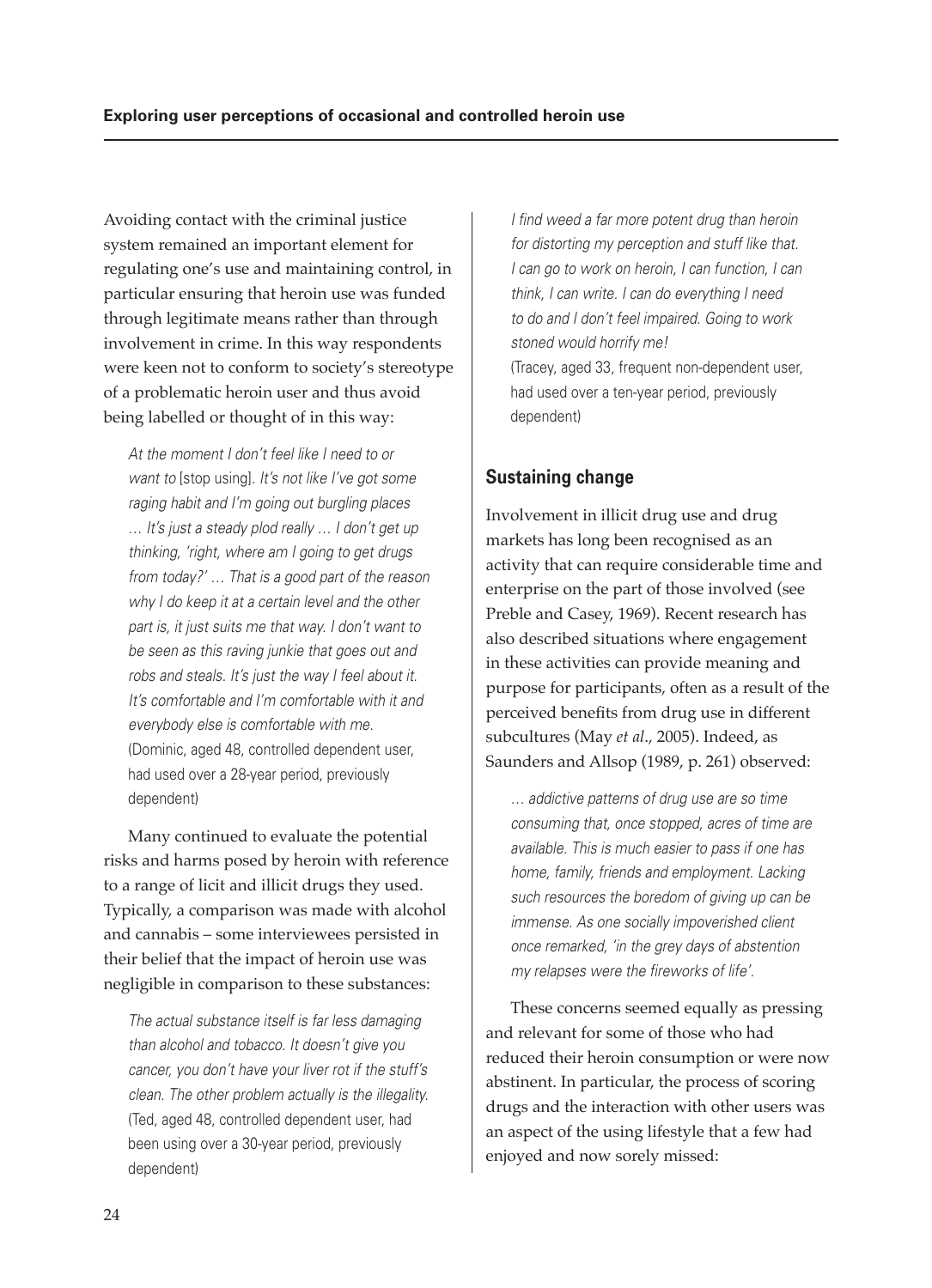*The social interaction is so important … in the drug scene and, when you come out of that, without the interaction between people … either phoning up or you're phoning them, always running around … If I was honest I'd go back*  [now] *if I could find a niche down here now or some way to get back into it I would do it …* [I haven't] *got a reason to get up in the morning really any more … it's my fault for being so short-sighted about it. I thought I could handle it.* (Dominic, aged 54, abstainer, had used over a 35-year period, previously dependent)

*Well I was going through this stage where maybe every couple of months … I would just get this urge to go and do some gear, go and do some heroin or some crack or both. I wanted something on that level because I had really straightened myself out. I wasn't doing half as much stuff as I used to do and I was getting extremely bored really … And just being so sick of the way I had just straightened up so much and felt like I had just become really boring compared to how my life used to be … I really missed my life … even though it was all a bit fucked up. You know I did miss it and wanted bits of it again, you know. So that's what I would be doing, just going and trying to sort of relive a bit I suppose.*

(Colin, aged 35, occasional non-dependent user, had used over a seven-year period, previously dependent)

#### **The role of treatment services**

Less than half (14) the respondents reinterviewed reported having accessed any formal support since first interview. The same number (14) were also found to be in receipt of some form of substitute prescription at followup. Many had been prescribed this through legitimate sources (11) and the most common form of substitution was oral methadone (ten). As was the case during our first round of interviews for the initial study, methadone continued to be used in slightly different ways by respondents, although the drug clearly played an important role in enabling some people to effectively manage their heroin use. It is perhaps worth reiterating that most of those reporting a reduction or cessation in heroin use over the period since first interview had done so without recourse to treatment services.

While some interviewees had realised a number of benefits from their current or previous contact with a range of services offering support around substance misuse issues, many continued to harbour a deep mistrust of them, often questioning the utility, timeliness or way in which support is offered. Concerns about confidentiality, the stigma of being identified as a heroin user and the implications this might have for the individual both personally and professionally were by far the most common concerns expressed by respondents that had prevented them from accessing support services:

*It's just too risky for me to do that. I feel that the information could be used in a way that might*  not be beneficial to me: professionally, as a *mother; in lots of different ways. I'm just very aware of how information is used having worked in that industry as well.* (Tracey, aged 33, frequent non-dependent user,

had used over a ten-year period, previously dependent)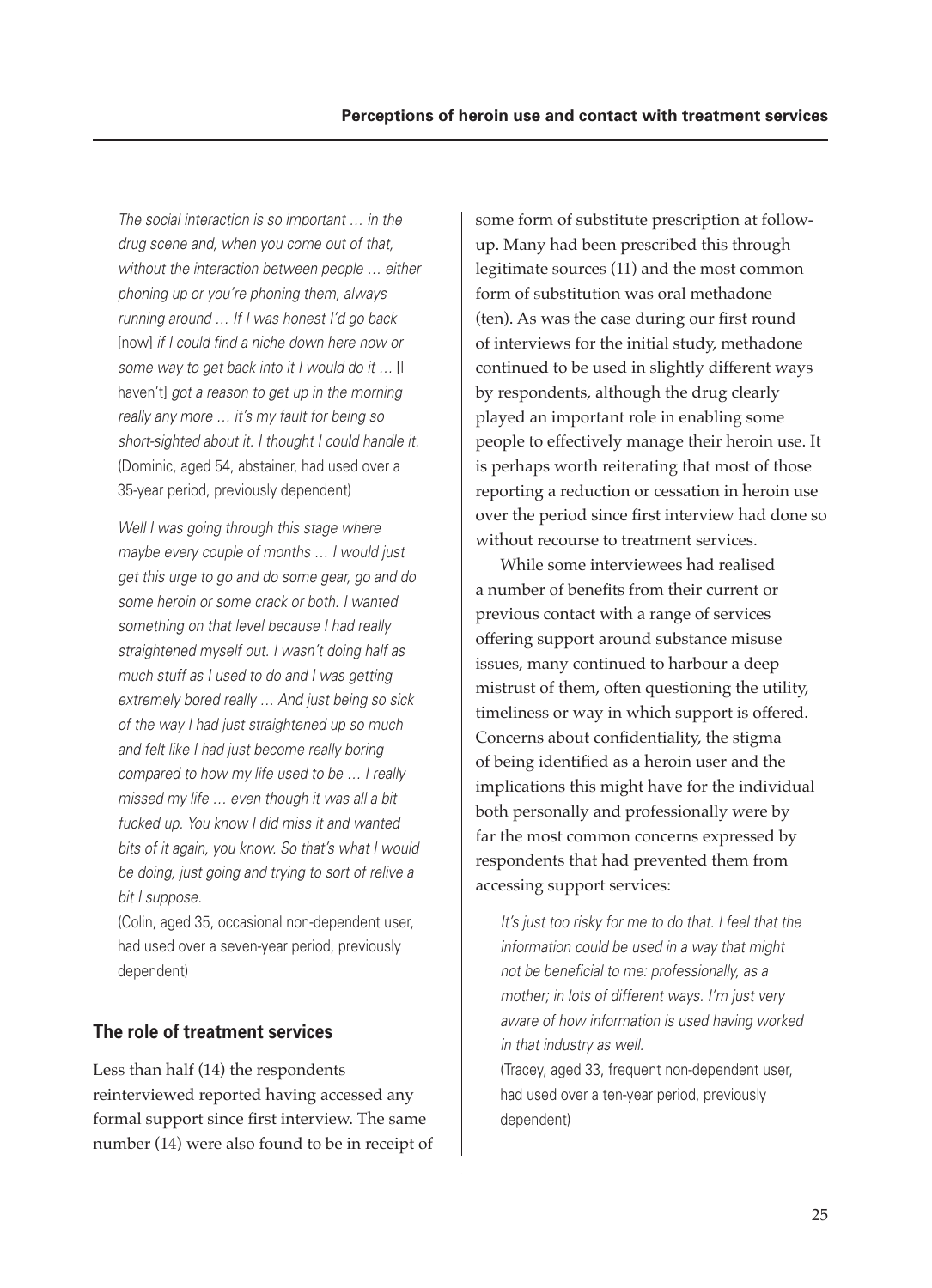*I disclosed to my new post mostly because I didn't have any choice, because my GP said that if I didn't tell them that she would. Which I don't think is ethical.*

(Janet, aged 27, controlled dependent user, had used over a nine-year period, previously dependent)

Others were able to recall their previous negative experiences with treatment services whereby staff were perceived as lacking empathy, being judgemental or having a patronising attitude towards service users. Some recalled having to endure protracted referral and assessment processes, and lengthy waiting times, which served as a further disincentive to engage:

*They treat you like a child if you go and say you've got a problem with drugs. It's been a bad experience of mine … it's a very dehumanising experience basically.*

(John, aged 43, occasional non-dependent user, had used over a 21-year period, previously dependent)

*She was like a Nazi. She was trying to order you to do things and she was bad tempered, talked down to you. I saw her twice and I just went to the doctor, 'I'm not talking to her again. I just can't be doing with her!'*

(Dominic, aged 48, controlled dependent user, had used over a 28-year period, previously dependent)

*You've got to go and see them and then they have got to give you about three different interviews with three different people before they will even put you on any sort of treatment and then wait six months and then by that time everything's changed and you have managed to*  *stop it yourself.*

(Colin, aged 35, occasional non-dependent user, had used over a seven-year period, previously dependent)

A final barrier related to what were experienced as inflexible and punitive prescribing regimes that made it extremely difficult for people to attend appointments and hold down a job. There are obvious implications here for treatment services if they are to become a realistic and attractive option for controlled heroin users and effectively cater for their needs:

*I wouldn't have been able to work. I was much freer to operate on the black market … buying larger amounts enabled me to regulate my life in a way I saw fi t.*

(Shaun, aged 37, abstainer, had used over a 17 year period, previously dependent)

*I don't bother with the clinic. It's a waste of time … I couldn't be honest with them and they still won't prescribe around people who are trying to get jobs.*

(Jake, aged 42, frequent non-dependent user, had used over a 24-year period, previously dependent)

*I was getting [methadone] through the clinic, which in many ways was more stressful than buying heroin on the street.* (Alvin, aged 36, abstainer, had used over a 15 year period, previously dependent)

#### **Chapter summary**

Some respondents continued to use heroin for a range of different reasons. While nondependent users continued to enjoy the physical and psychological effects, controlled dependent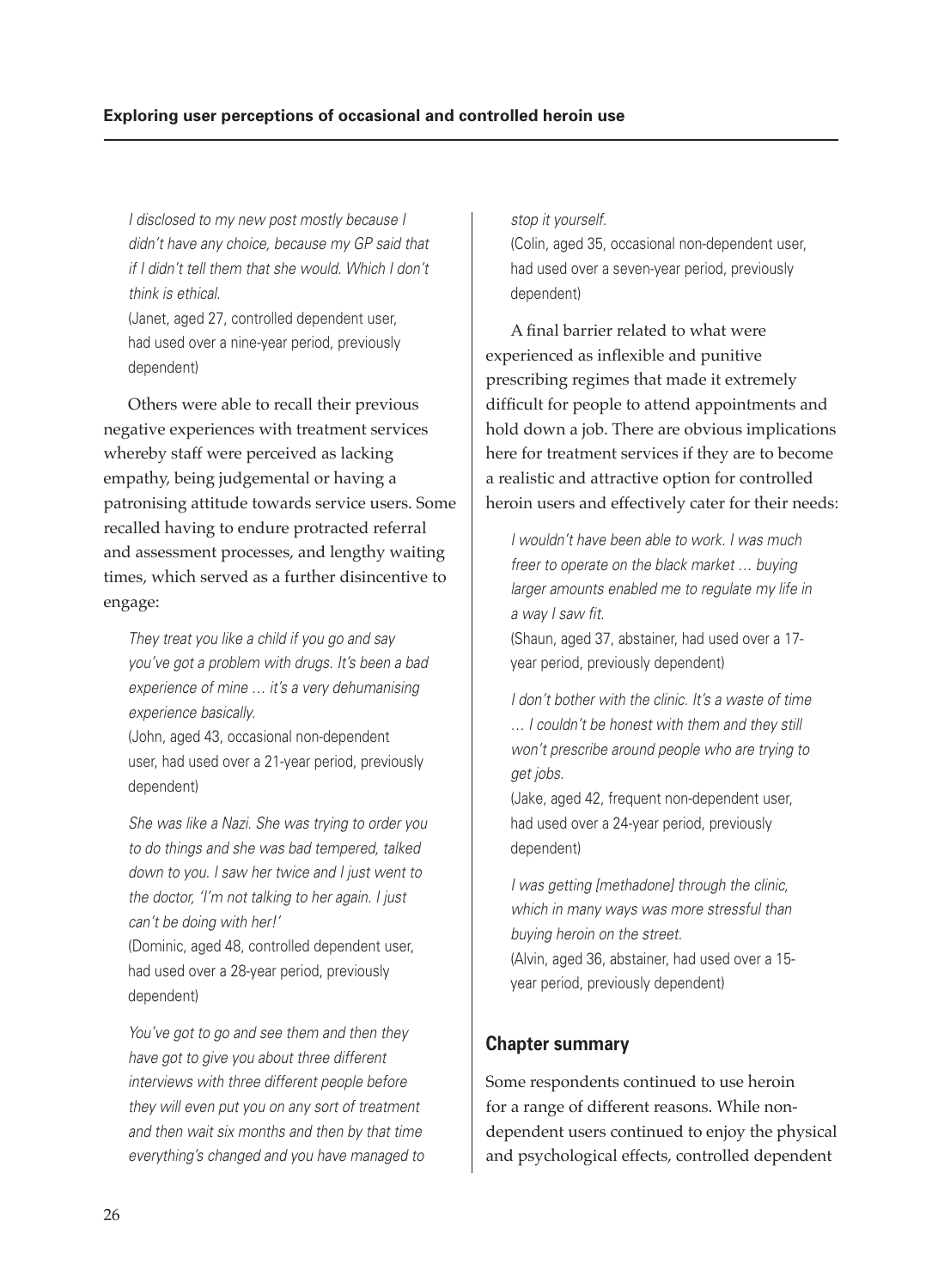users highlighted the need to alleviate the symptoms associated with withdrawal. For both groups, ensuring that heroin use did not impact on or disrupt other areas of their lives was considered an important aspect of control. By failing to display attributes more commonly associated with the 'junkie' stereotype this group felt they were able to successfully avoid being labelled or thought of in this way. Most also believed that the impact of their heroin use was negligible when compared to their use of other substances.

While contact with treatment services was,

for some, an important mechanism for retaining control over heroin use, many remained wary of contacting them. Respondents identified a range of barriers and concerns that had prevented them from accessing support: suspicions about confidentiality; the skills and attitudes of staff; excessive waiting times and bureaucracy; and inflexible or punitive treatment regimes. All of these problems are procedural in nature and within the power of services to control. Clearly, more needs to be done if non-dependent and controlled dependent heroin users are to be enticed into treatment services.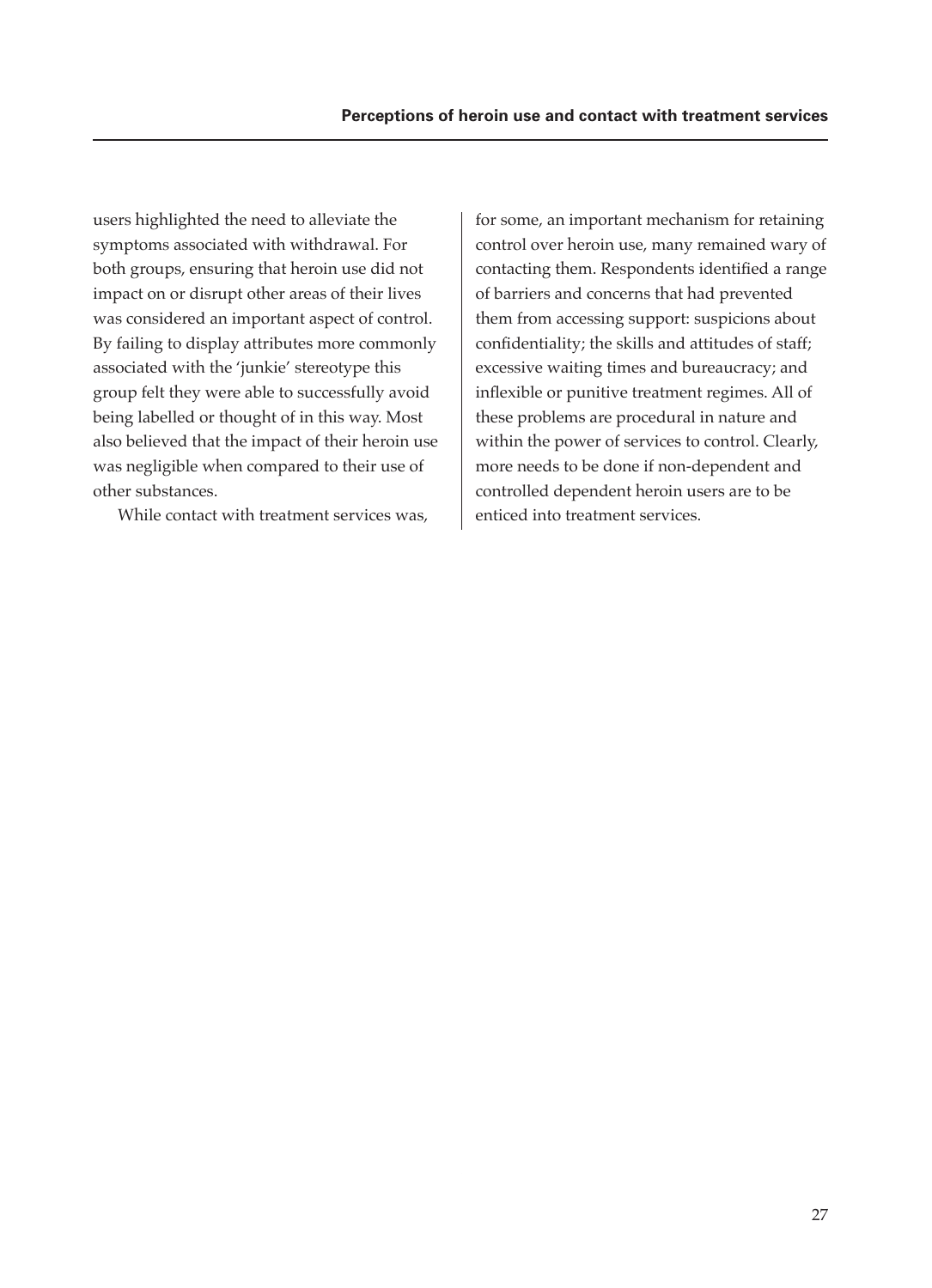As with our initial report, we fully recognise and reiterate that heroin use can have a devastating impact on individuals, their families and the wider community – not least in terms of the considerable economic and social costs incurred (Gordon *et al*., 2006). It is not our intention to promote the notion of controlled and problem-free heroin use as a universal possibility. Indeed, it is worth highlighting that almost all (29) of our follow-up sample reported a period of dependent use at some stage in their using career. Our argument remains that heroin will affect different people in different ways, and that some people, in some circumstances, will be able to effectively manage and control their use in order to minimise the inherent risks.

The findings of the follow-up study reported here are of particular value in confirming the conclusions of our earlier study. When the latter was published, a common reaction to it was that we were relying on the views of users who had a *misguided* belief in their ability to control their habit. If this had been true, we would have found a general trend towards dependency in our follow-up sample. In fact, viewed in the round, our two studies show clearly that there are sub-groups of heroin users who are either non-dependent or dependent but stable and controlled in their use of the drug. It has also demonstrated how heroin users will abstain from using for lengthy periods of time without recourse to treatment services.

The conclusions that we have drawn are valid, we hope, regardless of whether the population of controlled users constitutes a very small minority of all heroin users or a large minority. Clearly, better estimates are needed of the number of non-problematic heroin users in the UK and the recent investment in

methodological improvements from the Home Office may prove useful in this regard (Hay *et al*., 2006).

# **Key findings**

Most of the 32 respondents reinterviewed reported having either reduced the frequency with which they used heroin  $(n = 7)$  or stopped using  $(n = 14)$ . This latter group comprised those who had not used during the last six months and had expressed a desire to stop using heroin. The majority  $(n = 12)$  of those who had either stopped or reduced the frequency with which they used heroin had managed to do so without help from treatment services. There were no significant differences between these abstainers and others in terms of age, gender or length of using career. By contrast, the frequency of use had increased for six respondents, while a similar number  $(n = 5)$  reported no change in levels of use.

Respondents reported a range of interrelated factors leading to a reduction or cessation in use: becoming bored with the routine of using heroin and the unpleasant effects of withdrawal; regular exposure to people and situations that placed them at personal risk; and growing tired of the routine involved in maintaining their use and in particular acquiring the drug. Employment and the need to focus and perform professionally also featured prominently in explanations for a reduction in levels of use. Recent health problems, news of a pregnancy and the birth of a child had prompted major changes in heroin use for some.

Partners and significant others helped sustain narratives of change and create a social context where continued heroin use was neither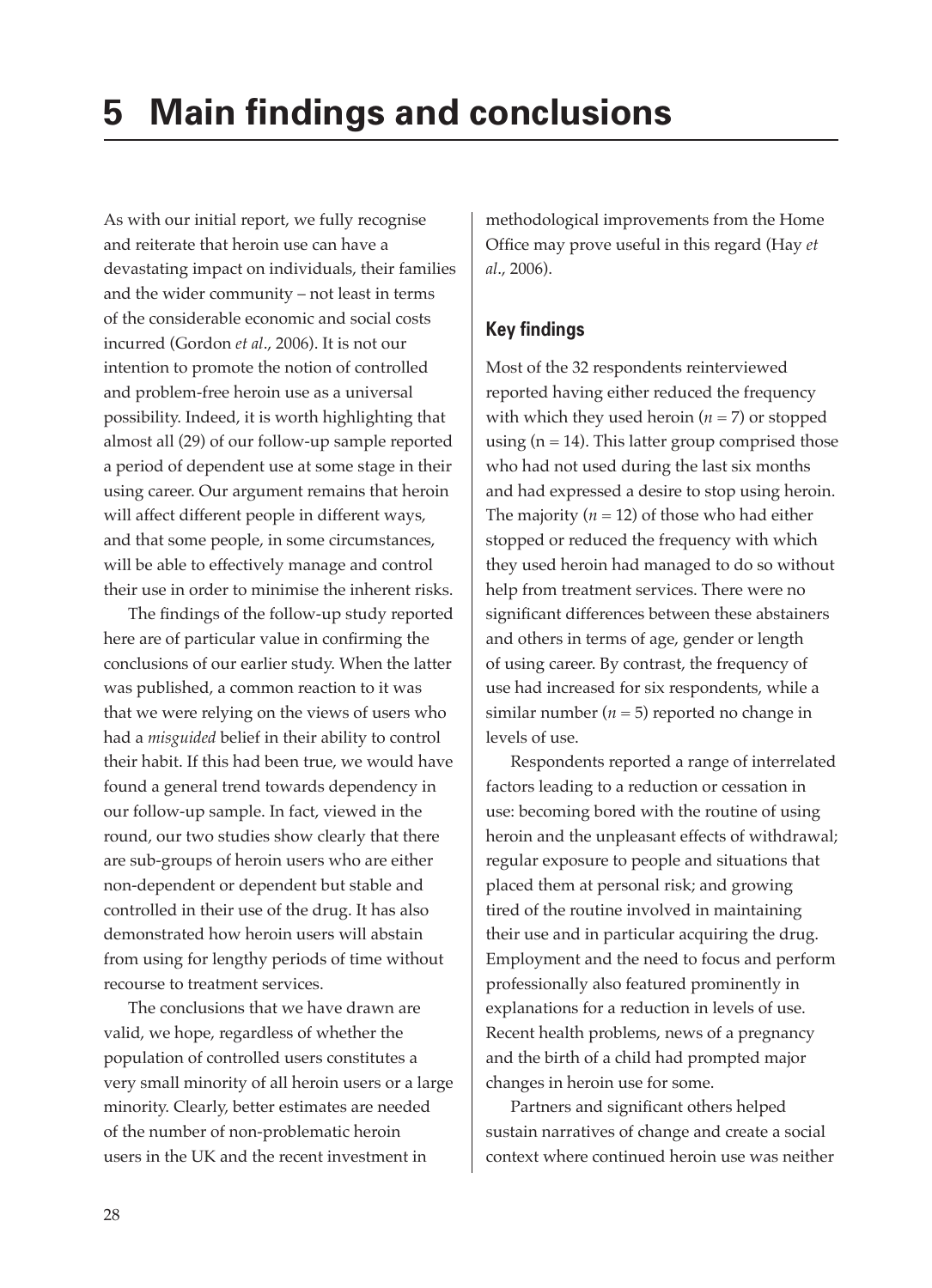facilitated nor condoned. Forming new, nondrug-using relationships and distancing oneself from those closely associated with heroin use were also important facets of this.

By contrast, using heroin as a coping response to problems encountered at a personal and professional level was one of the most common reason given by respondents for their increased levels of use. Others described using heroin more frequently for perceived functional reasons – either to counter the effects of their increased use of other drugs like crack cocaine or in order to self-medicate and alleviate a range of physical and mental health symptoms.

In contrast to popular understanding about the inevitability of dependency arising from frequent heroin use, this group continued to make rational and autonomous decisions about how they might best manage their drug consumption so that it caused them fewer problems by consciously regulating the amount of heroin they used or the frequency with which they used it. This group continued to emphasise the importance of being employed, having a partner, focus, direction, support structures and non-heroin-using interests and friends as factors insulating them from the risk of developing problematic or uncontrolled patterns of use. Many continued to articulate the benefits for them of feeling productive, fulfilled and having a stake in society.

Some respondents  $(n = 18)$  continued to use heroin for a range of different reasons. While non-dependent users continued to refer to the enjoyable physical and psychological effects, controlled dependent users more often highlighted the need to alleviate the symptoms associated with withdrawal.

Ensuring that heroin use did not impact on

or disrupt other areas of their lives was still considered an important aspect of control. By failing to display attributes more commonly associated with the 'junkie' stereotype – i.e. involvement in crime – this group felt they were able to successfully avoid being labelled or thought of in this way. Most also believed that the impact of their heroin use was negligible when compared to their use of other substances like alcohol or cannabis.

Many remained sceptical about treatment services and wary of contacting them. A range of barriers and concerns were identified: suspicions around confidentiality issues; the skills and attitudes of staff; excessive waiting times and bureaucracy; and inflexible or punitive treatment regimes.

#### **Implications for policy and practice**

The results of the follow-up study have strengthened our belief that the learning from our research on managed and controlled heroin use could be applied for the benefit of *some* groups whose use remains largely uncontrolled and problematic. In particular, this learning could be used to help drug treatment workers deal with clients who are attempting to stabilise and control their heroin use, rather than give it up. A more realistic goal for these clients, at least in the short term, might be developing strategies for managing or controlling their heroin use.

This raises two obvious questions. The first is whether there is likely to be a demand for controlled heroin use among treatmentseeking drug users. While it would seem that most substance misusers accessing services for support aspire to abstinence as an ultimate treatment goal (McKeganey *et al*.,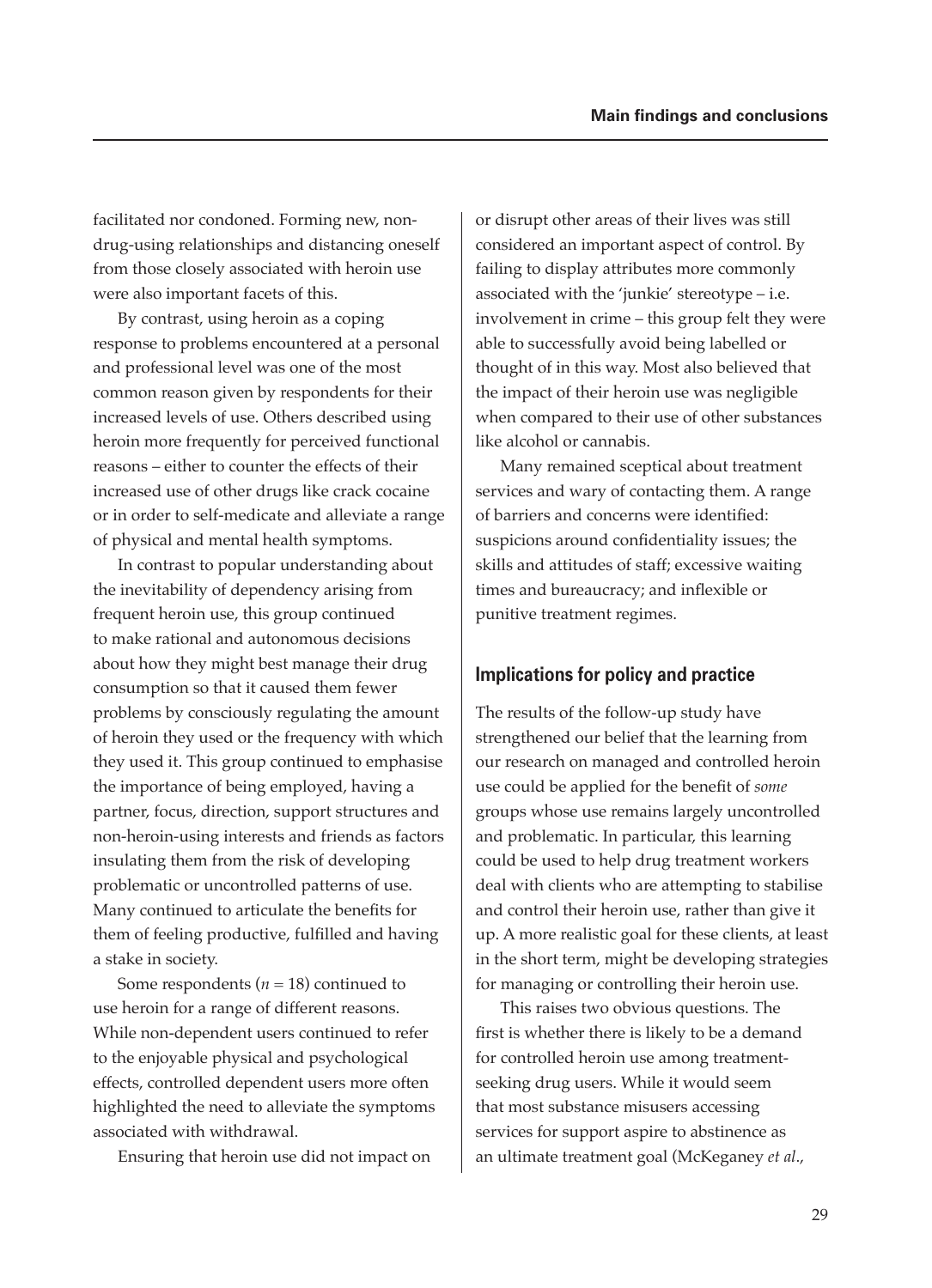2004; Best *et al*., 2006b), it seems sensible to conceptualise a harm reduction approach – as indeed McKeganey and colleagues have – as 'an essential element of transitional support towards abstinence', while accepting that 'many users who aspire to a dash for abstinence have unrealistic expectations' (Roberts, 2005, p. 263). The importance of recognising this as part of the recovery process has already been identified by Saunders and Allsop (1989, p. 253) when they observed that 'individuals whose multiple attempts at stopping drug use and multiple failures have induced a sense of hopelessness, helplessness, and harmful apathy', and they may increasingly question their ability to gain control over their use and ultimately abstain. Like professionals and layman, clients need to have realistic expectations about the recovery process and the role of treatment within it.

The second question is whether controlled heroin use would be an acceptable outcome goal for drug workers and treatment services. Clearly, endorsing controlled drug use would present challenges and dilemmas for some drug treatment workers – most notably about collusion with their clients' illicit drug use. Yet, for others in the substance misuse field, controlled drug use will probably be neither a novel nor a controversial idea. The central ethos of the harm reduction approach has always been to enable and empower drug users to make rational choices about their behaviour. Using this approach, a heroin user might, for example, be encouraged through a decisionmaking process in which a hierarchy of choices were offered, ranging from regaining control over 'chaotic' patterns of heroin use at one end of the continuum through to stopping substance use altogether at the other (Rhodes, 1994, p. 18).

Indeed, a recent survey of British treatment services suggests that, in principal at least, there is widespread and ongoing support for controlled drug use, taking into account the clients' severity and ultimate goal choice. However, support for controlled use appears largely restricted to clients described as abusing rather than dependent on a particular drug (Rosenburg and Melville, 2005, p. 85). As our findings suggest, there remains a great deal of work to be done in order to encourage and ensure that controlled and non-dependent heroin users make greater use of mainstream treatment services. We believe that the greater good would be better served by adopting a more flexible strategy that promises to contain and regulate clients' illicit drug use in a confidential manner, rather than by one which either dissuades users from seeking support in the first place or quickly drives them away from drug services once they are there.

Our findings suggest that successful management of non-dependent use is reliant on a number of things, one being the establishment of clear boundaries that govern when and how heroin use occurs. In order to prevent escalating levels of use or to help users regain and maintain control of their heroin use, we believe these lessons could be incorporated into harm reduction work with drug users. This could be done by explaining how using rules can create boundaries that help users control their use and by presenting real-life case studies.

As highlighted in our first report, there remains scope for developing assessment tools, guidance or frameworks that would help practitioners respond to these client needs. We believe that tailored guidance and tools of this sort could be compatible with the National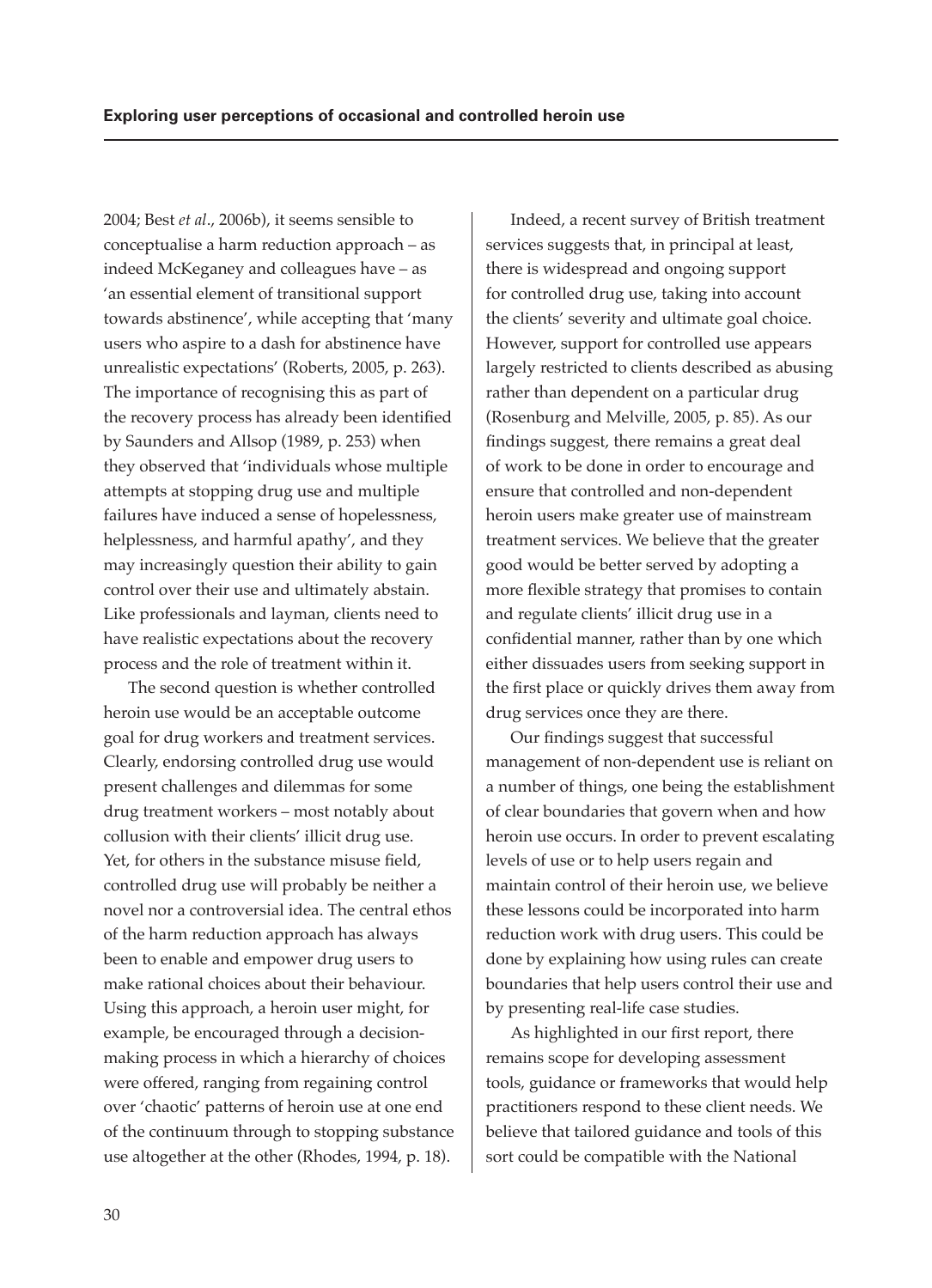Treatment Agency's triage assessment system, in which drug workers assess individuals' needs according to priorities and then tackle them accordingly (Dale-Perera and Murray, 2006).

#### **Deconstructing notions of dependence**

Popular and political discourse on the issue of dependency is generally misanthropic and unsympathetic towards the plight of drug misusers, tending instead to characterise these groups as social pariahs. Others have considered how drug users might routinely misrepresent their propensity to misuse substances in order to develop convenient narratives that offer justifications or explanations for behaviours and actions they would rather abdicate responsibility for (Davies, 1997; Peele, 2004; Dalrymple, 2006). Our research has uncovered a group who failed to conform to these popular conceptions about the drug and those who use it, for example, that heroin users are invariably unable to make rational and autonomous decisions about how they might best manage their drug consumption in order to minimise the risks posed to themselves and others. This has implications for our understanding of how dependence is socially constructed. That is to say, the prevailing expectation and belief that heroin is uncontrollable may lead individuals to use the drug in this way.

We think that embracing the concept of controlled drug use might prove an important tool for challenging and undermining the 'junkie' stereotype. It would place greater responsibility on drug users for their actions by recognising that people have some choices in how they respond to their individual circumstances and difficulties. However,

choosing the culturally accepted and endorsed route of treatment – and aided by a range of pharmacotherapies and using techniques such as motivational interviewing – could provide people with the necessary impetus or space to explore attitudes, behaviours and motivation and better enable them to make more successful choices.

But of course these individual characteristics and responses do not occur in isolation, but instead interact with, and are influenced by, wider social, cultural and economic factors. Drug use and their effects have meaning and purpose for those consuming them and these in turn influence patterns of use (Hammersley, 2005, p. 202). While, for some, heroin use may serve as a way of expressing a sense of detachment from or unhappiness with society and their place within it, for a great many more it merely amplifies and sustains exposure to criminality, poor physical and mental health and other forms of social exclusion (Seddon, 2006). This focus on the individual should not detract from an acknowledgement of the disadvantages and exclusion that many problem drug users face, but should instead serve to reinvigorate our efforts towards addressing any 'opportunity deficits' that act as barriers to reintegration – for example, by resolving housing problems; tackling education, training and employment needs; improving social supports and relationships; and developing pro-social roles and responsibilities (see Maguire and Raynor [2006] for a discussion of these issues as they relate to desistance from offending).

Despite the considerable investment in drug treatment provision in recent years, we have a poor track record when it comes to consistently delivering effective, integrated,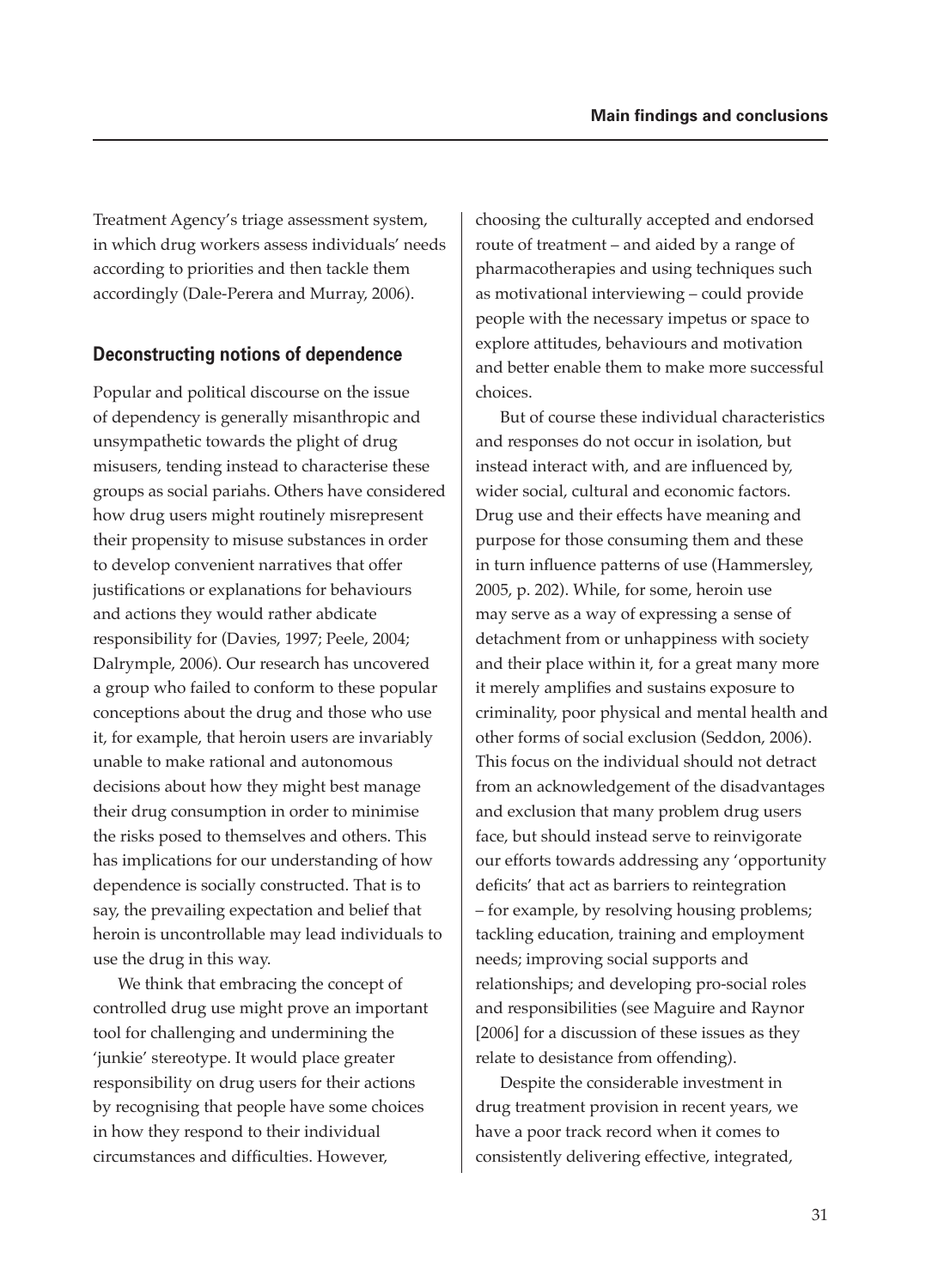multidisciplinary support, and on the scale required (Audit Commission, 2004; McSweeney and Hough, 2006).

Our findings are consistent with other contemporary research which suggests that successful desistance from problematic patterns of illicit drug use (Biernacki, 1986; McIntosh and McKeganey, 2000; Best *et al*., 2006a) – as well as offending behaviours (Maruna, 2001; Farrall, 2002) – is enhanced when individuals are offered, recognise and can be encouraged to embrace opportunities to adopt alternative, desired and socially approved personal identities or narratives. In this sense there may be a case to be made for making policy more proactive and problem solving rather than reactive and symptom based. By changing the way people conceptualise heroin use, we think that policy could begin to encourage people to

take greater responsibility for regulating their use and seeking help if necessary. We might then begin to see fewer people abdicating responsibility for their heroin use, fewer people needlessly locked in destructive patterns of use and increased levels of self-regulated heroin use.

With this in mind there may be good reasons to believe that, as an intermediate goal at least, developing and promoting strategies that might persuade *some* heroin users to gain greater control over their use – and actively encouraging them to believe that such an endeavour was indeed achievable and worthwhile – could be an important part of this dynamic and interactive process, and could serve to further undermine the 'junkie' stereotype. The greatest challenge will no doubt be convincing policymakers and the public about the merits of this endeavour too.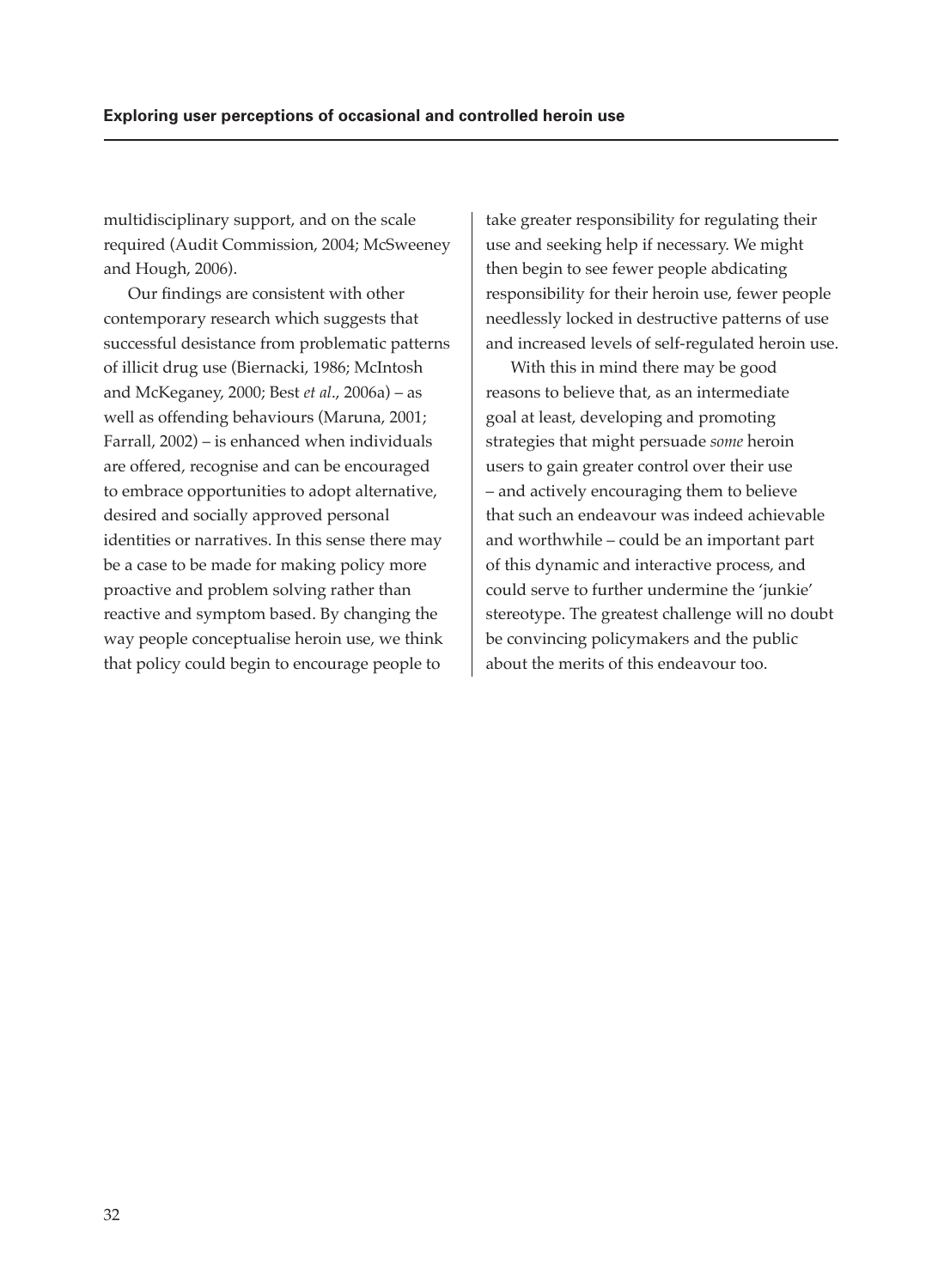# **Chapter 1**

1 Throughout the report all of the names given to our interviewees are pseudonyms.

# **Chapter 2**

1 At least two respondents were somewhat ambivalent about their long-term intentions. While confident in their ability to remain abstinent, they were eager to stress that their current spell of abstinence was not due to any specific problems they had encountered with heroin or a change in their attitude towards it. Indeed, they were keen not to rule out the possibility of using again at some point in the future.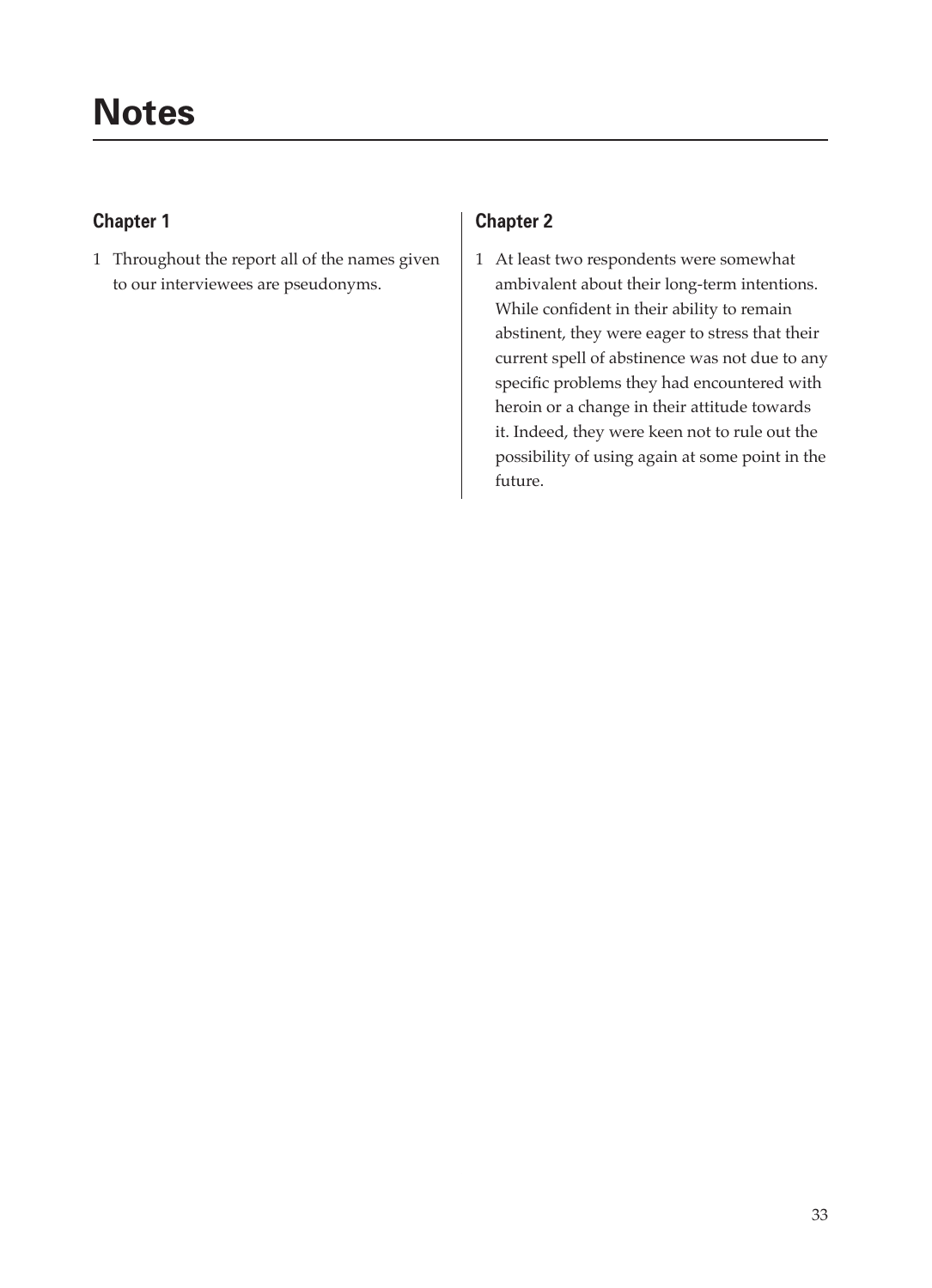# **References**

ACMD (Advisory Council on the Misuse of Drugs) (2006) *Pathways to Problems: Hazardous Use of Tobacco, Alcohol and Other Drugs by Young People in the UK and its Implications for Policy*. London: ACMD

American Psychiatric Association (1994) *Diagnostic and Statistical Manual of Mental Disorders (DSM-IV)*. Washington, DC: American Psychiatric Association

Audit Commission (2004) *Drug Misuse 2004. Reducing the Local Impact*. London: Audit Commission

Best, D., Day, E. and Morgan, B. (2006a) *Addiction Careers and the Natural History of Change*. Research Briefing No. 20. London: National Treatment Agency for Substance Misuse

Best, D., Campell, A. and O'Grady, A. (2006b) *The NTA's First Annual User Satisfaction Survey*  2005. Research Briefing No. 18. London: National Treatment Agency for Substance Misuse

Biernacki, P. (1986) *Pathways from Heroin Addiction: Recovery without Treatment*. Philadelphia, PA: Temple University Press

Blackwell, J.S. (1983) 'Drifting, controlling and overcoming: opiate users who avoid becoming chronically dependent', *Journal of Drug Issues*, Vol. 13, No. 2, pp. 219–35

Bottoms, A., Shapland, J., Costello, A. Holmes, D. and Muir, G. (2004) 'Towards desistance: theoretical underpinnings for an empirical study', *The Howard Journal*, Vol. 43, No. 4, pp. 368–89

Christo, G. (1998) 'A review of reasons for using or not using drugs: commonalities between sociological and clinical perspectives', *Drugs: Education, Prevention and Policy*, Vol. 5, No. 1, pp. 59–72

Dale-Perera, A. and Murray, T. (2006) *Models of Care for Treatment of Adult Drug Misusers: Update 2006*. London: National Treatment Agency for Substance Misuse

Dalrymple, T. (2006) *Romancing Opiates: Pharmacological Lies and the Addiction Bureaucracy*. New York: Encounter

Davies, J.B. (1997) *The Myth of Addiction*. Amsterdam: Harwood

Farrall, S. (2002) *Rethinking What Works with Offenders*. Cullompton: Willan

Gordon, L., Tinsley, L., Godfrey, C. and Parrott, S. (2006) 'The economic and social costs of Class A drug use in England and Wales, 2003/04', in N. Singleton, R. Murray and L. Tinsley (eds) *Measuring Different Aspects of Problem Drug Use: Methodological Developments. Home Office* Online Report 16/06. London: Home Office

Hammersley, R. (2005) 'Editorial: theorizing normal drug use', *Addiction Research and Theory*, Vol. 13, No. 3, pp. 201–3

Hammersley, R. and Reid, M. (2002) 'Why the pervasive addiction myth is still believed', *Addiction Research and Theory*, Vol. 10, No. 1, pp. 7–30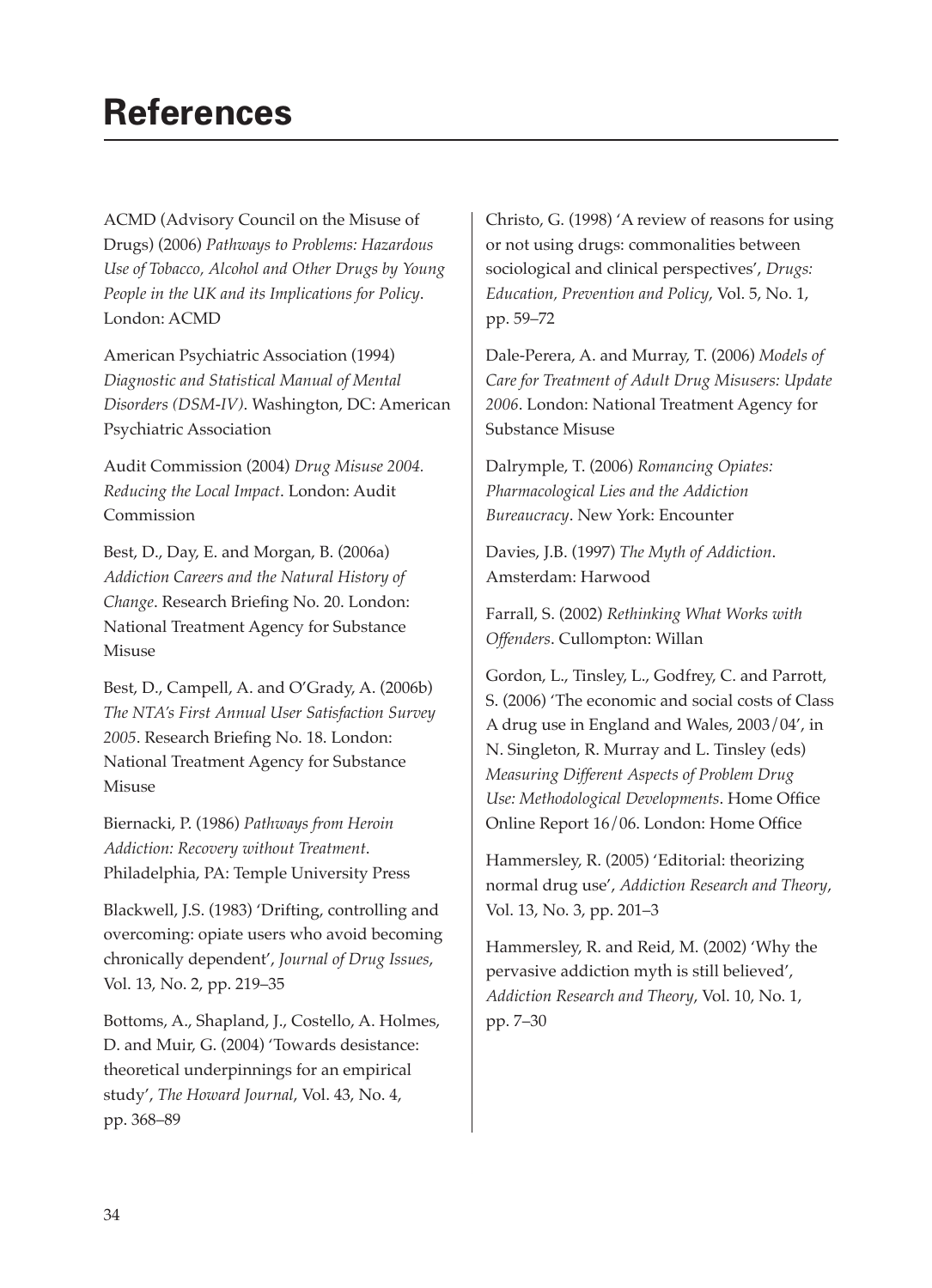Hay, G. *et al*. (2006) 'Local and national estimates of the prevalence of opiate use and/or crack cocaine use (2004/05)', in N. Singleton, R. Murray and L. Tinsley (eds) *Measuring Different Aspects of Problem Drug Use: Methodological Developments*. Home Office Online Report 16/06. London: Home Office

HoCSTC (House of Commons Science and Technology Committee) (2006) *Drug Classification: Making a Hash of it? Fifth Report of Session 2005-06*. London: The Stationery Office

Kaya, C.Y., Tugai, Y., Filar, J.A., Agrawal, M.R., Ali, R.L., Gowing, L.R. and Cooke, R. (2004) 'Heroin users in Australia: population trends', *Drug and Alcohol Review*, Vol. 23, No. 1, pp. 107–16

McIntosh, J. and McKeganey, N. (2000) 'Addicts' narratives of recovery from drug use: constructing a non-addict identity', *Social Science & Medicine*, Vol. 50, No. 10, pp. 1501–10

McKeganey, N., Morris, Z., Neal, J. and Robertson, M. (2004) 'What are drug users looking for when they contact drug treatment services: abstinence or harm reduction?', *Drugs: Education, Policy and Prevention*, Vol. 11, No. 5, pp. 423–35

McSweeney, T. and Hough, M. (2006) 'Supporting offenders with multiple needs: lessons for the "mixed economy" model of service provision', *Criminology and Criminal Justice*, Vol. 6, No. 1, pp. 107–25

Maguire, M. and Raynor, P. (2006) 'How the resettlement of prisoners promotes desistance from crime: or does it?', *Criminology and Criminal Justice*, Vol. 6, No. 1, pp. 19–38

Maruna, S. (2001) *Making Good: How Ex-convicts Reform and Rebuild their Lives*. Washington, DC: American Psychological Association

May, T., Duffy, M., Few, B. and Hough, M. (2005) *Understanding Drug Selling in Communities: Insider or Outsider Trading?* York: Joseph Rowntree Foundation

Parker, H., Aldridge, J. and Measham, F. (1998) *Illegal Leisure: The Normalisation of Adolescent Recreational Drug Use*. London: Routledge

Peele, S. (2004) *Seven Tools to Beat Addiction*. New York: Three Rivers Press

Preble, E. and Casey, J.J. (1969) 'Taking care of business', *International Journal of the Addictions*, Vol. 4, No. 1, pp. 1–24

Rhodes, T. (1994) *Risk, Intervention and Change. HIV Prevention and Drug Use*. London: Health Education Authority

Roberts, M. (2005) 'Comment on "What are drug users looking for when they contact drug services: abstinence or harm reduction?" by Neil McKeganey, Zoë Morris, Joanne Neal and Michele Robertson', *Drugs: Education, Prevention and Policy*, Vol. 12, No. 4, pp. 261–3

Robins, L.N., Helzer, J.E., Hesselbrock, M. and Wish, E. (1977) 'Vietnam veterans three years after Vietnam: how our study changed our view of heroin', in *Problems of Drug Dependence:*  Proceedings of the 39th Annual Scientific Meeting. Boston, MA: Committee on Problems of Drug Dependence

Robins, L.N., Helzer, J.E., Hesselbrock, M. and Wish, E. (1979) 'Vietnam veterans three years after Vietnam', in L. Brill and C. Winick (eds) *The Yearbook of Substance Use and Abuse*. New York: Human Sciences Press